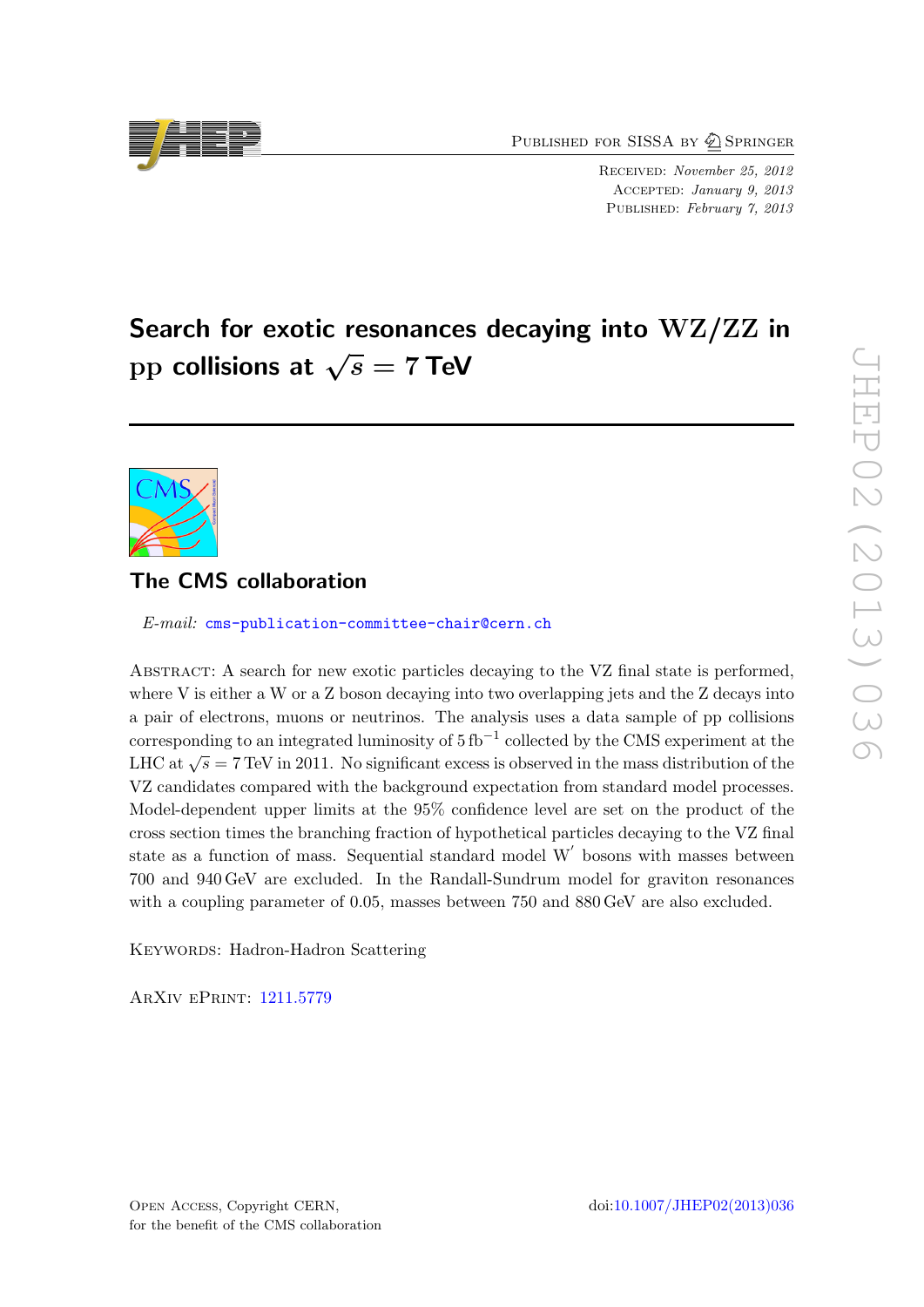## Contents

|                | 1 Introduction                               | $\mathbf{1}$   |
|----------------|----------------------------------------------|----------------|
| $\overline{2}$ | The CMS detector                             | $\overline{2}$ |
| $\bf{3}$       | Collision data and Monte Carlo samples       | 3              |
|                | 4 Reconstruction and event selection         | $\overline{5}$ |
|                | Dilepton channels<br>4.1                     | 5              |
|                | 4.2 $E_{\rm T}^{\rm miss}$ channel           | 6              |
| 5 <sup>5</sup> | <b>Background estimation</b>                 | $\overline{7}$ |
|                | Dilepton channels<br>5.1                     | $\overline{7}$ |
|                | 5.2 $E_{\rm T}^{\rm miss}$ channel           | 8              |
| 6              | Systematic uncertainties                     | 10             |
|                | Background systematic effects<br>6.1         | 10             |
|                | 6.1.1 Dilepton channels                      | 10             |
|                | 6.1.2 $E_{\rm T}^{\rm miss}$ channel         | 12             |
|                | Signal systematics<br>6.2                    | 13             |
|                | 6.2.1 Dilepton channels                      | 13             |
|                | 6.2.2 $E_{\rm T}^{\rm miss}$ channel channel | 14             |
| $\overline{7}$ | Results                                      | 14             |
| 8              | 17                                           |                |
|                | The CMS collaboration                        | 24             |

## <span id="page-1-0"></span>1 Introduction

In many extensions of the standard model  $(SM)$  of particle physics  $[1-3]$  $[1-3]$  the spontaneous breaking of the electroweak (EW) symmetry  $[4-9]$  $[4-9]$  is associated with new strong dynamics appearing at the TeV scale. For instance, the origin of the new dynamics may be due to new interactions  $[10-12]$  $[10-12]$ , compact extra dimensions  $[13, 14]$  $[13, 14]$  $[13, 14]$ , or a composite Higgs boson  $[15, 16]$  $[15, 16]$  $[15, 16]$ . In such scenarios the SM is an effective low-energy theory, valid for energies smaller than a new-physics scale Λ. In these theories, one expects the existence of new resonances coupling to pairs of vector bosons (ZZ, WZ, and WW). A minimal ultraviolet completion of this effective theory for composite models is described in ref. [\[17\]](#page-21-1). Other examples include Randall-Sundrum (RS) gravitons  $G_{KK}$  [\[13,](#page-20-6) [14\]](#page-20-7) coupled to ZZ and WW, or technimesons [\[18,](#page-21-2)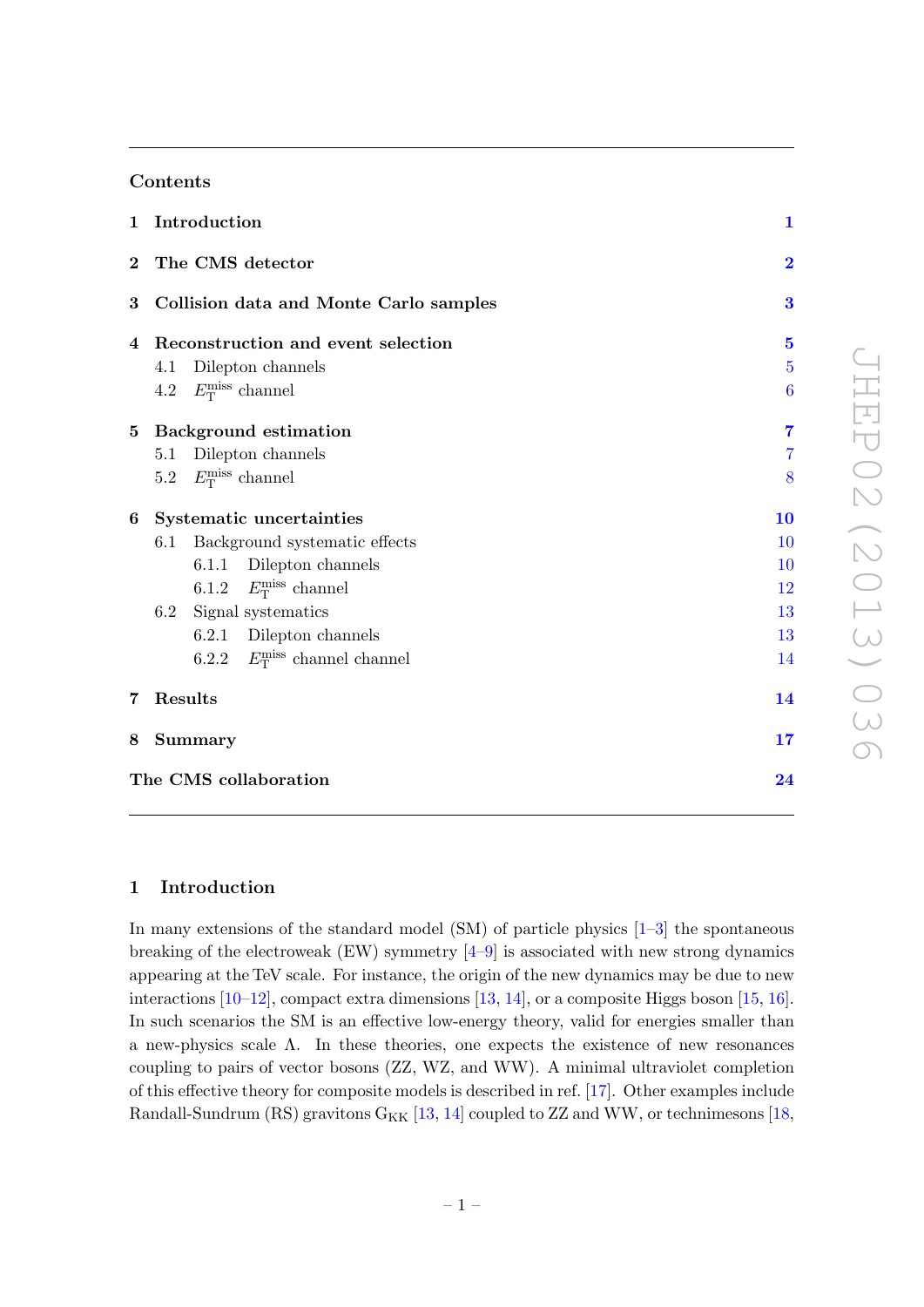[19\]](#page-21-3) coupled to WZ. Limits from previous searches and from indirect bounds (e.g. in the EW sector and flavor physics) place the masses of these proposed RS resonances at or above the TeV scale [\[20](#page-21-4)[–26\]](#page-21-5). These scenarios could be tested at the Large Hadron Collider (LHC), as long as  $\Lambda \sim \mathcal{O}(\text{TeV})$ , as suggested by the EW symmetry breaking scale. This analysis is sensitive to searches for resonances starting at 700 GeV and above. However, there are other theories that predict light resonances (e.g. low-scale technicolor) [\[18,](#page-21-2) [19\]](#page-21-3).

In this Letter we present a search for heavy resonances decaying to WZ and ZZ final states, with one boson being a Z decaying to leptons, namely  $Z \to \ell^+ \ell^-$  ( $\ell = \mu$ , e) or  $\nu \overline{\nu}$ , and the second boson decays to hadrons,  $V (V=W, Z) \rightarrow q\bar{q}$ . For heavy resonances the decay of each V produces a highly boosted system in which the two fermions are emitted within a small opening angle in the laboratory frame. The hadronization of the V $\rightarrow$   $q\bar{q}$ quarks would then produce two partially overlapping jets reconstructed as a single jet with mass close to the V mass, a topology very different from that of a typical quark or gluon jet. Monte Carlo (MC) simulations suggest that more than ∼70% of the decays would produce a merged-jet topology for resonances heavier than ∼800 GeV. This feature is exploited in a VZ final state, to discriminate a possible signal from the SM background (mainly coming from Z+jets events).

Thus, in this study we consider three final states: one heavy jet and either  $Z \rightarrow$  $e^+e^-$ ,  $Z \to \mu^+\mu^-$ , or  $Z \to E_T^{\text{miss}}$ , where  $E_T^{\text{miss}}$  is the characteristic signature of neutrino production. We characterize the signal as a peak in the invariant mass of the VZ system (transverse mass in the case of  $Z \to \nu\bar{\nu}$  decays). The search is performed with a data sample of pp collisions corresponding to an integrated luminosity of  $5.0 \text{ fb}^{-1}$  collected by the Compact Muon Solenoid (CMS) detector at the LHC at  $\sqrt{s} = 7$  TeV in 2011.

Results are presented in terms of two benchmark scenarios: i) the Sequential Standard Model (SSM) in which a new gauge boson  $W'$  with the same couplings as the SM W boson decays to a WZ pair; ii) a RS graviton,  $G_{KK}$ , decaying to ZZ. In both scenarios we search for resonances heavier than 700 GeV, where the considered boosted topology becomes relevant. The ratio of the 5-dimensional curvature to the reduced Planck mass  $(k/\overline{M}_{\rm Pl})$ , which acts as the coupling constant in the RS model, is typically used as the phenomenological parameter in RS graviton searches. For the RS graviton scenario we consider values of the coupling parameter  $k/\overline{M}_{\text{Pl}}$  up to 0.3.

Previous searches have been carried out in the context of both the SSM W' and RS graviton theoretical models. The most stringent limits have been produced at the LHC by the ATLAS and CMS collaborations in a large number of final states:  $W' \rightarrow \ell \nu$  [\[27,](#page-21-6) [28\]](#page-21-7),  $W' \rightarrow$  tb [\[29,](#page-21-8) [30\]](#page-21-9),  $W' \rightarrow WZ \rightarrow 3\ell\nu$  [\[31,](#page-21-10) [32\]](#page-21-11), and  $G_{KK} \rightarrow \ell\ell$  [\[23,](#page-21-12) [33\]](#page-21-13),  $G_{KK} \rightarrow \gamma\gamma$  [\[24,](#page-21-14) [34\]](#page-22-0) and  $G_{KK} \rightarrow ZZ \rightarrow \ell \ell jj$  [\[35,](#page-22-1) [36\]](#page-22-2).

## <span id="page-2-0"></span>2 The CMS detector

Here a brief description of the CMS detector is given with an emphasis on the elements most relevant for this analysis. A more detailed description can be found elsewhere [\[37\]](#page-22-3). A cylindrical coordinate system about the beam axis is used, in which the polar angle  $\theta$ is measured with respect to the counterclockwise beam direction and the azimuthal angle,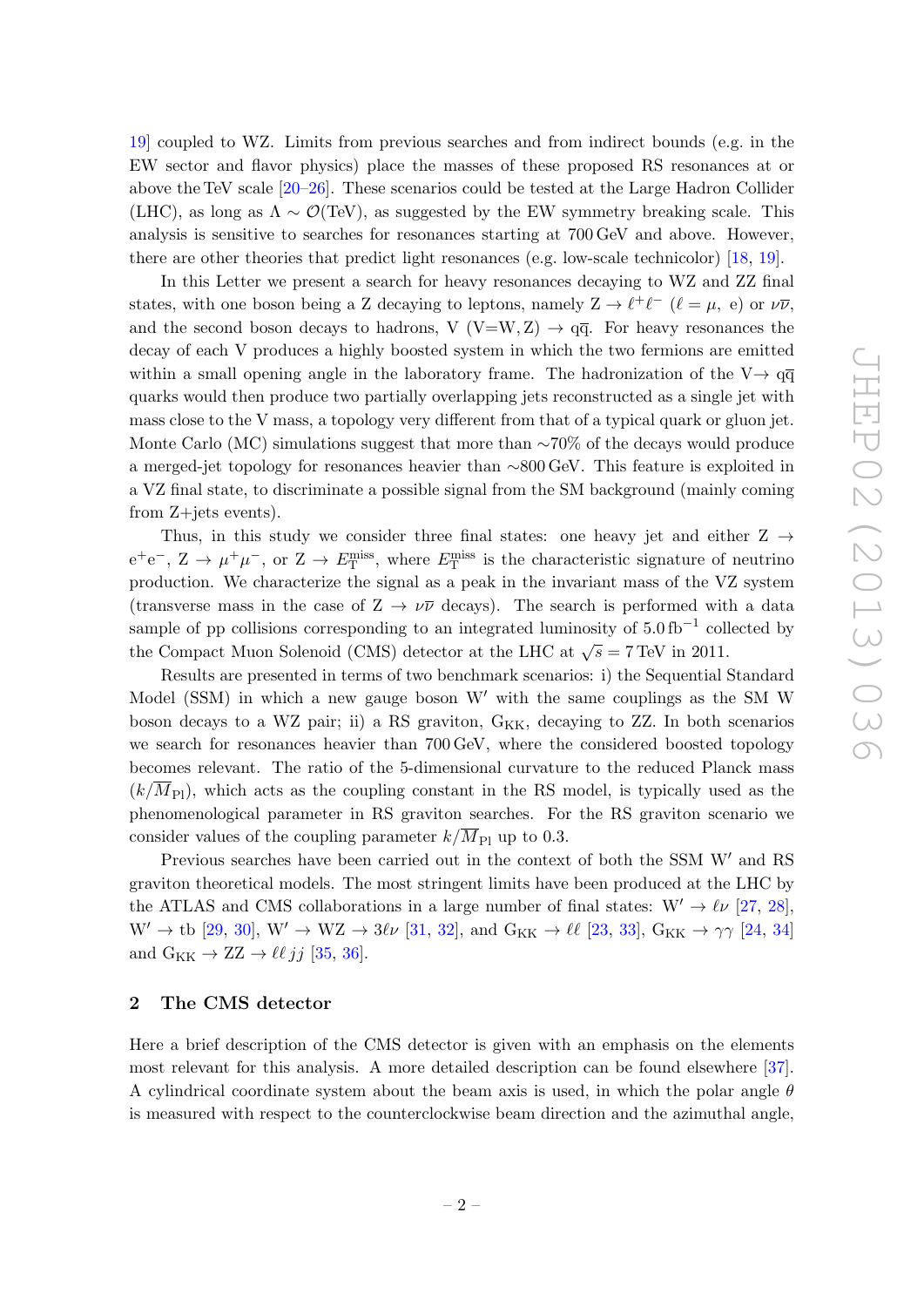$\phi$ , is measured in the x-y plane in radians, where the x axis points towards the center of the LHC ring. The quantity  $\eta$  is the pseudorapidity, defined as  $\eta = -\ln[\tan(\theta/2)]$ . The layout comprises a superconducting solenoid providing a uniform magnetic field of 3.8 T. The bore of the solenoid is instrumented with various particle detection systems. The inner tracking system is composed of a pixel detector with three barrel layers at radii between 4.4 and 10.2 cm and a silicon strip tracker with 10 barrel detection layers extending outwards to a radius of 1.1 m. Each system is completed by two end-caps, extending the acceptance up to  $|\eta| < 2.5$ . A lead-tungstate crystal electromagnetic calorimeter with fine transverse  $(\Delta \eta, \Delta \phi)$  granularity and a brass/scintillator hadronic calorimeter surround the tracking volume and cover the region  $|\eta| < 3$ . CMS also has extensive forward calorimetry. The steel return yoke outside the solenoid is instrumented with gas-ionization detectors which are used to identify muons in the range  $|\eta| < 2.4$ . The barrel region is covered by drift tube chambers and the end cap region by cathode strip chambers, each complemented by resistive plate chambers.

#### <span id="page-3-0"></span>3 Collision data and Monte Carlo samples

The preselection of the datasets for the analysis is different for the "dilepton" (VZ $\rightarrow$  $q\bar{q}\ell^+\ell^-$ ,  $\ell = e, \mu$ ) and the " $E_T^{\text{miss}}$ " (VZ $\rightarrow$   $q\bar{q}\nu\bar{\nu}$ ) channels. For the dilepton channels, we consider events that were recorded with double-electron or single-muon triggers. The trigger thresholds changed with time, as a consequence of the increasing peak luminosity and the changes in running conditions. The tightest thresholds used in the trigger (i.e. 40 GeV for the single-muon trigger and 17 GeV for the dielectron trigger) are looser than the corresponding offline analysis requirements. Typical trigger efficiencies exceed 83% (95%) for the electron (muon) triggers. For the  $E_{\rm T}^{\rm miss}$  channel, we use triggers requiring at least one calorimetric jet and missing transverse energy. These triggers have efficiencies of more than 99% for events with a leading jet of transverse momentum  $p_T > 160 \text{ GeV}$ and  $E_{\rm T}^{\rm miss} > 300\,\text{GeV}$  after offline reconstruction and corrections, which allows resonances heavier than 1000 GeV to be probed with an efficiency above 20%. We use MC samples to study the signal and background. We consider the SM background processes that could contribute with two leptons and a (massive) jet in the final state. The summary of the signal samples is given in table  $1$ , and the background samples, in table  $2$ . The PYTHIA 6.424 [\[38\]](#page-22-4) leading-order (LO) generator with tune Z2 [\[39\]](#page-22-5) is used to generate the signal events and simulate the parton showering, with a full simulation of the detector based on GEANT4 9.4 package. Mass-dependent K factors are applied. For the  $G_{KK}$  analysis, nextto-leading order (NLO) corrections are calculated using the "two cutoff phase space slicing" method  $[40, 41]$  $[40, 41]$  $[40, 41]$  in the diphoton final state. For the W' analysis, the next-to-next-to-leading order (NNLO) corrections are calculated with  $Fewz$  [\[42\]](#page-22-8) in the leptonic final state. These K factors are used for lack of better (N)NLO calculations for the final states considered. The background samples are generated using the MADGRAPH 5.1.1.0 matrix-element generator  $[43, 44]$  $[43, 44]$  $[43, 44]$ , while PYTHIA is used for the parton showering and hadronization, with the same version and tuning as for signal samples. The parton distribution function (PDF) used is CTEQ6L1 [\[45\]](#page-22-11). Jets are matched to partons using the MLM scheme [\[46\]](#page-22-12).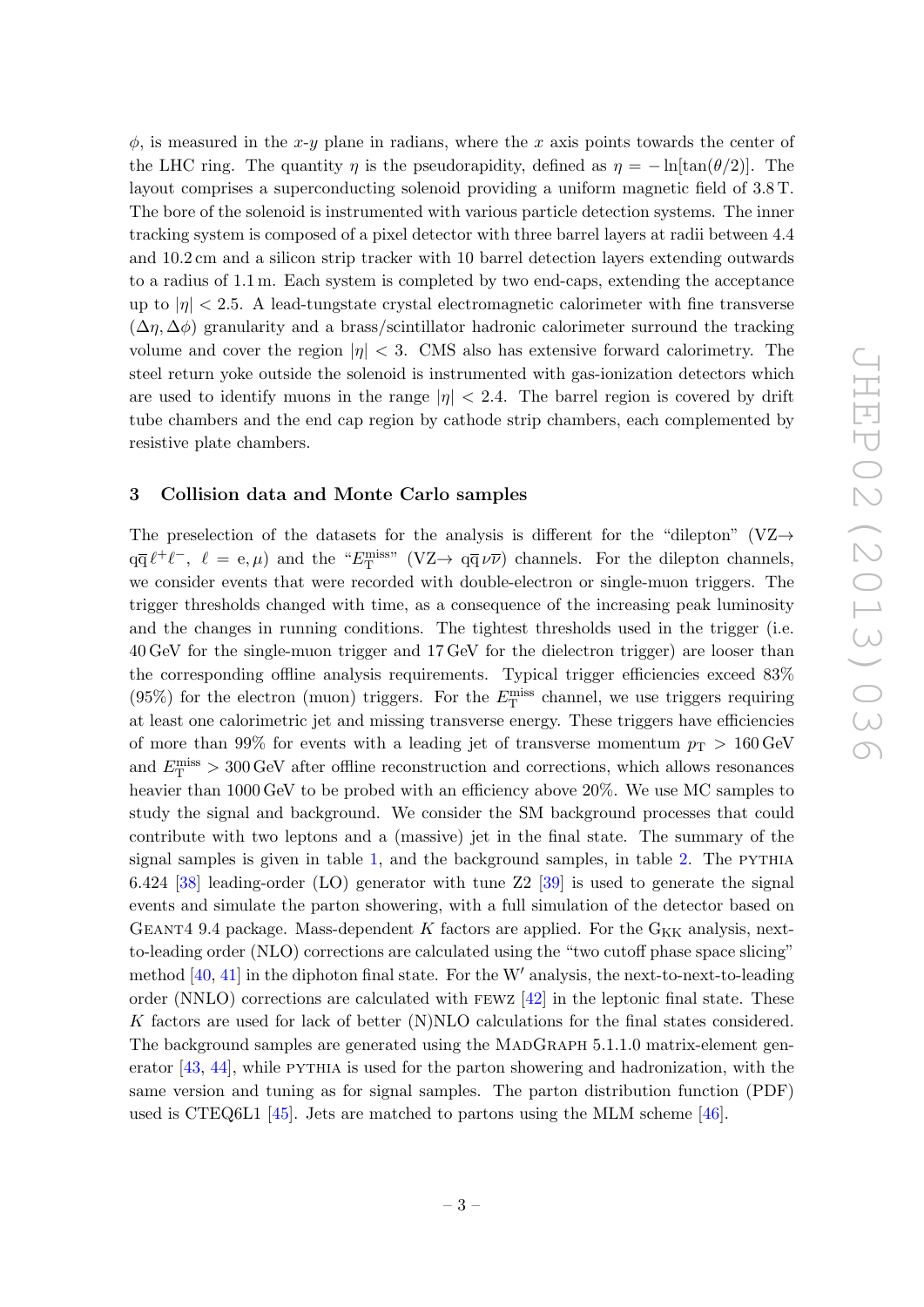| Mass(GeV) | Cross section (pb)                                                                                 | $K$ factor                                            |      |
|-----------|----------------------------------------------------------------------------------------------------|-------------------------------------------------------|------|
|           | $G_{KK} \rightarrow q\overline{q} \ell^+ \ell^-$ (e <sup>+</sup> e <sup>-</sup> or $\mu^+ \mu^-$ ) | $G_{KK} \rightarrow q\overline{q} \nu \overline{\nu}$ |      |
| 750       | $8.35 \times 10^{-3}$                                                                              | $5.03\times10^{-2}$                                   | 1.75 |
| 1000      | $1.52\times10^{-3}$                                                                                | $9.09\times10^{-3}$                                   | 1.78 |
| 1250      | $3.47\times10^{-4}$                                                                                | $2.16\times10^{-3}$                                   | 1.79 |
| 1500      | $8.83 \times 10^{-5}$                                                                              | $5.24\times10^{-4}$                                   | 1.78 |
| 1750      | $3.43\times10^{-5}$                                                                                | $2.04\times10^{-4}$                                   | 1.76 |
| 2000      | $7.05\times10^{-6}$                                                                                | $4.18 \times 10^{-5}$                                 | 1.76 |
|           | $W' \rightarrow q\overline{q} \ell^+ \ell^-$ (e <sup>+</sup> e <sup>-</sup> or $\mu^+ \mu^-$ )     | $W' \to q\overline{q} \nu \overline{\nu}$             |      |
| 700       | $1.267\times10^{-2}$                                                                               | $7.45\times10^{-2}$                                   | 1.35 |
| 800       | $6.815\times10^{-3}$                                                                               | $4.06\times10^{-2}$                                   | 1.35 |
| 900       | $3.842\times10^{-3}$                                                                               | $2.31{\times}10^{-2}$                                 | 1.34 |
| 1000      | $2.286{\times}10^{-3}$                                                                             | $1.39{\times}10^{-2}$                                 | 1.33 |
| 1100      | $1.413\times10^{-3}$                                                                               | $8.45 \times 10^{-3}$                                 | 1.32 |
| 1200      | $8.955 \times 10^{-4}$                                                                             | $5.34\times10^{-3}$                                   | 1.31 |
| 1300      | $5.750\times10^{-4}$                                                                               | $3.42\times10^{-3}$                                   | 1.30 |
| 1400      | $3.784 \times 10^{-4}$                                                                             | $2.27\times10^{-3}$                                   | 1.28 |
| 1500      | $2.554{\times}10^{-4}$                                                                             | $1.50\times10^{-3}$                                   | 1.26 |

<span id="page-4-0"></span>Table 1. Signal Monte Carlo samples. The listed cross sections are PYTHIA LO, per channel  $(e^+e^-)$ or  $\mu^+\mu^-$  or  $\nu\overline{\nu}$ ). The notation  $\nu\overline{\nu}$  includes all three neutrino flavors. The K factors comprise NLO (NNLO) corrections for the  $G_{KK}$  (W') samples. The  $G_{KK}$  samples are generated with  $k/\overline{M}_{\text{Pl}} = 0.05$ .

| Channel                                       | Cross section | Simulation Details                    |  |  |  |  |  |  |
|-----------------------------------------------|---------------|---------------------------------------|--|--|--|--|--|--|
|                                               | $(\text{pb})$ |                                       |  |  |  |  |  |  |
| Dilepton Channels                             |               |                                       |  |  |  |  |  |  |
| $W+jets$                                      | 212.5         | LO $(p_T^{\rm W} > 100 \,\text{GeV})$ |  |  |  |  |  |  |
| $t\overline{t}$                               | 157.5         | <b>NLO</b>                            |  |  |  |  |  |  |
| $\gamma V + jets$                             | 56.5          | LO                                    |  |  |  |  |  |  |
| $Z/\gamma^*(\ell^+\ell^-)+\text{jets}$        | 25.1          | LO $(p_T^Z > 100 \,\text{GeV})$       |  |  |  |  |  |  |
| $W(\ell\nu) W(\ell\nu) + jets$                | 3.8           | LO                                    |  |  |  |  |  |  |
| $W(q\overline{q})Z(\ell^+\ell^-)+jets$        | 1.14          | LO                                    |  |  |  |  |  |  |
| $Z(q\overline{q})Z(\ell^+\ell^-)+\text{jets}$ | 0.57          | LO                                    |  |  |  |  |  |  |
| $E_{\rm T}^{\rm miss}$<br>Channel             |               |                                       |  |  |  |  |  |  |
| QCD multijets                                 | 5856.0        | LO $(500 < H_T < 1000 \,\text{GeV})$  |  |  |  |  |  |  |
| QCD multijets                                 | 122.6         | LO $(H_T > 1000 \,\text{GeV})$        |  |  |  |  |  |  |
| $Z/\gamma(\nu\bar{\nu})$ + jets               | 32.92         | LO $(H_T > 200 \text{ GeV})$          |  |  |  |  |  |  |

<span id="page-4-1"></span>Table 2. Background Monte Carlo samples. The notation  $\ell$  stands for electrons, muons, or taus. The notation  $\nu\overline{\nu}$  includes all three neutrino flavors.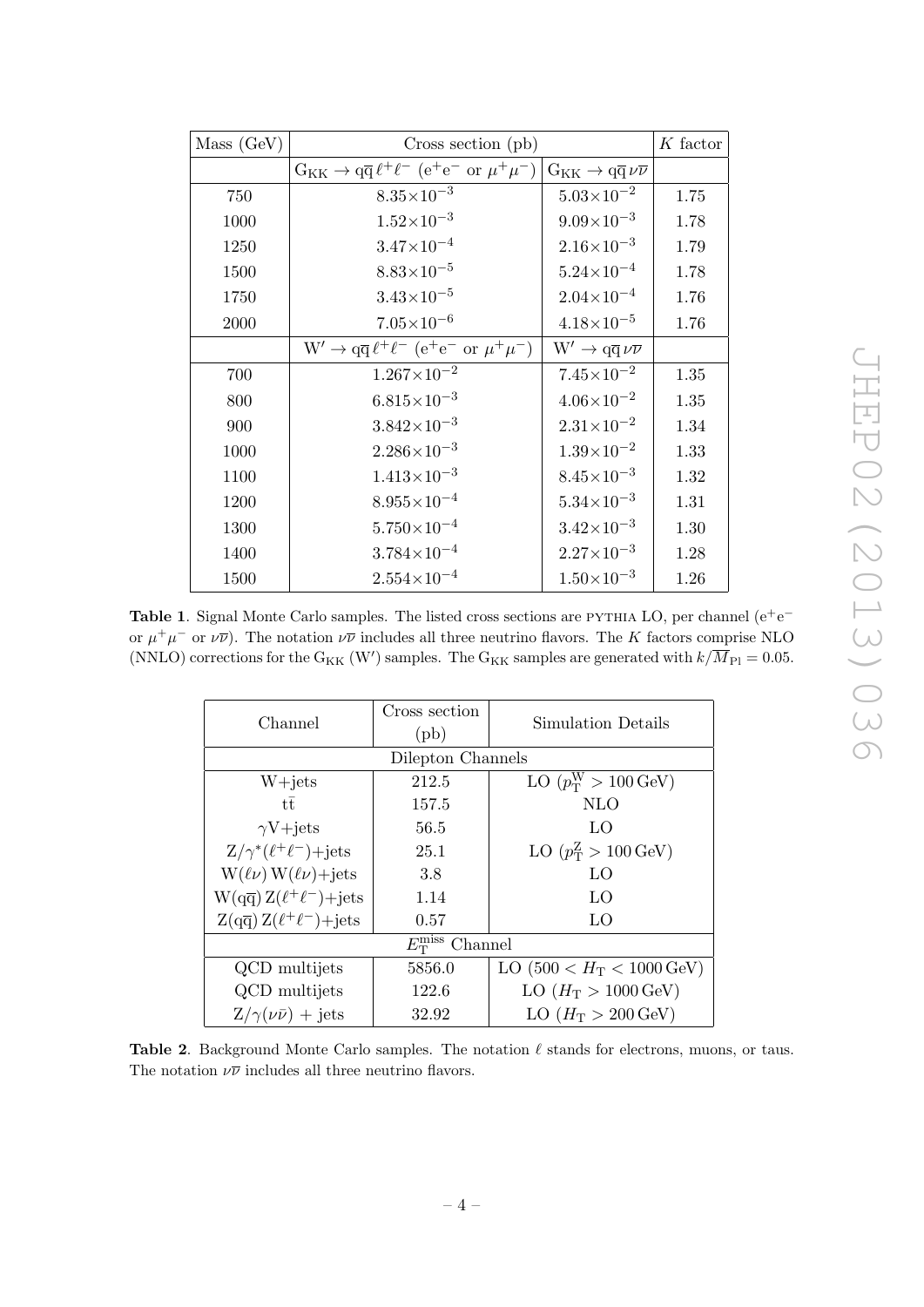#### <span id="page-5-0"></span>4 Reconstruction and event selection

Events are required to have at least one primary vertex of good quality, where the vertex is reconstructed within  $\pm 24$  cm of the nominal interaction point along the beam axis, with a transverse distance from the beam spot of less than  $2 \text{ cm}$  [\[47\]](#page-22-13). The events are reconstructed with the particle-flow (PF) technique [\[48\]](#page-22-14). The PF algorithm reconstructs a complete list of particle candidates in each event from the measurements in all the components of the CMS detector in an integrated fashion. The algorithm separately identifies muons, electrons, photons, charged and neutral hadrons. Charged hadrons that are consistent with primary vertices other than the leading one (defined as the vertex with the largest sum of track  $p_T^2$ ) are removed from the collection of particle candidates used to reconstruct the jets, to mitigate the effects of multiple proton-proton interactions within the same bunch crossing (pileup). Electrons are reconstructed as isolated objects in the calorimeters which satisfy requirements on the shower shape and the ratio of the hadronic to the electromagnetic energy deposits. Due to the boosted topology of this analysis, some care is needed when reconstructing the  $Z \to e^+e^-$  decay: each reconstructed electron interferes with the isolation definition of the other electron and has to be excluded from the isolation calculation in order to avoid introducing inefficiencies. The isolation criterion for electrons is the combined relative isolation  $R_{\text{iso}}$  built upon information from the tracker, ECAL and HCAL. In calculating  $R_{\text{iso}}$ , the track momenta and energy deposits, excluding those associated with the electron itself, are summed in a cone of radius  $\Delta R < 0.3$  around the electron direction, where  $\Delta R \equiv \sqrt{(\Delta \phi)^2 + (\Delta \eta)^2}$ , and divided by the electron transverse momentum. Muon tracks are built by combining a track from the inner tracker and a track from the outer muon system. No explicit isolation requirement is imposed on the muon candidates. Lepton (electron and muon) candidates are required to have a transverse (longitudinal) distance to the leading vertex smaller than 2 (5) mm. Jets are clustered from the reconstructed PF particles using the infrared-safe anti- $k_T$  [\[49\]](#page-22-15) algorithm with a distance parameter of 0.7, as implemented in FASTJET  $[50, 51]$  $[50, 51]$  $[50, 51]$ . The jet momentum is determined as the vector sum of all particle momenta in the jet, and is found in the simulated data to be within 5% to 10% of the true momentum of the generator-level jet over the whole  $p_T$  spectrum and detector acceptance [\[52\]](#page-23-1). An area-based correction is applied to take into account the extra energy clustered in jets due to additional proton-proton interactions within the same bunch crossing, and for the average effect of out-of-time pileup interactions [\[53,](#page-23-2) [54\]](#page-23-3). Jet energy corrections are derived from the energy balance of dijet and photon+jet events. Additional selection criteria are applied to each event to remove spurious jet-like features originating from isolated noise patterns from the hadron or the electromagnetic calorimeters. The offline missing-transverse-momentum vector  $(\vec{p}_T^{\text{miss}})$  is calculated as the negative vector sum of the transverse momenta of all PF particles reconstructed in the event, and its magnitude is denoted by  $E_{\rm T}^{\rm miss}$ .

#### <span id="page-5-1"></span>4.1 Dilepton channels

Candidate events are required to have at least two good quality reconstructed leptons within the detector acceptance ( $|\eta| < 2.5$  for electrons and  $|\eta| < 2.4$  for muons, with at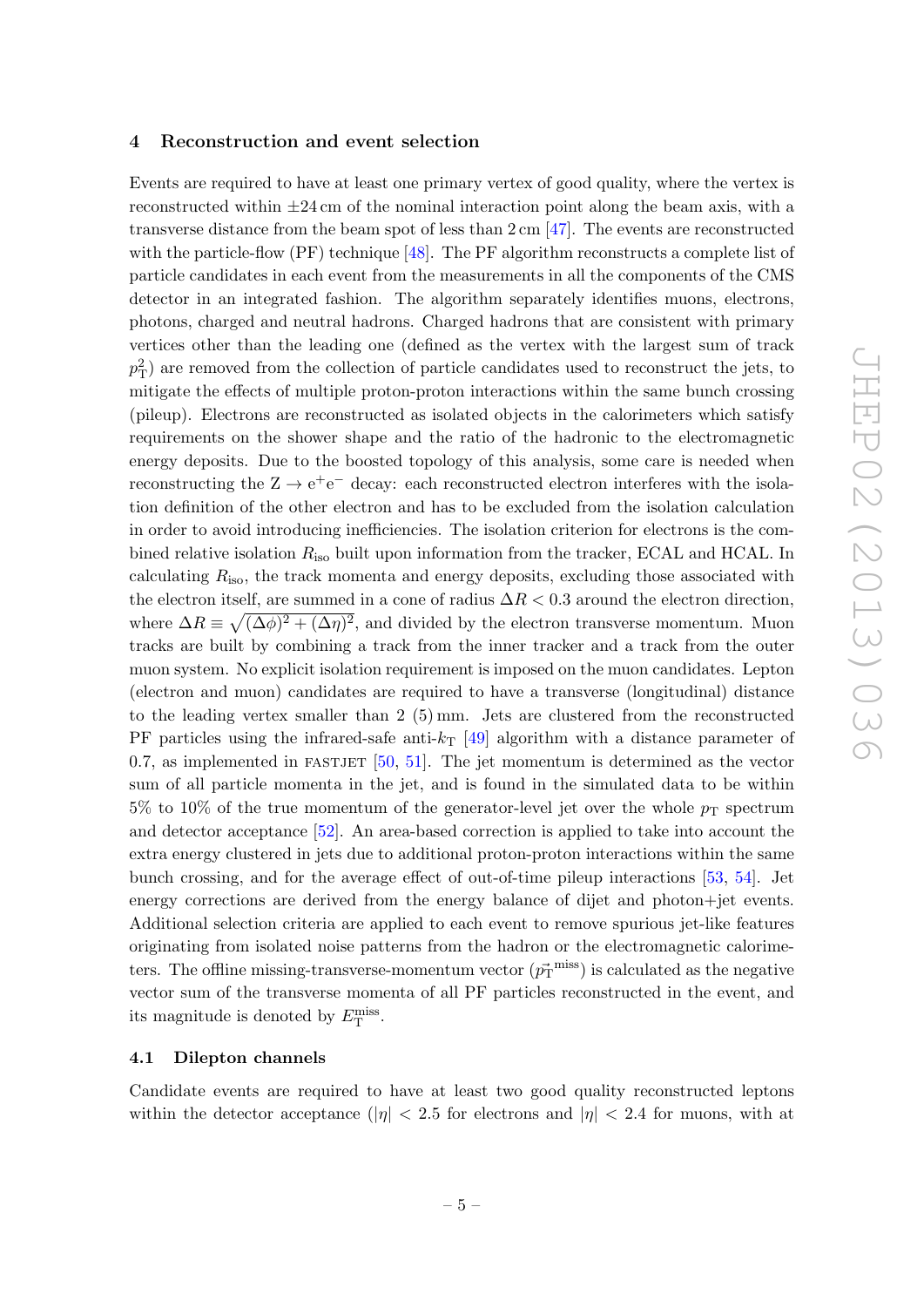least one muon within  $|\eta| < 2.1$  at the trigger level) with  $p_T > 45$  GeV. We also require at least one jet in the event reconstructed with  $p_T > 30$  GeV within  $|\eta| < 2.4$ .

Whenever two same-flavor, opposite-sign leptons are found in the event, a Z candidate is formed summing the four-momenta of the leptons. We select the Z candidates by requiring their invariant mass to be in the range  $70 < M_Z < 110$  GeV and with a transverse momentum  $p_T^Z > 150 \,\text{GeV}$ . If there are multiple Z candidates, the one with mass closest to the nominal Z mass is selected. The requirement that the dimuon mass is consistent with  $a Z \rightarrow \mu^+ \mu^-$  decay strongly suppresses non-prompt muons from jets.

The V candidate is selected by requiring a reconstructed jet with  $p_T > 250 \,\text{GeV}$  and  $|\eta|$  < 2.4, having an invariant mass  $M_i$  (computed from the jet energy and momentum calculated as the vector sum of the four-momenta of the constituent PF particles) such that  $65 < M_j < 120$  GeV. We require the jet to be well separated from the two leptons forming the Z candidate:  $\Delta R \equiv \sqrt{(\Delta \eta)^2 + (\Delta \phi)^2} > 1.0$  for each lepton, where  $\Delta \eta$  ( $\Delta \phi$ ) is the pseudorapidity (azimuthal) distance between the jet and the lepton directions. The selection has been optimized by maximizing the quantity  $N_{\rm S}/\sqrt{N_{\rm S}+N_{\rm B}}$  (where  $N_{\rm S}$  and  $N<sub>B</sub>$  are the number of expected signal and background events) for the lowest W' mass point (700 GeV) considered in this search.

Once the  $Z \to \ell \ell$  and (mono-jet) V $\rightarrow$  qq candidates have been reconstructed, we combine their four momenta to compute the mass of the parent particle,  $M_{VZ}$ . This variable is used to evaluate the hypothesis of the signal presence in the data sets analyzed.

## <span id="page-6-0"></span> $4.2$   $E_{\rm T}^{\rm miss}$  channel

For the  $E_{\rm T}^{\rm miss}$  channel, background from W-boson decays is reduced through rejection of events with isolated electrons or muons with  $p_T > 20$  GeV. In order to further reduce leptonic backgrounds, we veto on the presence of isolated tracks. For all tracks with  $p_T > 10$  GeV and  $|\eta| < 2.4$ , a hollow cone of  $0.02 < \Delta R < 0.30$  is constructed. The isolation parameter of each track is defined as the scalar sum of all tracks with  $p_T > 1$  GeV inside the cone, divided by the  $p<sub>T</sub>$  of the track. Events containing a track with its isolation parameter smaller than 0.1 are discarded. Events are then selected if the jet with the highest transverse momentum has  $p_T > 300 \,\text{GeV}$  and  $|\eta| < 2.4$ , and  $E_T^{\text{miss}}$  is larger than 300 GeV. In order to reduce the number of QCD multijet background events in the signal region, events with more than two jets with  $p_T > 30$  GeV and  $|\eta| < 2.4$  are discarded. Events with exactly two jets above 30 GeV are retained, if the azimuthal angle  $\Delta \phi$  between the two jets is smaller than 2.8 radians. This condition improves the signal over background ratio by reducing the number of QCD dijet background events.

The signal sample is defined as the set of events that meet two extra requirements: the invariant mass of the leading jet,  $M_j$ , is larger than 70 GeV, and the jet- $E_T^{\text{miss}}$  transverse mass, defined as

$$
M_{\rm T} = \sqrt{2 p_{\rm T}^{\rm jet} E_{\rm T}^{\rm miss} \left[1 - \cos \Delta \phi (\rm jet, p_{\rm T}^{\rm miss})\right]} ,
$$

is larger than 900 GeV. Figure [1](#page-7-2) on the left (right) shows the two-dimensional  $M_T$  vs  $M_j$ distribution for the simulated SM backgrounds (for a simulated signal sample with  $M_{\rm G_KK}$  $= 1250 \,\text{GeV}$ ).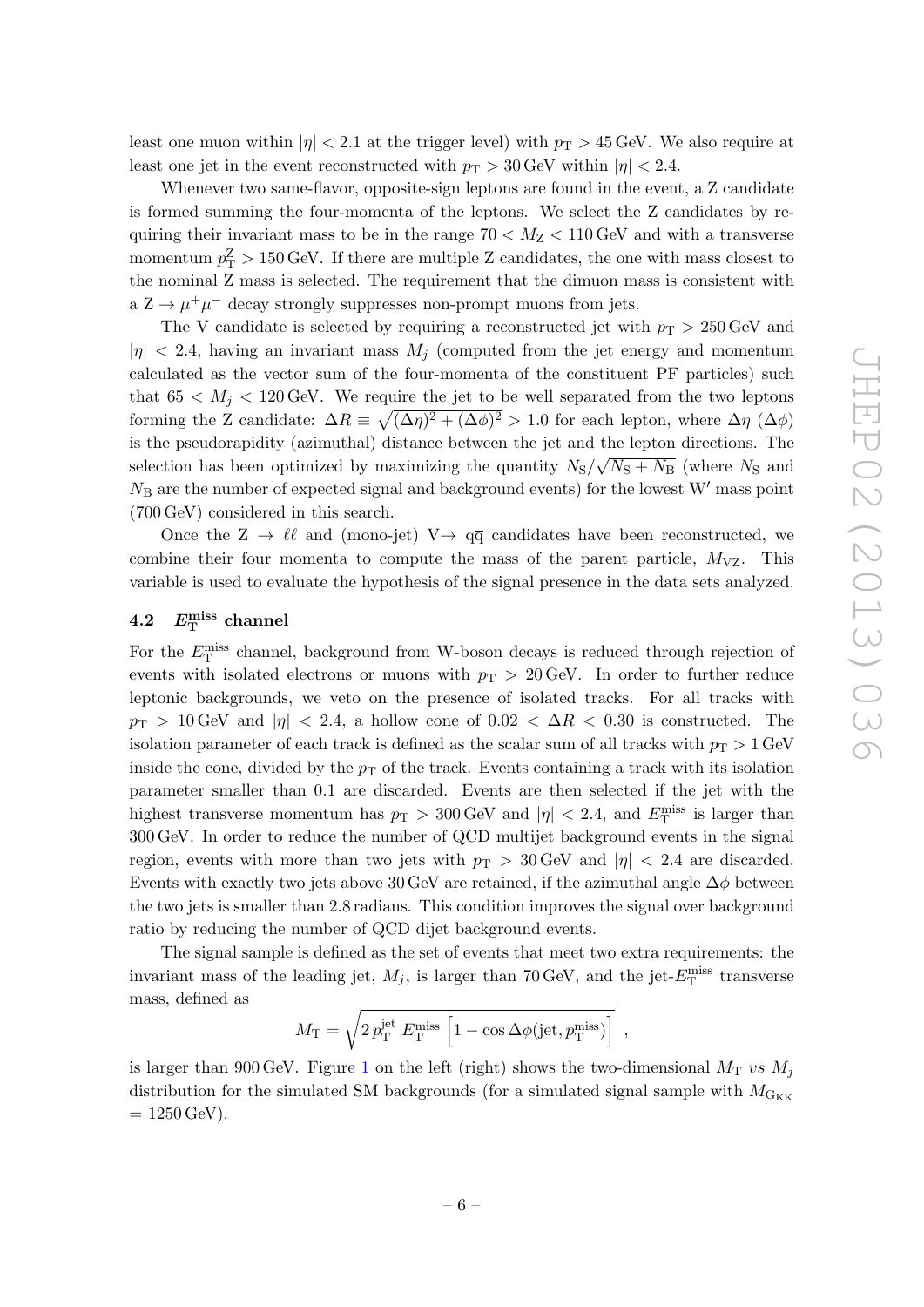

<span id="page-7-2"></span>Figure 1. Distributions of leading jet plus  $E_{\textrm{T}}^{\textrm{miss}}$  transverse mass vs. leading jet mass for simulated standard model background sample (left) and RS graviton signal with  $M_{G_{KK}} = 1250 \text{ GeV}$  and  $k/\overline{M}_{\text{Pl}} = 0.05$  sample (right).

In contrast to the approach used for the dilepton channels, here we perform a single "event counting" experiment by comparing the number of expected background and observed events integrated over the region  $M_j > 70$  GeV and  $M_T > 900$  GeV.

### <span id="page-7-0"></span>5 Background estimation

We are discussing the background estimation separately for the dilepton and  $E_{\rm T}^{\rm miss}$  channels.

#### <span id="page-7-1"></span>5.1 Dilepton channels

The analysis of the simulated data shows that the dominant (∼90%) background after all selection requirements is the inclusive Z production ("Z+jets"), with additional contributions from  $t\bar{t}$ +jets and the continuum SM diboson production (WZ and ZZ). The shape and the overall normalization of the expected background  $M_{VZ}$  distributions are derived from data, with additional cross-checks carried out with the inclusive simulated background samples. Effects caused by pileup are modeled by adding to the generated events multiple proton-proton interactions with a multiplicity distribution matched to the luminosity profile of the collision data.

The background is modeled using a control region consisting of a sideband in  $M_i$  (30  $<$  $M_i < 65 \,\text{GeV}$ ). The remaining selections are applied unmodified to these events, providing a sample that is kinematically equivalent to the nominal selection. The robustness of this method against pileup effects, jet energy scale uncertainties, and variations in the sideband range has been confirmed with dedicated studies (section [6\)](#page-10-0).

The procedure is as follows: we first produce the  $M_{VZ}$  distribution for the sideband selection. We define the ratio  $\alpha(M_{VZ})$  as the total number of Monte Carlo background entries in the  $M_{VZ}$  spectrum with the nominal (65 <  $M_j$  < 120 GeV) and sideband (30 <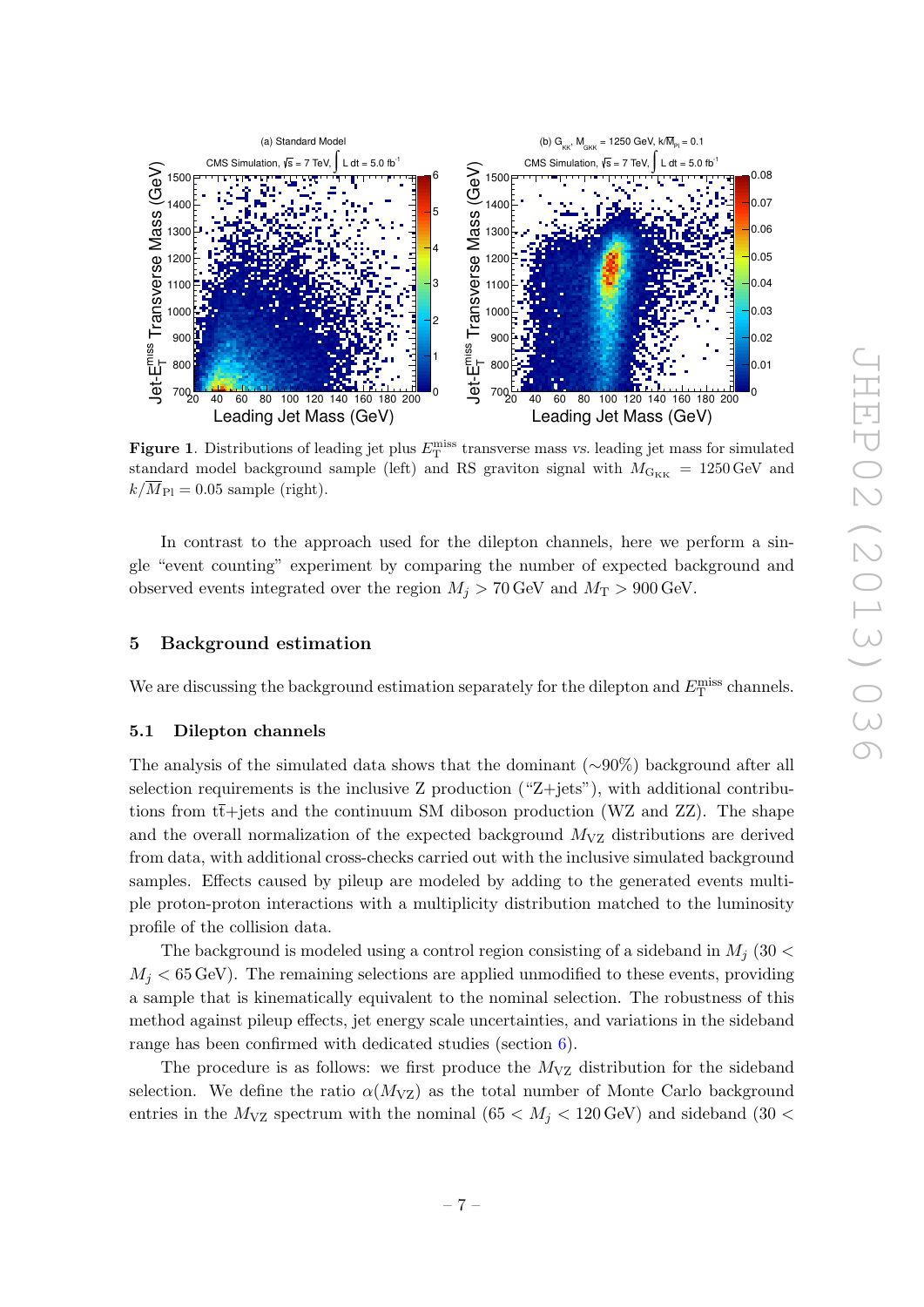$M_j < 65$  GeV) selections:

$$
\alpha(M_{\rm VZ}) = \frac{N_{\rm NS}(M_{\rm VZ})}{N_{\rm SB}(M_{\rm VZ})}
$$

where  $N_{\rm NS}(M_{\rm VZ})$  is the number of events in the signal region and  $N_{\rm SB}(M_{\rm VZ})$  is the number of events in the sideband region, contained in a bin of the VZ mass distribution centered at a given value  $M_{VZ}$ . We then use the product of the  $M_{VZ}$  distribution made with the sideband selection in the data and the ratio  $\alpha(M_{VZ})$  to derive an estimate of the background  $M_{VZ}$  distribution with the nominal selection. Following the example of other resonance searches [\[55\]](#page-23-4), we fit the  $\alpha$ -corrected sideband data  $M_{VZ}$  distribution to the following analytic function  $f_A(M_{VZ})$ , and the fit result is used to parametrize the expected SM background distribution:

$$
f_A(M_{\rm VZ}) = p_0 \frac{\left[1 - \left(\frac{M_{\rm VZ}}{\sqrt{s}}\right)\right]^{p_1}}{\left(\frac{M_{\rm VZ}}{\sqrt{s}}\right)\left[p_2 + p_3\log\left(\frac{M_{\rm VZ}}{\sqrt{s}}\right)\right]} \ ,
$$

where  $\sqrt{s}$  is the collision energy,  $p_i$ ,  $i = 0, \ldots, 3$  are free parameters of the fit, and  $M_{VZ}$  is expressed in GeV. The fit determines both the shape and the overall normalization of the expected background as a function of  $M_{VZ}$ . The fitting functions are then used to describe the expected background in any subregion of the  $M_{VZ}$  spectrum in the electron and muon channels. There are several advantages in using the ratio  $\alpha(M_{VZ})$  for the background modeling of the  $M_{VZ}$  distributions: the background estimation becomes insensitive to effects such pile-up corrections and integrated luminosity uncertainty which cancel out in the ratio;  $\alpha(M_{VZ})$  is less sensitive to improper modeling of the matrix element calculation for the background and to theory systematics (e.g. normalization and factorization scale, PDFs, etc.) since the background composition is similar in the two regions.

The comparison of the estimated background with the prediction from the simulation and the data  $M_{VZ}$  distributions is shown in figure [2.](#page-9-0) No significant excess of events is observed, with the largest deviation appearing in the ∼900 GeV region in the muon channel. The tail of the  $M_{VZ}$  distribution, which is the region of interest for the new resonance search, is well described by the fit. A discrepancy is observed at low  $M_{VZ}$  values. Any modeling imperfections, quantified as the difference between the best-fit function and the MC simulation estimation, are taken into account in the limit calculation by assigning a systematic uncertainty.

## <span id="page-8-0"></span> $5.2$   $E_{\rm T}^{\rm miss}$  channel

By analyzing simulated data we determine that the dominant backgrounds in this channel after all selections are inclusive  $Z \to \nu\bar{\nu}$  (∼70%) and  $W \to \ell\nu$  (∼30%) production, with the charged lepton remaining undetected in the latter. To estimate the SM background, we use a sideband-based technique similar to that described above, which utilizes events that meet all other requirements but the  $M_i$  and  $M_T$  thresholds. In particular, the events which meet all the selection requirements are classified into four regions according to two thresholds in jet mass and two thresholds in  $M_T$ :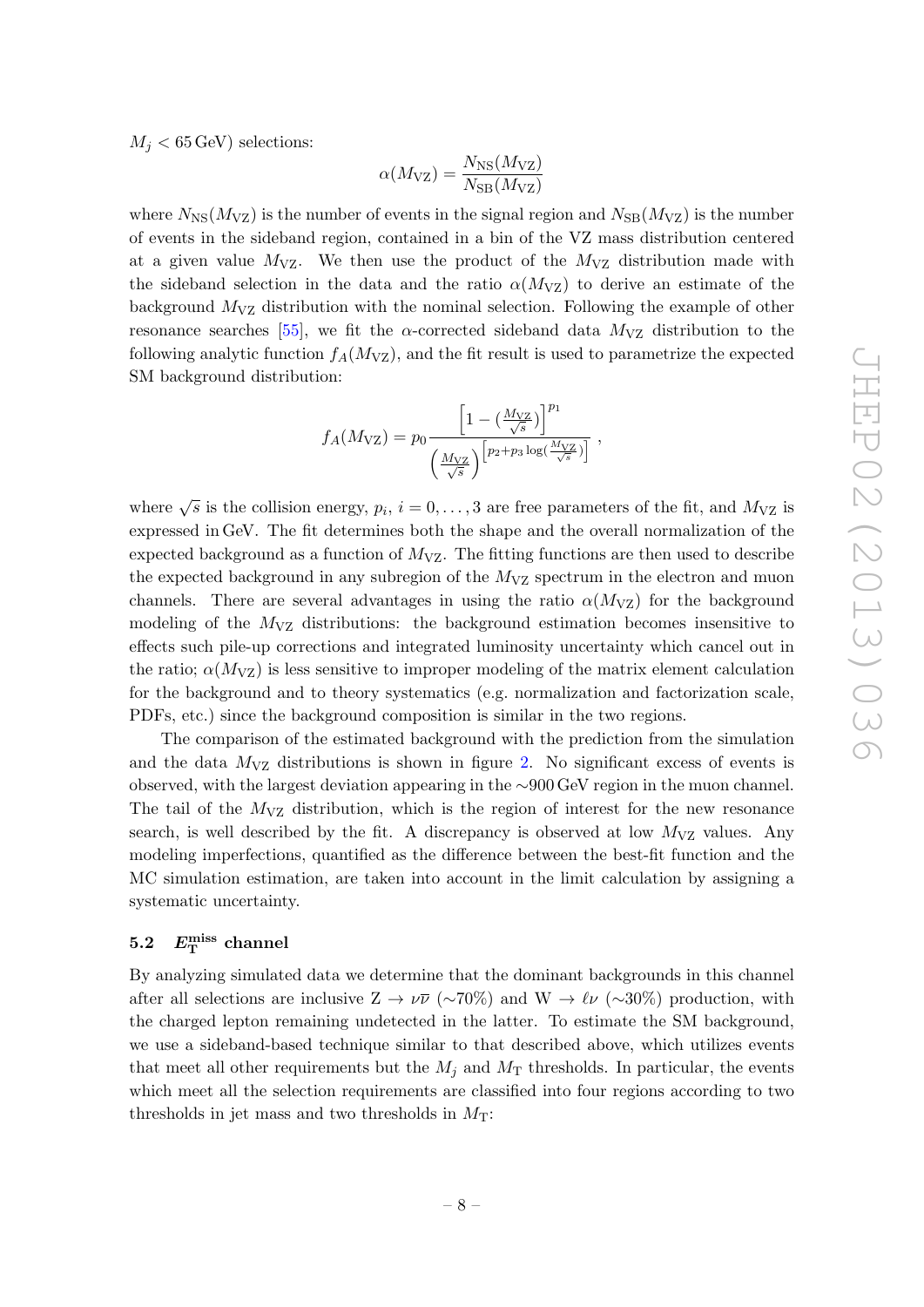

<span id="page-9-0"></span>Figure 2. The comparison of the estimated background (black curve) with the total MC background (blue histogram) and the data (black points) for  $M_{VZ}$  distributions for the electron (left) and the muon (right) channels.

- Signal region A:  $M_i > 70$  GeV,  $M_T > 900$  GeV;
- Sideband region B:  $20 < M_j < 70$  GeV,  $M_T > 900$  GeV;
- Sideband region C:  $20 < M_i < 70$  GeV,  $700 < M_T < 900$  GeV;
- Sideband region D:  $M_j > 70$  GeV,  $700 < M_T < 900$  GeV;

The numbers of events observed in the above regions are denoted as  $N_A, \ldots, N_D$ . The estimated total background  $B_{est}$  in Region A is given by the expression

<span id="page-9-1"></span>
$$
B_{\text{est}} = N_{\text{D}} \cdot \frac{N_{\text{B}}}{N_{\text{C}}} \cdot \frac{1}{\rho} \tag{5.1}
$$

where  $\rho$  is a correction factor to account for the correlation between the jet mass and the jet- $E_{\rm T}^{\rm miss}$  transverse mass. The  $\rho$  parameter is estimated from the simulated SM samples by rearranging eq.  $(5.1)$  in the following way:

$$
\rho = \frac{N_{\rm D} \cdot N_{\rm B}}{N_{\rm A} \cdot N_{\rm C}}\tag{5.2}
$$

and setting the values of  $N_A, \ldots, N_D$  to the ones from the SM prediction. Using the values reported in table [3](#page-10-3) gives  $\rho = 0.42 \pm 0.02$ . The value of  $\rho$  thus derived in then reinserted in eq.  $(5.1)$ . Setting  $N_{\rm B}$ ,  $N_{\rm C}$ ,  $N_{\rm D}$  to the yields observed in the data, we obtain an estimate of the remaining background  $B_{est} = 153 \pm 20$  $B_{est} = 153 \pm 20$  $B_{est} = 153 \pm 20$  events. Figures 3 (left) and 3 (right) show the comparison between the simulated SM background in Region A (scaled to the estimated value  $B_{est}$ —a scale factor of 11%) and data, together with an example signal for the  $M_i$ and  $M<sub>T</sub>$  distributions. There is agreement between the expected background and data distributions.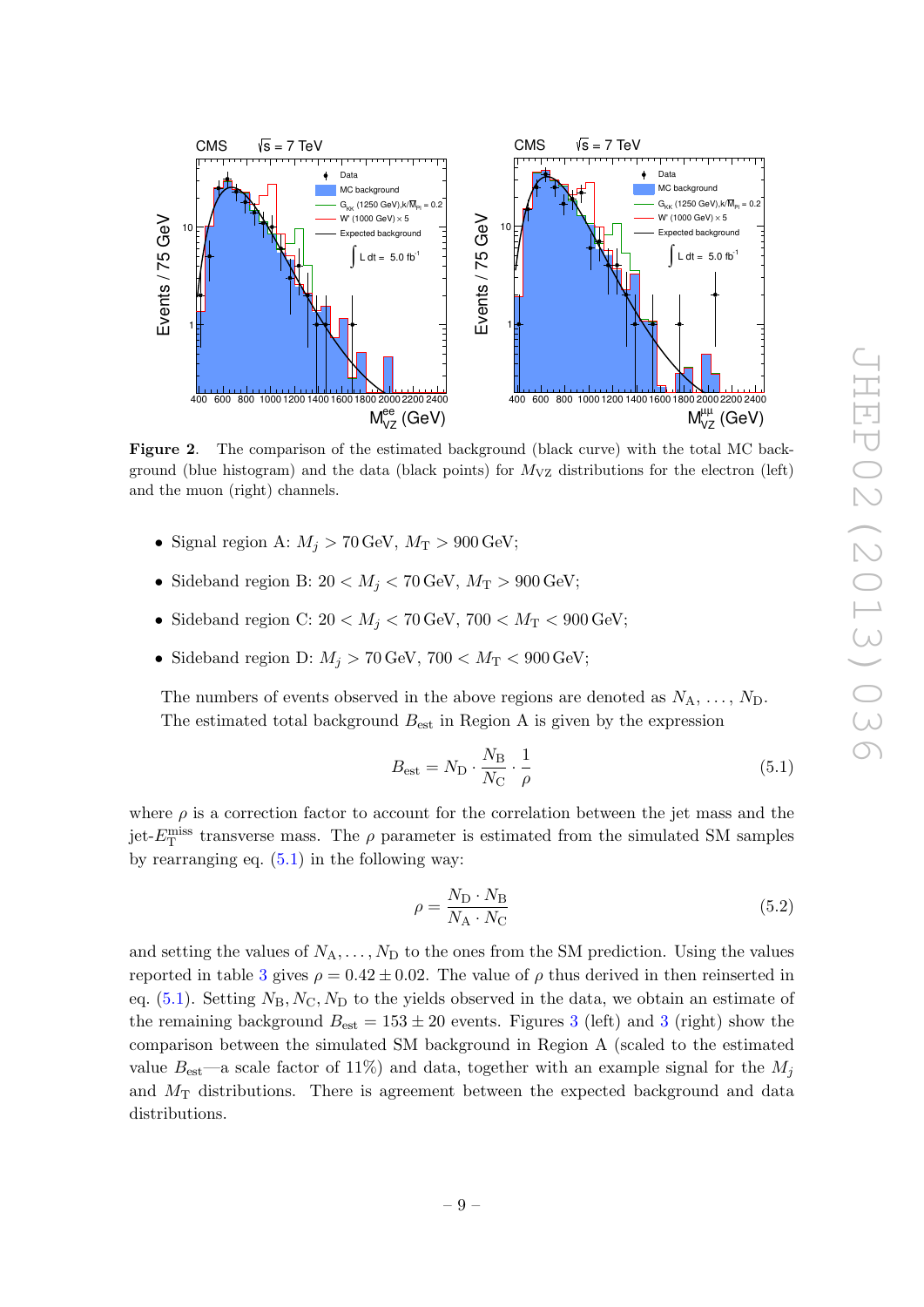| Region      | Yield       | Data | <b>SM</b> Simulation | Data/Sim Ratio  |
|-------------|-------------|------|----------------------|-----------------|
| A: signal   | $N_A$       | 138  | $131 \pm 3$          | $1.05 \pm 0.02$ |
| B: sideband | $N_{\rm B}$ | 125  | $125 \pm 3$          | $1.00 \pm 0.03$ |
| C: sideband | $N_{\rm C}$ | 542  | $579 \pm 7$          | $0.94 \pm 0.01$ |
| D: sideband | $N_{\rm D}$ | 283  | $259 \pm 5$          | $1.09 \pm 0.02$ |

<span id="page-10-3"></span>Table 3. Event yields for simulated SM samples, data, and the data/simulation ratio in the four regions described in the text. The quoted uncertainties include those due to the finite statistics of the simulated samples.



<span id="page-10-4"></span>Figure 3. Comparison between  $\rho$ -corrected simulated backgrounds and data in Region A for the leading jet mass (left) and jet- $E_{\rm T}^{\rm miss}$  transverse mass (right) distributions.

### <span id="page-10-0"></span>6 Systematic uncertainties

The systematic uncertainties that are considered in this analysis can be divided into two main categories: the uncertainty in the determination of the SM background and the uncertainty in the expected yields of signal events. All the systematic uncertainties are summarized in tables [4](#page-11-0) and [5](#page-12-1) for the dilepton and  $E_{\rm T}^{\rm miss}$  channels, respectively. The total systematic uncertainty is the combination of the signal and background systematic effects, assuming they are completely uncorrelated.

### <span id="page-10-1"></span>6.1 Background systematic effects

As we employ a method based on control samples in data for the background determination, several systematic effects are eliminated. In the following, we consider the remaining relevant uncertainties in detail for the dilepton and  $E_{\rm T}^{\rm miss}$  channels.

## <span id="page-10-2"></span>6.1.1 Dilepton channels

The expected number of background events in each mass window is determined by the integral of the function  $f_A(M_{VZ})$  in the corresponding region. The statistical uncertainty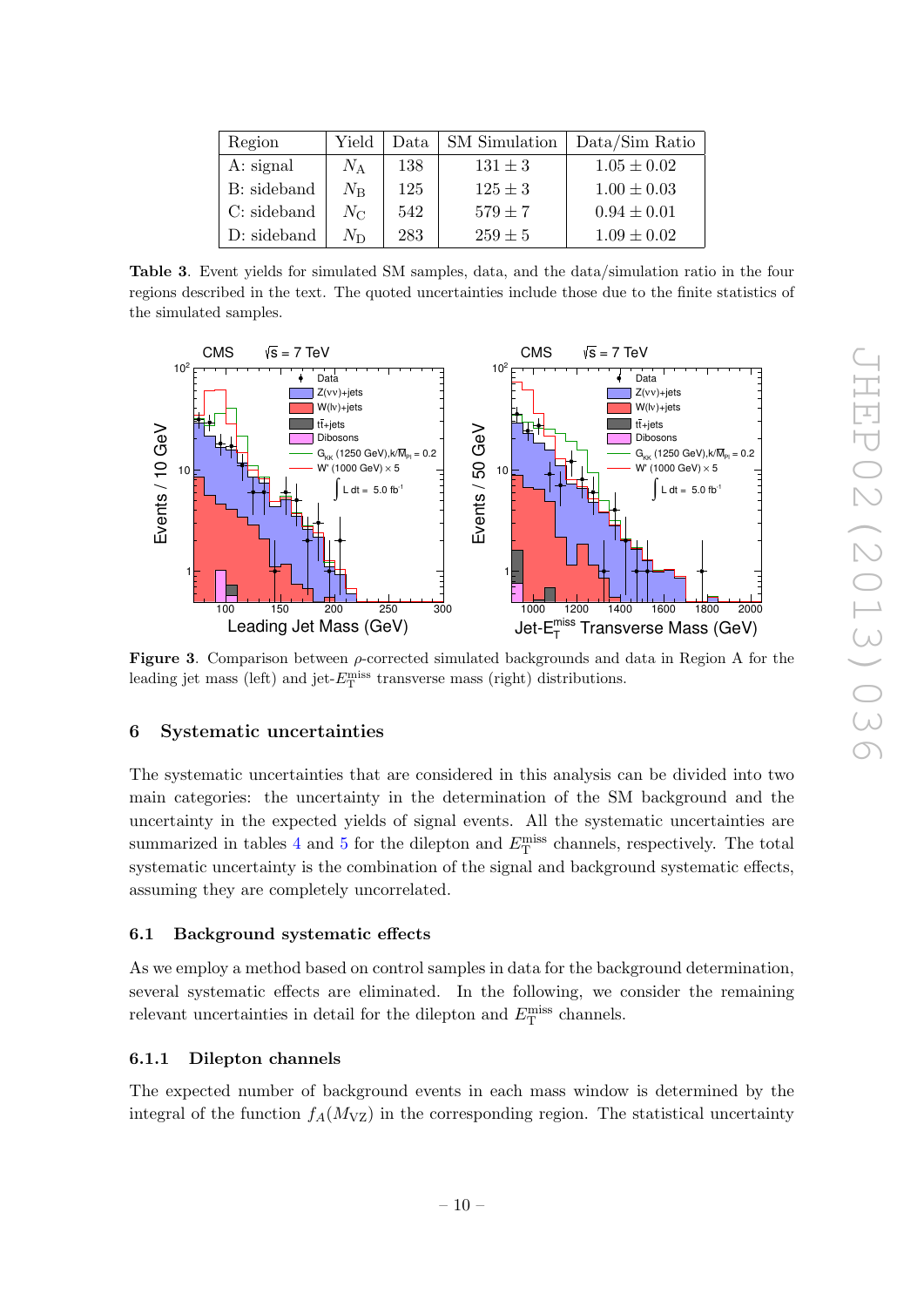|                                       |               | Background     |                                   |                  |                |              | Signal                  |  |
|---------------------------------------|---------------|----------------|-----------------------------------|------------------|----------------|--------------|-------------------------|--|
| Mass Point                            | Mass Window   | Stat.          | Fit                               | Diff. $w/$       | JES            | JES          | PDF                     |  |
| (GeV)                                 | (GeV)         | $(\%)$         | variations $(\%)$                 | MC(%)            | $(\%)$         | $(\%)$       | $(\%)$                  |  |
| $\mathbf{W}'$ model, electron channel |               |                |                                   |                  |                |              |                         |  |
| 700                                   | 640-760       | 8              | 3                                 | $\mathbf{1}$     | 4              | $\mathbf{1}$ | $\overline{4}$          |  |
| 800                                   | 755-845       | 8              | 21                                | $\mathbf{1}$     | 5              | $\mathbf{1}$ | $\overline{5}$          |  |
| 900                                   | 855-945       | 9              | 21                                | $\overline{2}$   | $\overline{7}$ | $\mathbf{1}$ | $\overline{5}$          |  |
| 1000                                  | $930 - 1070$  | 11             | 17                                | 5                | $\overline{2}$ | $\mathbf{1}$ | 6                       |  |
| 1100                                  | $1020 - 1180$ | 12             | 22                                | $\overline{4}$   | 3              | $\mathbf{1}$ | 6                       |  |
| 1200                                  | 1130-1270     | 15             | 26                                | 6                | $\overline{7}$ | $\mathbf{1}$ | 6                       |  |
| 1300                                  | 1220-1380     | 17             | 46                                | 6                | 41             | $\mathbf{1}$ | $\overline{7}$          |  |
| 1400                                  | $1320 - 1480$ | 20             | 64                                | 28               | 14             | 1            | 8                       |  |
| 1500                                  | 1390-1610     | 23             | 72                                | 31               | 26             | $\mathbf{1}$ | 9                       |  |
|                                       |               |                | RS model, electron channel        |                  |                |              |                         |  |
| 750                                   | $690 - 810$   | 8              | 14                                | $\boldsymbol{3}$ | $\overline{2}$ | 1            | $\overline{4}$          |  |
| 1000                                  | 940-1060      | 11             | 17                                | 5                | $\overline{7}$ | $\mathbf{1}$ | 6                       |  |
| 1250                                  | 1180-1320     | 16             | 36                                | 3                | 8              | $\mathbf{1}$ | 7                       |  |
| 1500                                  | 1390-1610     | 23             | 72                                | 3                | 26             | $\mathbf{1}$ | 9                       |  |
| 1750                                  | 1540-1960     | 31             | 64                                | 10               | 48             | 1            | 10                      |  |
| 2000                                  | 1760-2240     | 42             | 42                                | 26               | 110            | 1            | 11                      |  |
|                                       |               |                | $\mathbf{W}'$ model, muon channel |                  |                |              |                         |  |
| 700                                   | 640-760       | $\overline{7}$ | 10                                | $\overline{4}$   | 6              | $\mathbf{1}$ | $\overline{4}$          |  |
| 800                                   | 755-845       | 8              | 19                                | 6                | 8              | $\mathbf{1}$ | $\bf 5$                 |  |
| 900                                   | $855 - 945$   | 9              | 16                                | $\overline{2}$   | 8              | $\mathbf{1}$ | $\bf 5$                 |  |
| 1000                                  | $930 - 1070$  | 10             | 15                                | 8                | $\mathbf{1}$   | $\mathbf{1}$ | 6                       |  |
| 1100                                  | $1020 - 1180$ | 12             | 20                                | 8                | $\mathbf{1}$   | $\mathbf{1}$ | 6                       |  |
| 1200                                  | $1130 - 1270$ | 14             | 29                                | 21               | $\overline{2}$ | $\mathbf{1}$ | 7                       |  |
| 1300                                  | 1220-1380     | 16             | 43                                | 30               | 6              | 1            | $\overline{\mathbf{7}}$ |  |
| 1400                                  | 1320-1480     | 19             | 50                                | 68               | 10             | $\mathbf{1}$ | 8                       |  |
| 1500                                  | $1390 - 1610$ | 22             | 46                                | 54               | 24             | $\mathbf{1}$ | 9                       |  |
|                                       |               |                | RS model, muon channel            |                  |                |              |                         |  |
| 750                                   | 690-810       | $\overline{7}$ | 14                                | $\overline{2}$   | 7              | $\mathbf{1}$ | $\overline{4}$          |  |
| 1000                                  | 940-1060      | 10             | 15                                | 6                | $\overline{7}$ | $\mathbf{1}$ | 6                       |  |
| 1250                                  | 1180-1320     | 15             | 37                                | $\overline{4}$   | $\mathbf{1}$   | $\mathbf{1}$ | $\overline{7}$          |  |
| 1500                                  | 1390-1610     | 22             | 46                                | 54               | 24             | $\mathbf{1}$ | 9                       |  |
| 1750                                  | $1540 - 1960$ | 30             | 33                                | 31               | 52             | 1            | 11                      |  |
| 2000                                  | 1760-2240     | 40             | 64                                | 23               | 130            | $\mathbf{1}$ | 11                      |  |

<span id="page-11-0"></span>Table 4. Systematic uncertainties in the dilepton channels for given mass point and optimized mass window for the background (columns 3–6) and signal (columns 7–8) expected yields, following the procedures described in the text. In addition to the estimated signal uncertainties listed in the table, constant uncertainties are considered on the integrated luminosity (2.2%), the lepton reconstruction and trigger efficiencies as determined by the "tag and probe" method (2%) [\[56\]](#page-23-5) and the V mass selection as determined from a sample of boosted  $t\bar{t}$  events (9%).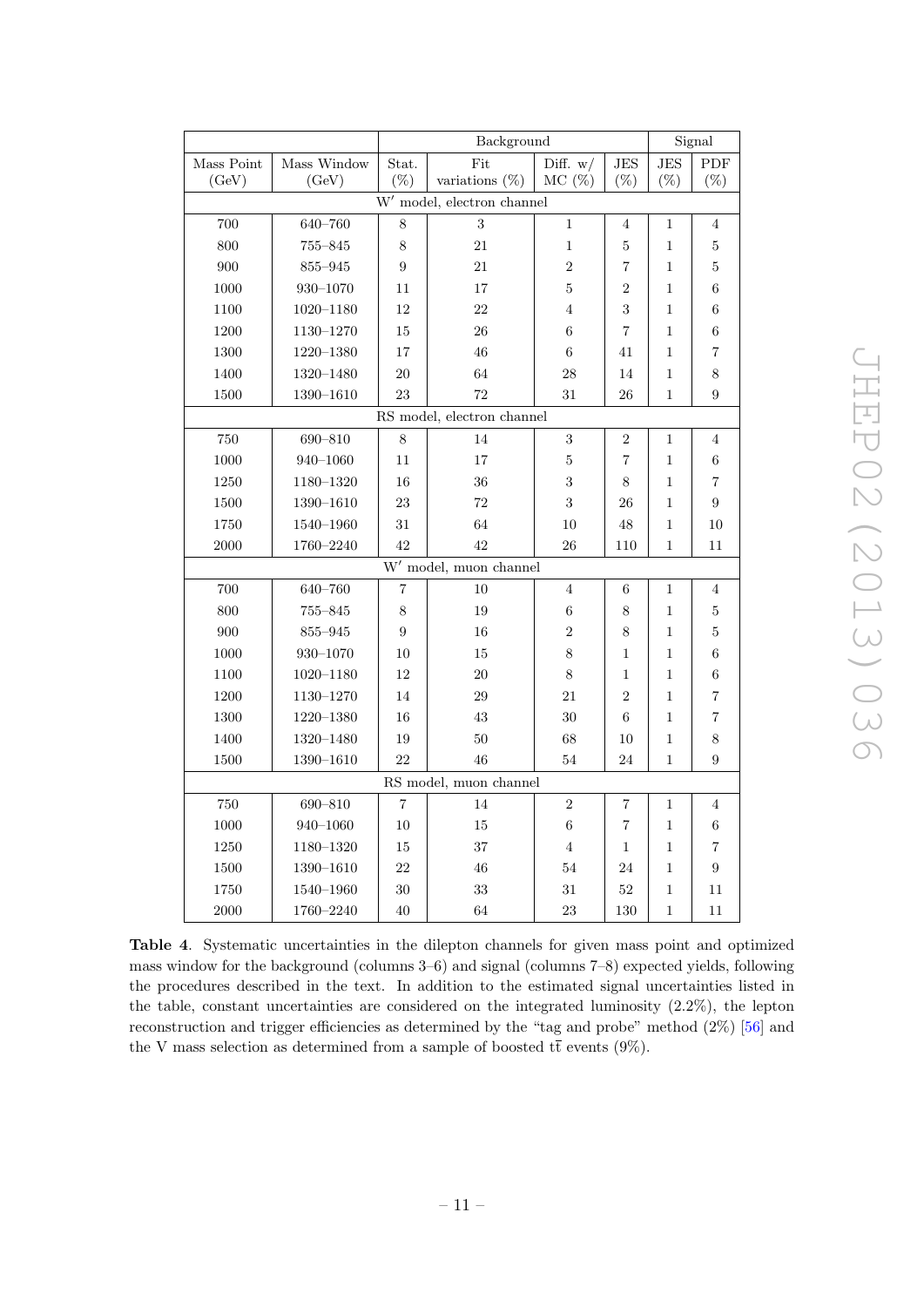| Mass Point (GeV) | PDF $(\%)$     | JES $(\%)$     | $E_{\rm T}^{\rm miss}$<br>$(\% )$ | Total $(\%)$     |  |  |  |  |
|------------------|----------------|----------------|-----------------------------------|------------------|--|--|--|--|
| W' model         |                |                |                                   |                  |  |  |  |  |
| 700              | $\overline{4}$ | 9              | 9                                 | 13               |  |  |  |  |
| 800              | $\overline{5}$ | 8              | 8                                 | 12               |  |  |  |  |
| 900              | $\overline{5}$ | 8              | 8                                 | 12               |  |  |  |  |
| 1000             | $\overline{5}$ | 7              | 7                                 | 11               |  |  |  |  |
| 1100             | 6              | $\overline{5}$ | 6                                 | 10               |  |  |  |  |
| 1200             | 6              | $\overline{2}$ | $\overline{4}$                    | 7                |  |  |  |  |
| 1300             | 7              | 1              | 3                                 | 8                |  |  |  |  |
| 1400             | 8              | 1              | 3                                 | $\boldsymbol{9}$ |  |  |  |  |
| 1500             | 8              | 1              | 3                                 | 9                |  |  |  |  |
|                  |                | RS model       |                                   |                  |  |  |  |  |
| 750              | $\overline{4}$ | 7              | 7                                 | 10               |  |  |  |  |
| 1000             | $\overline{4}$ | 1              | 3                                 | $\overline{5}$   |  |  |  |  |
| 1250             | $\overline{4}$ | 1              | 3                                 | $\overline{5}$   |  |  |  |  |
| 1500             | $\overline{4}$ | 1              | 3                                 | $\overline{5}$   |  |  |  |  |
| 1750             | 4              | 1              | 3                                 | $\overline{5}$   |  |  |  |  |
| 2000             | 4              | 1              | 3                                 | $\overline{5}$   |  |  |  |  |

<span id="page-12-1"></span>**Table 5.** Systematic uncertainties in the  $E_T^{\text{miss}}$  channel for the expected signal yields for the W' mass range  $M_{W'} \in [700, 1500]$  GeV and graviton mass range  $M_{G_{KK}} \in [750, 2000]$  GeV.

is calculated by employing the full covariance error matrix of the fit parameter uncertainties in the integral of the fitting function in the mass window. The pileup and jet energy scale (JES) systematics can potentially affect the background determination through the  $\alpha(M_{VZ})$  ratio and are considered separately. The former is found to have a negligible effect. For the latter, the uncertainty is evaluated by varying the jet  $p_T$  to  $p_T \pm \sigma_{JES}(p_T, \eta)$ , where  $\sigma_{\text{JES}}(p_{\text{T}}, \eta)$  is the total jet uncertainty, and applying the full fitting procedure. The yield differences, in each mass window, between the expected background with the positive  $(N_{+\text{Bgd}})$  and negative  $(N_{-\text{Bgd}})$  jet energy scale variation with respect to the nominal selection and fit are taken as the  $\pm 1\sigma$  estimates for the JES systematic uncertainty. We also consider several variations in the fitting procedure (fitting range, functional form, and sideband definition). These variations are compared to the difference in the number of expected background events in the mass window as estimated from data and with MC simulation. The largest of the two is used as the systematic uncertainty in the background determination.

## <span id="page-12-0"></span>6.1.2  $E_{\rm T}^{\rm miss}$  channel

To evaluate the robustness of the evaluation of the expected background two tests are conducted.

The first test studies the dependence of the correction factor  $\rho$  on the definition of the sideband regions. We vary the definition of the sideband regions by changing the thresholds in the  $M_i$  and  $M_T$  variables in the intervals 20–70 GeV and 650–750 GeV, respectively. We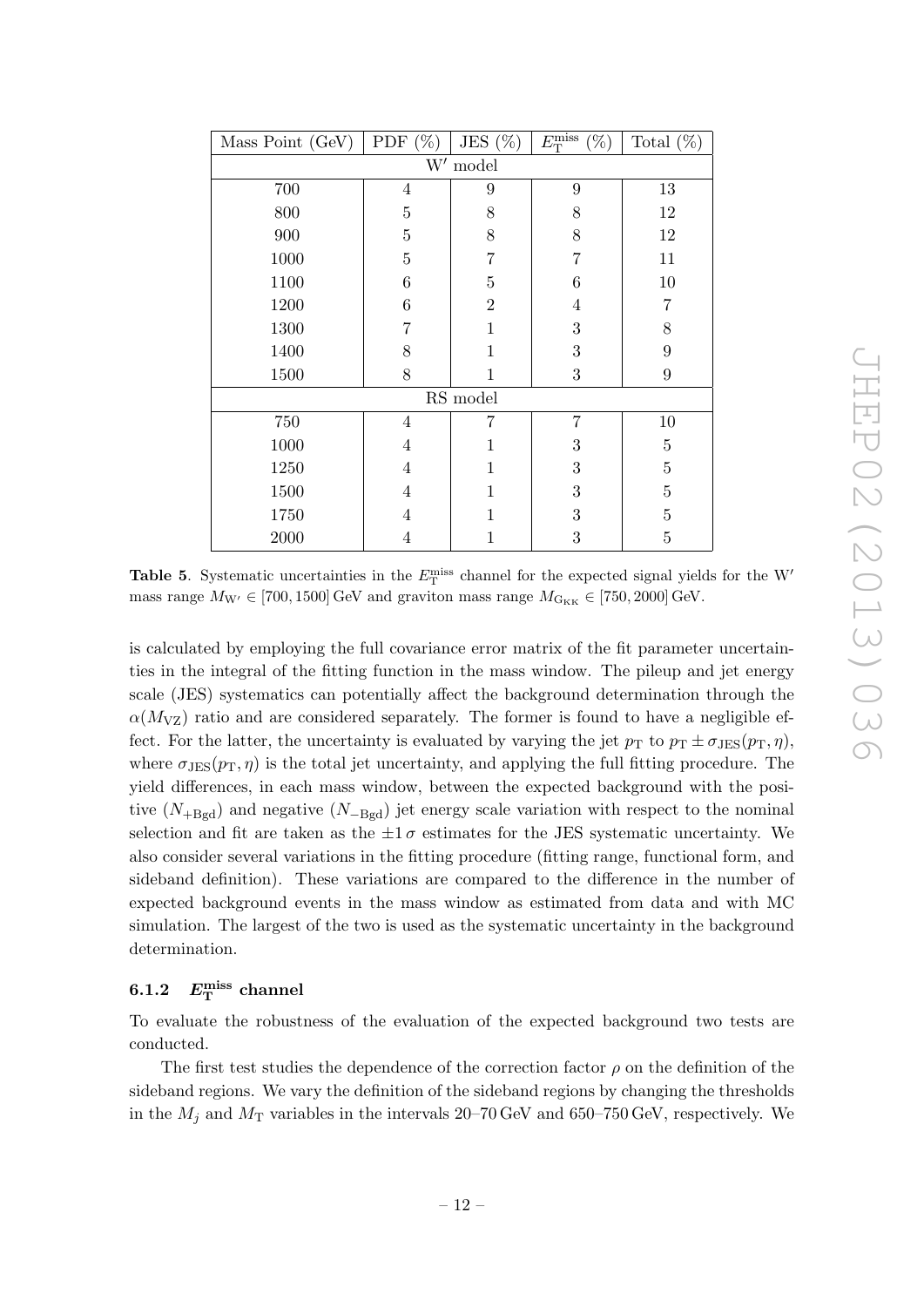find that the resultant variation in the mean estimated background is typically 5% or less, confirming the robustness of the sideband method.

A second test is used to check the propagation of all the uncertainties involved in the  $B_{est}$  calculations. We generate a series of pseudo-experiments with the number of events constrained to be equal to that of the actual experiment. We obtain a value of  $\rho$  and calculate the mean estimated background in each case. The distribution of the values of  $B_{est}$  thus obtained has a variance of 20 events. This result is in agreement with the estimated uncertainty on  $B_{est}$  obtained in section 5.2, using the yields of  $N_B$ ,  $N_C$  and  $N_D$ observed in the data.

The mean expected SM background in Region A, within the uncertainties calculated above, is compatible with the observed event yield in the signal region,  $N_A = 138$  events.

#### <span id="page-13-0"></span>6.2 Signal systematics

There are several systematic uncertainties in the expected signal yields that are common across channels. These uncertainties are on the luminosity measurement, the JES effects on jets, the PDF, and the trigger and reconstruction efficiencies. A value of 2.2% was taken for the uncertainty in the measurement of the integrated luminosity [\[57\]](#page-23-6).

To determine the effect of JES uncertainty, we vary the jet  $p_T$  to  $p_T \pm \sigma_{JES}(p_T, \eta)$ , where  $\sigma_{\text{JES}}(p_{\text{T}}, \eta)$  is the total jet uncertainty, and apply the full analysis selection. The differences in the signal yields  $N_{+sig}$  and  $N_{-sig}$  with respect to the nominal selection  $N_{sig}$  are taken as the  $\pm 1\sigma$  estimates for the JES systematic uncertainty. For W' and RS signals with the mass in the range [700, 2000] GeV in the dilepton channels and in the range [1250, 2000] GeV in the  $E_{\rm T}^{\rm miss}$  channel, this systematic uncertainty is less than 1%. However, for resonance masses in the range [700, 1200] GeV in the  $E_{\rm T}^{\rm miss}$  channel this systematic uncertainty is found to be between 2 and 9%, owing to threshold effects. To estimate the systematic uncertainty associated with the choice of the PDF used for the simulated samples, three scenarios are considered: CTEQ6.6, MSTW2008 and NNPDF2.0 [\[58\]](#page-23-7). The systematic uncertainty is set to half of the difference between the maximum and the minimum PDF values predicted for each mass point [\[59\]](#page-23-8).

#### <span id="page-13-1"></span>6.2.1 Dilepton channels

To account for differences in trigger and reconstruction efficiencies between the Monte Carlo simulation and data, we determine scaling factors by using data control samples of  $Z \rightarrow \mu\mu$ and  $Z \rightarrow$  ee candidate events [\[60,](#page-23-9) [61\]](#page-23-10). We derive corrections for the muon (0.974  $\pm$  0.001) and the electron  $(0.960 \pm 0.004)$  channels and we apply them to the expected signal yields. These numbers assume that the efficiency does not vary with  $p_T$  ( $E_T$ ). However, we observe a small decrease (increase) in the efficiency in the asymptotic high- $p_T$  (high- $E_T$ ) region for muons (electrons) of about 2%. This small difference is used as the systematic uncertainty in the expected number of signal events for each mass point considered in this study. Finally, we assign a 9% systematic uncertainty on the V mass selection efficiency. This is determined by studying an independent sample of boosted  $t\bar{t} \rightarrow Wb\bar{W}b$  events in which one of the W bosons decays leptonically and the other hadronically.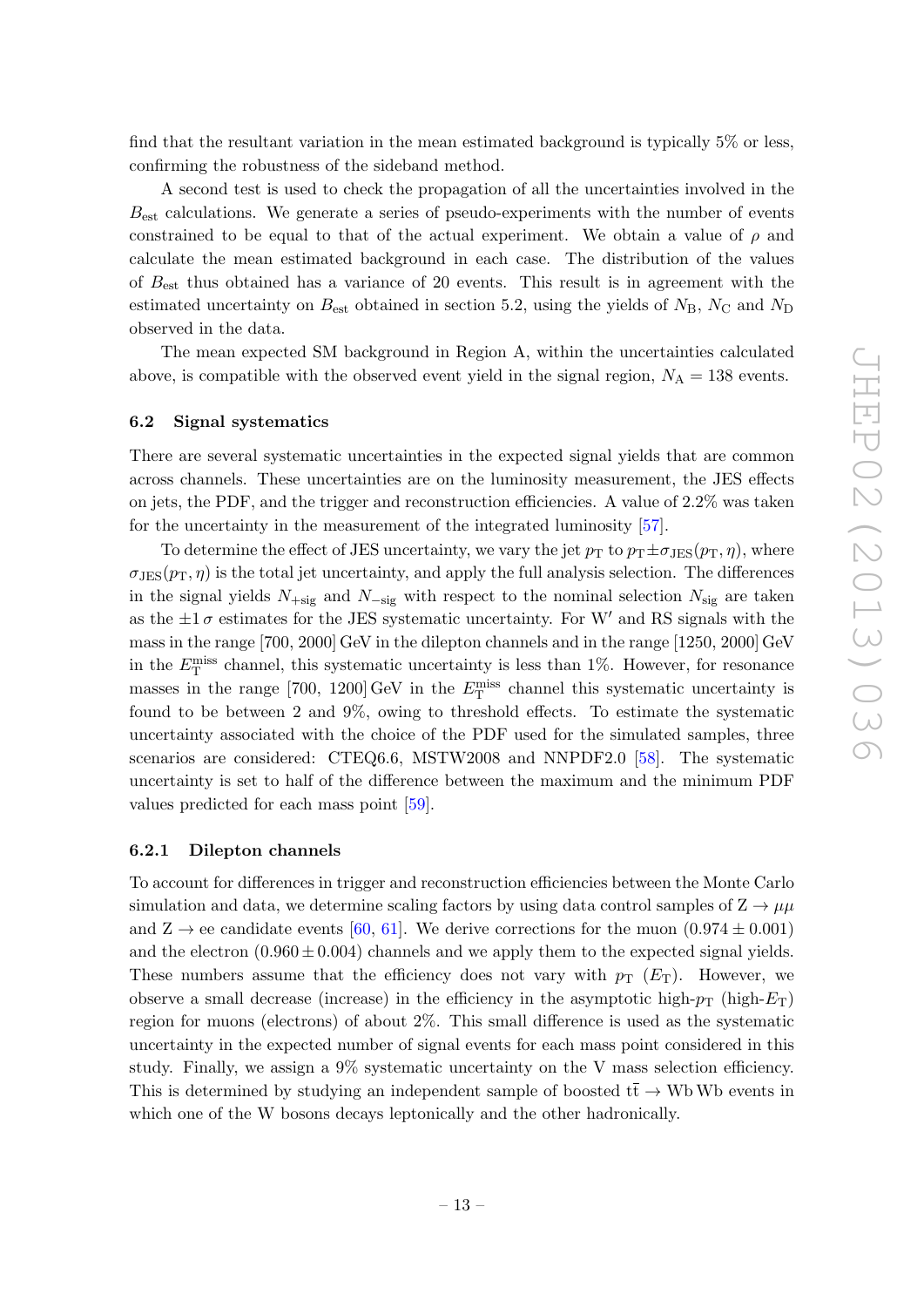| Mass Point                                                                                                                                                                                                                                                                                                         | Window    |                  |                | $\epsilon_{\rm sig}$ | Obs. Limit    | Exp. Limit    |  |  |  |
|--------------------------------------------------------------------------------------------------------------------------------------------------------------------------------------------------------------------------------------------------------------------------------------------------------------------|-----------|------------------|----------------|----------------------|---------------|---------------|--|--|--|
| (GeV)                                                                                                                                                                                                                                                                                                              | (GeV)     | $N_{\text{bgd}}$ | $N_{\rm obs}$  | $(\%)$               | $(\text{pb})$ | $(\text{pb})$ |  |  |  |
| W' model                                                                                                                                                                                                                                                                                                           |           |                  |                |                      |               |               |  |  |  |
| 700                                                                                                                                                                                                                                                                                                                | 640-760   | $39.7 \pm 3.9$   | 43             | $37\pm4$             | 0.44          | 0.37          |  |  |  |
| 800                                                                                                                                                                                                                                                                                                                | 755-845   | $24.6 \pm 5.7$   | 23             | $36\pm4$             | 0.33          | $0.35\,$      |  |  |  |
| 900                                                                                                                                                                                                                                                                                                                | 855-945   | $17.1 \pm 4.2$   | 12             | $40\pm4$             | 0.18          | 0.24          |  |  |  |
| 1000                                                                                                                                                                                                                                                                                                               | 930-1070  | $17.1 \pm 3.5$   | 17             | $49\pm5$             | 0.20          | 0.20          |  |  |  |
| 1100                                                                                                                                                                                                                                                                                                               | 1020-1180 | $12.0 \pm 3.0$   | 13             | $48\pm5$             | $0.20\,$      | 0.18          |  |  |  |
| 1200                                                                                                                                                                                                                                                                                                               | 1130-1270 | $6.3 \pm 1.9$    | $\overline{5}$ | $41\pm5$             | 0.13          | 0.15          |  |  |  |
| 1300                                                                                                                                                                                                                                                                                                               | 1220-1380 | $4.4 \pm 2.8$    | 6              | $32 \pm 4$           | $0.25\,$      | 0.20          |  |  |  |
| 1400                                                                                                                                                                                                                                                                                                               | 1320-1480 | $2.7 \pm 1.8$    | $\overline{2}$ | $23\pm3$             | $0.18\,$      | 0.19          |  |  |  |
| 1500                                                                                                                                                                                                                                                                                                               | 1390-1610 | $2.5 \pm 2.0$    | $\overline{2}$ | $19\pm2$             | 0.22          | 0.22          |  |  |  |
|                                                                                                                                                                                                                                                                                                                    |           |                  | RS model       |                      |               |               |  |  |  |
| 750                                                                                                                                                                                                                                                                                                                | 690-810   | $37.1 \pm 6.0$   | 32             | $27 \pm 3$           | 0.21          | 0.25          |  |  |  |
| 1000                                                                                                                                                                                                                                                                                                               | 940-1060  | $14.6 \pm 3.1$   | 16             | $35\pm4$             | 0.14          | 0.13          |  |  |  |
| 1250                                                                                                                                                                                                                                                                                                               | 1180-1320 | $4.9 \pm 1.9$    | 7              | $35 \pm 4$           | 0.11          | 0.08          |  |  |  |
| 1500                                                                                                                                                                                                                                                                                                               | 1390-1610 | $2.5 \pm 2.0$    | $\overline{2}$ | $27 + 3$             | 0.08          | 0.08          |  |  |  |
| 1750                                                                                                                                                                                                                                                                                                               | 1540-1960 | $2.0 \pm 1.7$    | $\mathbf{1}$   | $16\pm2$             | 0.10          | 0.12          |  |  |  |
| 2000                                                                                                                                                                                                                                                                                                               | 1760-2240 | $1.3 \pm 1.6$    | $\overline{0}$ | $17\pm2$             | 0.06          | 0.05          |  |  |  |
| <b>6.</b> Electron channel: search window for each mass point with the corresponding signal<br>ncy (" $\epsilon_{sig}$ ") and the numbers of mean expected background (" $N_{bgd}$ ") and observed (" $N_{obs}$ ")<br>s. The uncertainties include both statistical and systematic effects. These numbers are used |           |                  |                |                      |               |               |  |  |  |

<span id="page-14-2"></span>Table 6. Electron channel: search window efficiency (" $\epsilon_{\text{sig}}$ ") and the numbers of mean exp events. The uncertainties include both statistic as input for the calculation of the expected and observed exclusion limits on  $\sigma(pp \to W') \times \mathcal{B}(W' \to$ WZ) and  $\sigma(pp \to G_{KK}) \times \mathcal{B}(G_{KK} \to ZZ)$  at 95% CL which are reported in the last two columns.

## <span id="page-14-0"></span> $6.2.2$   $E_{\rm T}^{\rm miss}$  channel channel

Propagating the jet energy scale effects to the calculation of  $E_{\rm T}^{\rm miss}$ , and accounting for the anticorrelation between jets and  $E_{\rm T}^{\rm miss}$  itself, we estimate a systematic effect of around  $3\%$ for all values of  $M<sub>G</sub>$  studied, except for the lowest  $M<sub>G</sub> = 750$  GeV. In this case, because of threshold effects, the systematic effect is found to be around 7%.

Summing in quadrature the uncertainties above, we arrive at a final 5% systematic uncertainty on the signal acceptance and efficiency except for  $M<sub>G</sub> = 750$  GeV, where a value of 10% is obtained for the final systematic uncertainty on the signal acceptance and efficiency.

## <span id="page-14-1"></span>7 Results

We do not observe any significant excess over the expected background. We employ the modified frequentist  $CL_S$  statistical method [\[62,](#page-23-11) [63\]](#page-23-12) to search for exotic VZ resonances. For the dilepton channels we use a series of search windows corresponding to different mass hypotheses. Each mass window is optimized to give the best exclusion limit, a procedure which is also appropriate for establishing a new resonance discovery. The mass windows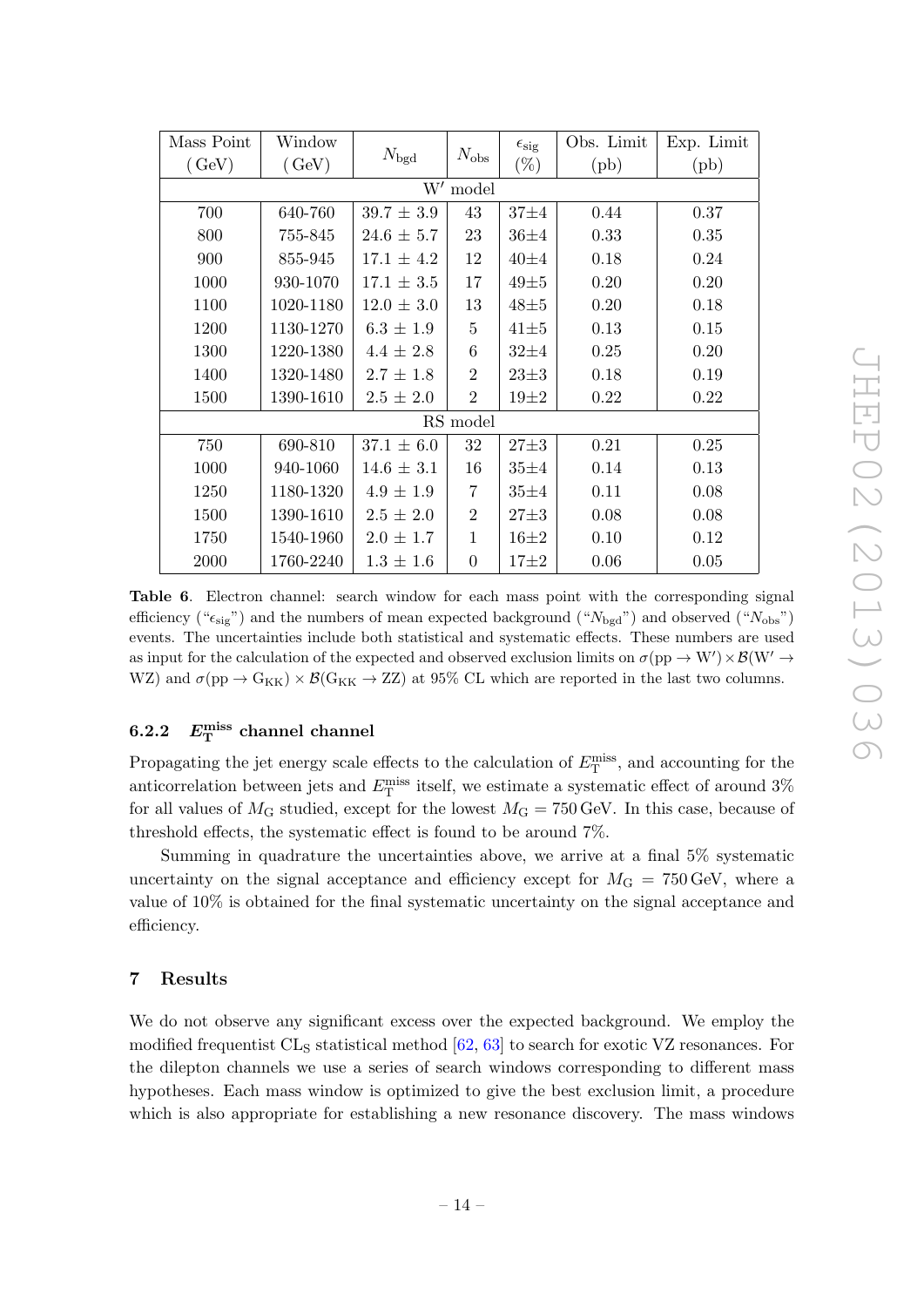| Mass Point | Window        |                  |                | $\epsilon_{\rm sig}$ | Obs. Limit    | Exp. Limit |  |  |  |
|------------|---------------|------------------|----------------|----------------------|---------------|------------|--|--|--|
| (GeV)      | (GeV)         | $N_{\text{bgd}}$ | $N_{\rm obs}$  | $(\%)$               | $(\text{pb})$ | (pb)       |  |  |  |
|            | W'<br>model   |                  |                |                      |               |            |  |  |  |
| 700        | 640-760       | $48.7 \pm 8.9$   | 45             | $40\pm4$             | 0.40          | 0.45       |  |  |  |
| 800        | 755-845       | $28.6 \pm 6.9$   | 21             | $40\pm4$             | 0.25          | 0.34       |  |  |  |
| 900        | 855-945       | $19.2 \pm 4.3$   | 23             | $41\pm4$             | 0.37          | 0.29       |  |  |  |
| 1000       | 930-1070      | $18.7 \pm 3.7$   | 26             | $51\pm6$             | 0.34          | 0.22       |  |  |  |
| 1100       | $1020 - 1180$ | $12.9 \pm 3.1$   | 12             | $52\pm 6$            | 0.17          | 0.18       |  |  |  |
| 1200       | 1130-1270     | $6.7 \pm 2.2$    | 8              | $44\pm5$             | 0.18          | 0.15       |  |  |  |
| 1300       | 1220-1380     | $4.6 \pm 2.1$    | $\overline{4}$ | $42\pm5$             | 0.13          | 0.13       |  |  |  |
| 1400       | 1320-1480     | $2.9 \pm 2.0$    | 1              | $39\pm5$             | 0.08          | 0.11       |  |  |  |
| 1500       | 1390-1610     | $2.6 \pm 1.7$    | $\overline{2}$ | $40\pm5$             | 0.11          | 0.11       |  |  |  |
|            |               |                  | RS model       |                      |               |            |  |  |  |
| 750        | $690 - 810$   | $44.1 \pm 9.2$   | 34             | $30\pm3$             | 0.19          | 0.26       |  |  |  |
| 1000       | 940-1060      | $15.9 \pm 3.4$   | 20             | $39 \pm 4$           | 0.17          | 0.13       |  |  |  |
| 1250       | 1180-1320     | $5.2 \pm 2.1$    | 6              | $41\pm5$             | 0.08          | 0.07       |  |  |  |
| 1500       | 1390-1610     | $2.6 \pm 1.7$    | $\overline{2}$ | $44\pm 6$            | 0.05          | 0.05       |  |  |  |
| 1750       | 1540-1960     | $2.1 \pm 1.4$    | $\overline{2}$ | $32\pm5$             | 0.06          | 0.06       |  |  |  |
| 2000       | 1760-2240     | $1.3 \pm 1.9$    | $\overline{2}$ | $42\pm 6$            | 0.06          | 0.05       |  |  |  |

<span id="page-15-0"></span>Table 7. Muon channel: search window for each mass point with the corresponding signal efficiency  $({}^{\omega}\epsilon_{\rm sig}$ ") and the numbers of mean expected background  $({}^{\omega}N_{\rm bgd}$ ") and observed  $({}^{\omega}N_{\rm obs}$ ") events. The uncertainties include both statistical and systematic effects. These numbers are used as input for the calculation of the expected and observed exclusion limits on  $\sigma(pp \to W') \times \mathcal{B}(W' \to WZ)$  and  $\sigma(pp \to G_{\text{KK}}) \times \mathcal{B}(G_{\text{KK}} \to ZZ)$  at 95% CL, which are reported in the last two columns.

optimization has been carried out separately for the  $W'$  and RS graviton hypotheses to account for differences in the width and efficiencies. For the  $E_{\rm T}^{\rm miss}$  channel we perform a single counting experiment in the  $M_T > 900$  GeV and  $M_j > 70$  GeV region. We calculate 95% confidence level (CL) exclusion limits on the combined products of the cross section times the branching ratio  $\sigma(pp \to W') \times \mathcal{B}(W' \to WZ)$  and  $\sigma(pp \to G_{KK}) \times \mathcal{B}(G_{KK} \to ZZ)$ for the three final states under study (separately and combined) as a function of the mass of the hypothetical resonance. We interpret these exclusion limits in two benchmark signal models: SSM W' and RS graviton.

The limit setting is performed by looking for an excess over the expected background in the VZ mass distributions for the three channels separately. Tables [6](#page-14-2) and [7](#page-15-0) show the search windows for each mass point with the corresponding signal efficiency and the numbers of expected background and observed events in the electron and muon channels, respectively. These numbers are used as input for the calculation of the expected and observed exclusion limits on cross section times branching ratios at 95% CL that are also reported in the same tables. Table [8](#page-16-0) shows the signal efficiency and the observed and expected exclusion limits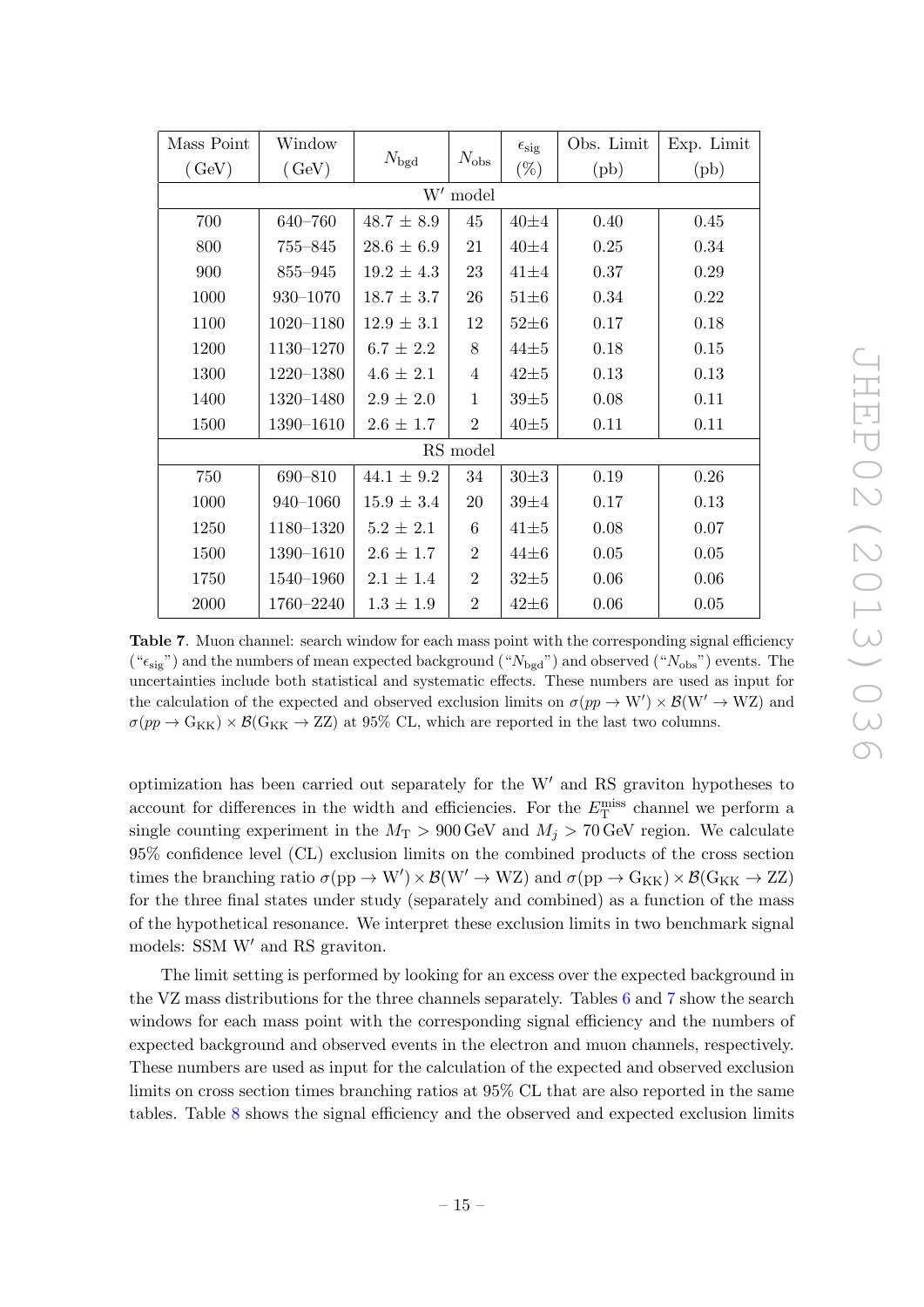| Mass Point (GeV) | $\epsilon_{\text{sig}}(\%)$ | Obs. Limit (pb) | Exp. Limit $(\text{pb})$ |  |  |  |  |  |
|------------------|-----------------------------|-----------------|--------------------------|--|--|--|--|--|
| W' model         |                             |                 |                          |  |  |  |  |  |
| 700              | $0.2 + 0.1$                 | 29              | 33                       |  |  |  |  |  |
| 800              | $0.9 + 0.1$                 | 7.0             | 8.2                      |  |  |  |  |  |
| 900              | $8.0 + 0.5$                 | 0.77            | 0.90                     |  |  |  |  |  |
| 1000             | $31\pm2$                    | 0.19            | 0.23                     |  |  |  |  |  |
| 1100             | $49\pm2$                    | 0.13            | 0.15                     |  |  |  |  |  |
| 1200             | $58 + 3$                    | 0.11            | 0.13                     |  |  |  |  |  |
| 1300             | $64 + 3$                    | 0.10            | 0.11                     |  |  |  |  |  |
| 1400             | $66\pm3$                    | 0.09            | 0.11                     |  |  |  |  |  |
| 1500             | $69\pm3$                    | 0.09            | 0.11                     |  |  |  |  |  |
|                  |                             | RS model        |                          |  |  |  |  |  |
| 750              | $0.7 + 0.1$                 | 4.1             | $4.8\,$                  |  |  |  |  |  |
| 1000             | $25 \pm 2$                  | 0.12            | 0.14                     |  |  |  |  |  |
| 1250             | $43\pm3$                    | 0.07            | 0.08                     |  |  |  |  |  |
| 1500             | $54\pm3$                    | 0.06            | 0.07                     |  |  |  |  |  |
| 1750             | $60\pm3$                    | 0.05            | 0.06                     |  |  |  |  |  |
| 2000             | $63\pm3$                    | $0.05\,$        | 0.06                     |  |  |  |  |  |

<span id="page-16-0"></span>**Table 8.**  $E_T^{\text{miss}}$  channel: expected and observed exclusion limits on  $\sigma(pp \to W') \times \mathcal{B}(W' \to WZ)$ and  $\sigma(pp \to G_{KK}) \times \mathcal{B}(G_{KK} \to ZZ)$  at 95% CL for each mass point with the corresponding signal efficiency (" $\epsilon_{sig}$ "). In the  $M_T > 900$  GeV region the expected background is  $B_{est} = 153 \pm 29$ , including both statistical and systematic uncertainties, and the number of observed events is 138. These parameters are common for all mass points considered in this channel.

as a function of the signal mass in the  $E_{\rm T}^{\rm miss}$  channel. The combined results are reported in table [9.](#page-17-1) The exclusion limits as a function of the VZ resonance mass can be seen in figure [4,](#page-18-0) where a linear interpolation is used between the benchmark mass values. These limits can be interpreted in the theoretical framework of the  $W'$  and RS graviton models. We exclude SSM W' bosons with masses in the range  $700-940$  (890) GeV in the SSM at NNLO (LO) at 95% CL These results are complementary to the ones obtained in the tri-lepton analysis (with  $M_{\text{W'}} > 1143 \text{ GeV}$  in the SSM [\[64\]](#page-23-13)). The exclusion limit calculated in the RS graviton model rules out masses  $(M_{G_{KK}})$  in the range 750–880 (800) GeV for  $k/\overline{M}_{\text{Pl}} = 0.05$  at NLO (LO). Assuming the resonance width is much smaller than the experimental resolution for the range of  $k/M_{\text{Pl}}$  considered here, the limit can be translated into the  $M_{\text{G}_{KK}}$ - $k/M_{\text{Pl}}$ plane. We do this by using the quadratic dependence of the cross section on  $k/\overline{M}_{\text{Pl}}$ , and by assuming that the signal efficiency remains the same. The result is shown in figure [5.](#page-19-0)

These results are particularly relevant in the context of RS models proposed in recent studies [\[65\]](#page-23-14), with SM fields propagating in the extra dimension where the graviton coupling to light fermions is strongly suppressed. This opens the possibility to an enhancement of the branching fractions for final states with V pairs, and motivates the investigation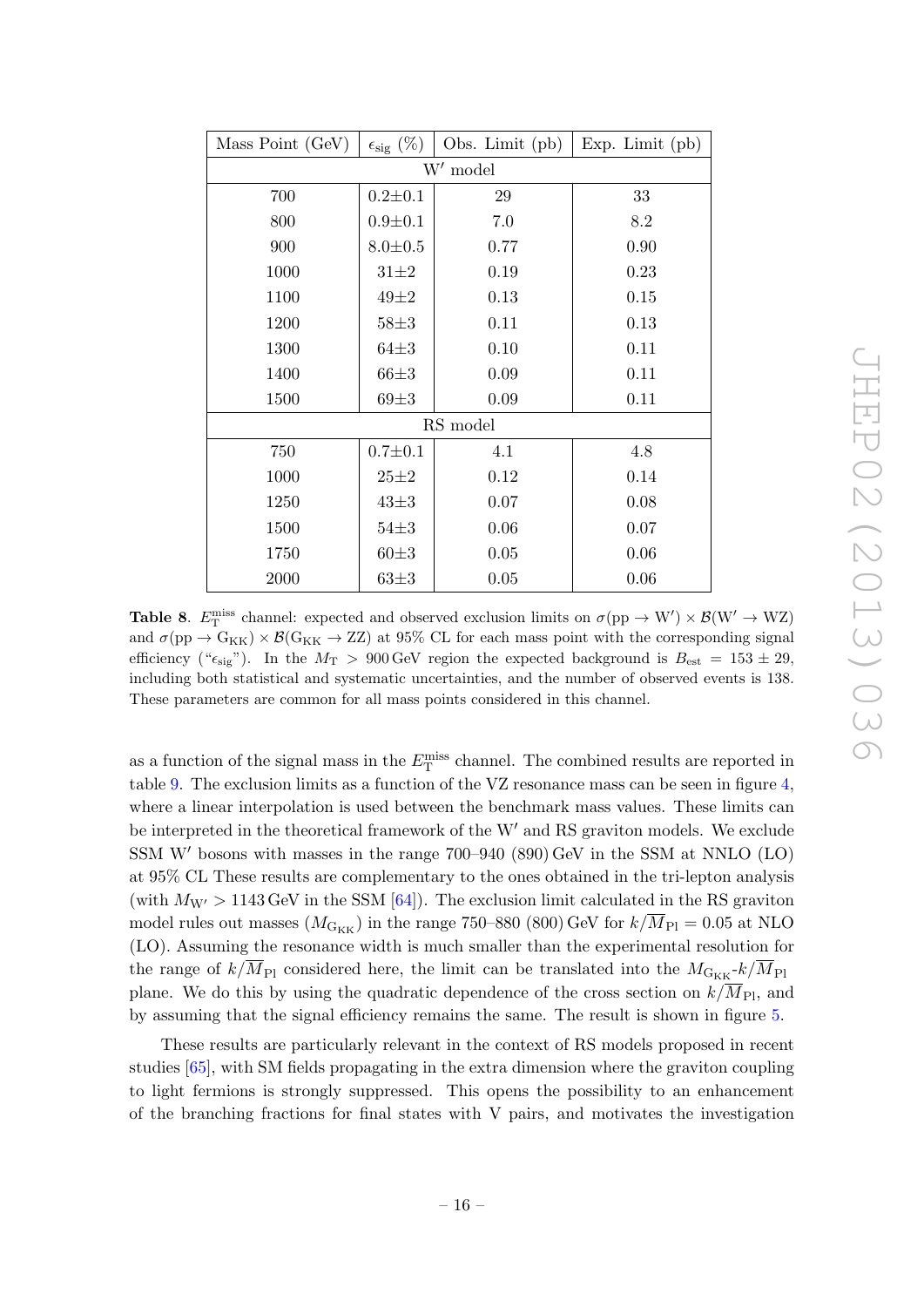| Mass Point (GeV)<br>Window |               | Obs. Limit $(\text{pb})$ | $Exp.$ Limit $(pb)$ |  |  |  |  |  |
|----------------------------|---------------|--------------------------|---------------------|--|--|--|--|--|
| W'<br>model                |               |                          |                     |  |  |  |  |  |
| 700                        | 640-760       | 0.30                     | 0.25                |  |  |  |  |  |
| 800                        | $755 - 845$   | 0.14                     | 0.21                |  |  |  |  |  |
| 900                        | 855-945       | 0.19                     | 0.18                |  |  |  |  |  |
| 1000                       | 930-1070      | 0.19                     | 0.15                |  |  |  |  |  |
| 1100                       | $1020 - 1180$ | 0.11                     | 0.12                |  |  |  |  |  |
| 1200                       | 1130-1270     | 0.09                     | 0.09                |  |  |  |  |  |
| 1300                       | 1220-1380     | 0.09                     | 0.09                |  |  |  |  |  |
| 1400                       | 1320-1480     | 0.05                     | 0.08                |  |  |  |  |  |
| 1500                       | 1390-1610     | 0.07                     | 0.08                |  |  |  |  |  |
|                            |               | RS model                 |                     |  |  |  |  |  |
| 750                        | 690-810       | 0.12                     | 0.16                |  |  |  |  |  |
| 1000                       | $940 - 1060$  | 0.13                     | 0.09                |  |  |  |  |  |
| 1250                       | 1180-1320     | 0.07                     | 0.05                |  |  |  |  |  |
| 1500                       | 1390-1610     | 0.04                     | 0.04                |  |  |  |  |  |
| 1750                       | 1540-1960     | $0.05\,$                 | 0.05                |  |  |  |  |  |
| 2000                       | 1760-2240     | 0.04                     | 0.03                |  |  |  |  |  |

<span id="page-17-1"></span>**Table 9.** Combined channels: expected and observed exclusion limits on  $\sigma(pp \to W') \times \mathcal{B}(W' \to$ WZ) and  $\sigma(pp \to G_{KK}) \times \mathcal{B}(G_{KK} \to ZZ)$  at 95% CL for the electron, muon, and  $E_T^{\text{miss}}$  channels combined for each mass point and search window.

of large values of  $k/\overline{M}_{\text{Pl}}$  [\[65\]](#page-23-14). In this scenario the previously-published searches for RS gravitons decaying to  $\gamma\gamma$  and  $\ell^+\ell^-$  final states [\[24\]](#page-21-14) do not impose stringent bounds, since the branching fraction for these final states is suppressed. The results derived in this analysis are currently the most stringent in the V pair channel, and provide important constraints that are complementary to the ones from the search for resonances decaying to boosted top pairs [\[66\]](#page-23-15).

## <span id="page-17-0"></span>8 Summary

A search for new exotic particles decaying to the VZ final state was performed, where V is either a W or a Z decaying to hadrons, and the Z decays to electrons, muons, or a neutrino pair. The analysis is based on a data sample of pp collisions corresponding to an integrated luminosity of  $5.0 \text{ fb}^{-1}$  collected by the CMS experiment at the LHC at  $\sqrt{s} = 7 \text{ TeV}$  in 2011. No significant excess is observed in the mass distribution of the VZ candidates compared with the background expectation from standard model processes. Lower bounds at the 95% confidence level are set in two theoretical models on the mass of hypothetical particles decaying to the VZ final state. Assuming heavy charged vector bosons in the sequential standard model, W' bosons are excluded with masses in the range  $700-940$  (890) GeV at NNLO (LO). In the Randall–Sundrum model, graviton resonances with masses in the range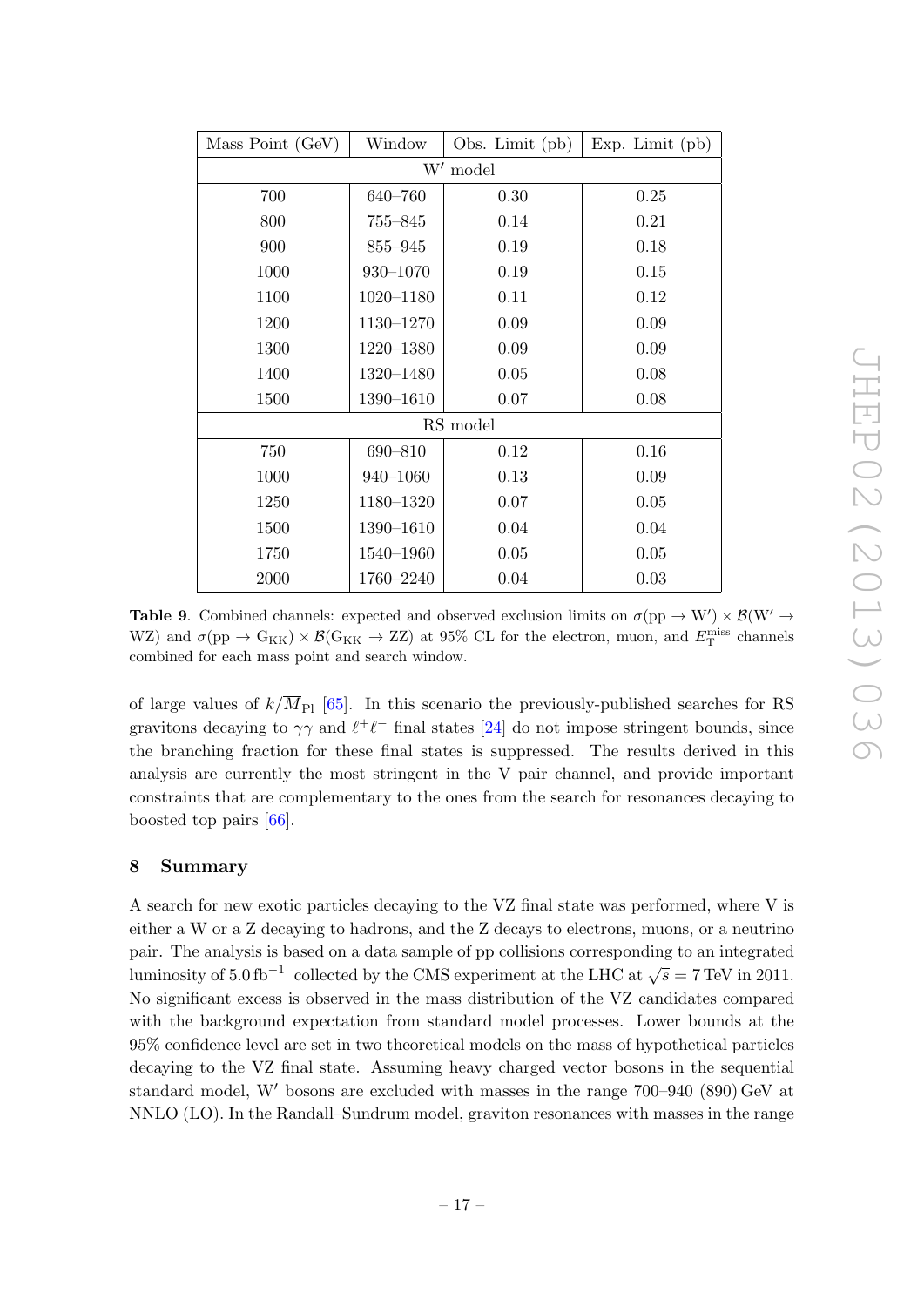

JHEP02(2013)036

THEP 02 (2013) 036



<span id="page-18-0"></span>Figure 4. Observed and expected 95% CL upper cross section limits and comparison with the theoretical predictions in W' (top) and RS graviton with  $k/\overline{M}_{\text{Pl}} = 0.05$  (bottom) models for the combination of electron, muon, and  $E_{\rm T}^{\rm miss}$  channels. The limits are calculated with the modified frequentist CL<sub>S</sub> statistical method.

750–880 (800) GeV at NLO (LO) are excluded for  $k/\overline{M}_{\text{Pl}} = 0.05$ . These are the first results from the LHC on VZ searches using final states with a boosted massive jet and a lepton pair or missing transverse energy.

## Acknowledgments

We congratulate our colleagues in the CERN accelerator departments for the excellent performance of the LHC and thank the technical and administrative staffs at CERN and at other CMS institutes for their contributions to the success of the CMS effort. In addition,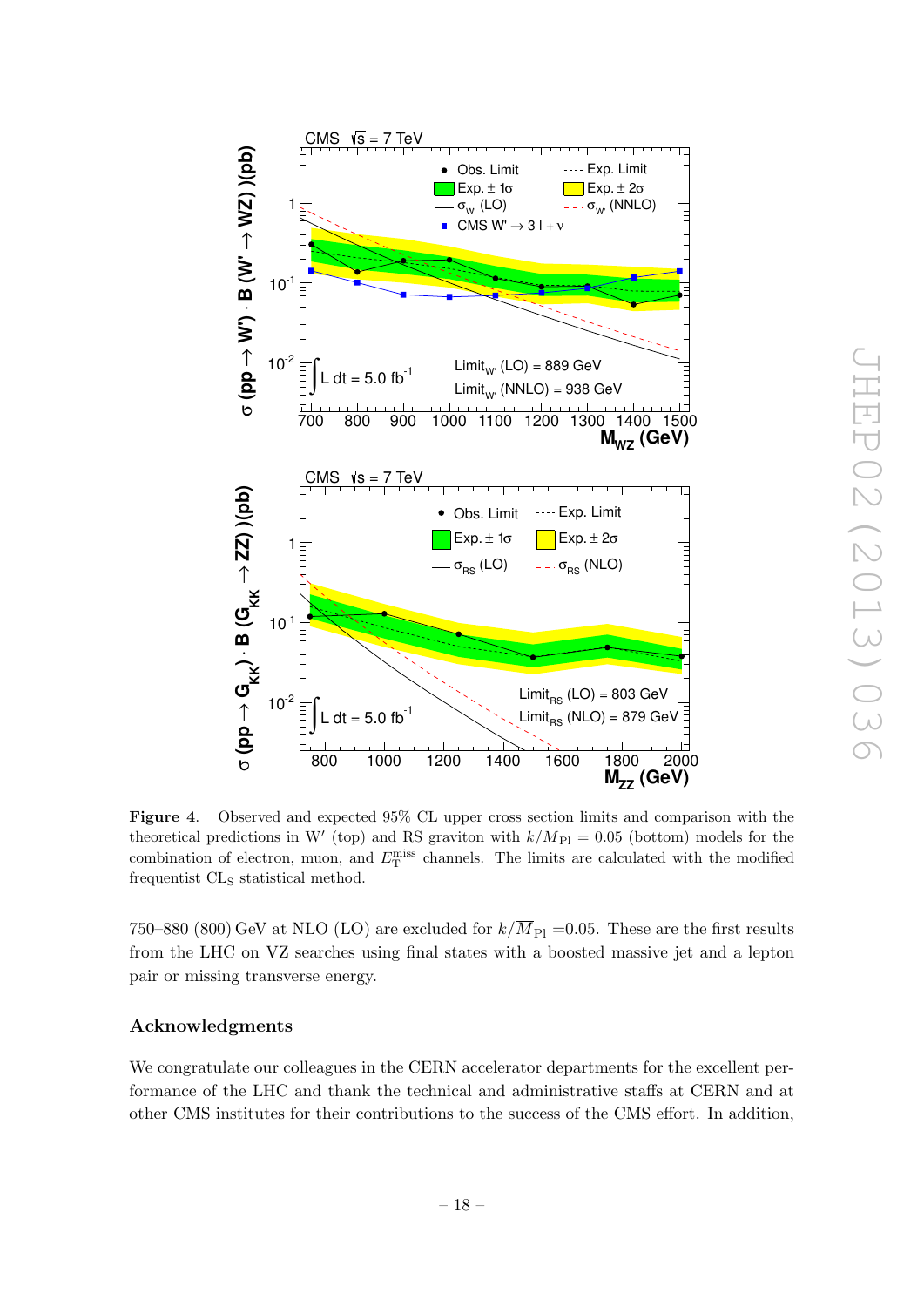

<span id="page-19-0"></span>**Figure 5.** Observed exclusion limits from this analysis  $(ZZ \rightarrow 1j 2\ell/1j 2\nu)$  interpreted in the context of the RS graviton model, assuming a LO prediction (solid green line) and NLO prediction (dot-dashed green line). Also shown are results from ATLAS ( $ZZ \rightarrow 2\ell \, 2j/4j$ ) [\[35\]](#page-22-1) (dot-dot-dashed red line) and another CMS publication  $(ZZ \rightarrow 2\ell 2j)$  [\[36\]](#page-22-2) (dotted blue line). The shaded region corresponds to the indirect limits derived from precision electroweak observables in [\[22\]](#page-21-15).

we gratefully acknowledge the computing centres and personnel of the Worldwide LHC Computing Grid for delivering so effectively the computing infrastructure essential to our analyses. Finally, we acknowledge the enduring support for the construction and operation of the LHC and the CMS detector provided by the following funding agencies: BMWF and FWF (Austria); FNRS and FWO (Belgium); CNPq, CAPES, FAPERJ, and FAPESP (Brazil); MEYS (Bulgaria); CERN; CAS, MoST, and NSFC (China); COLCIENCIAS (Colombia); MSES (Croatia); RPF (Cyprus); MoER, SF0690030s09 and ERDF (Estonia); Academy of Finland, MEC, and HIP (Finland); CEA and CNRS/IN2P3 (France); BMBF, DFG, and HGF (Germany); GSRT (Greece); OTKA and NKTH (Hungary); DAE and DST (India); IPM (Iran); SFI (Ireland); INFN (Italy); NRF and WCU (Korea); LAS (Lithuania); CINVESTAV, CONACYT, SEP, and UASLP-FAI (Mexico); MSI (New Zealand); PAEC (Pakistan); MSHE and NSC (Poland); FCT (Portugal); JINR (Armenia, Belarus, Georgia, Ukraine, Uzbekistan); MON, RosAtom, RAS and RFBR (Russia); MSTD (Serbia); SEIDI and CPAN (Spain); Swiss Funding Agencies (Switzerland); NSC (Taipei); ThEP, IPST and NECTEC (Thailand); TUBITAK and TAEK (Turkey); NASU (Ukraine); STFC (United Kingdom); DOE and NSF (USA). Individuals have received support from the Marie-Curie programme and the European Research Council (European Union); the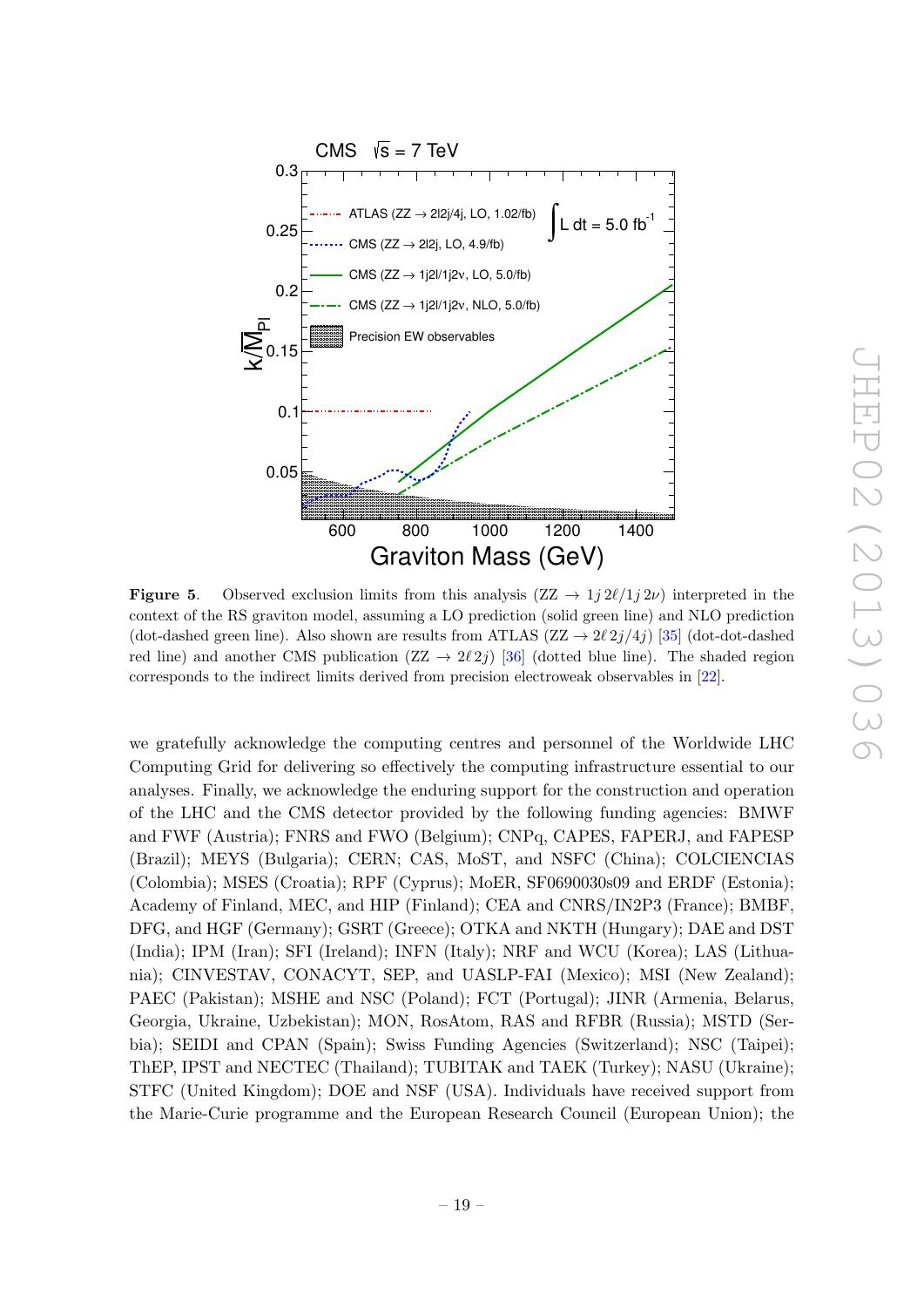Leventis Foundation; the A. P. Sloan Foundation; the Alexander von Humboldt Foundation; the Belgian Federal Science Policy Office; the Fonds pour la Formation à la Recherche dans l'Industrie et dans l'Agriculture (FRIA-Belgium); the Agentschap voor Innovatie door Wetenschap en Technologie (IWT-Belgium); the Ministry of Education, Youth and Sports (MEYS) of Czech Republic; the Council of Science and Industrial Research, India; the Compagnia di San Paolo (Torino); and the HOMING PLUS programme of Foundation for Polish Science, cofinanced from European Union, Regional Development Fund.

Open Access. This article is distributed under the terms of the Creative Commons Attribution License which permits any use, distribution and reproduction in any medium, provided the original author(s) and source are credited.

#### References

- <span id="page-20-0"></span>[1] S.L. Glashow, Partial symmetries of weak interactions, [Nucl. Phys.](http://dx.doi.org/10.1016/0029-5582(61)90469-2) 22 (1961) 579 [IN[SPIRE](http://inspirehep.net/search?p=find+J+NUPHA,22,579)].
- [2] S. Weinberg, A model of leptons, [Phys. Rev. Lett.](http://dx.doi.org/10.1103/PhysRevLett.19.1264) 19 (1967) 1264  $\text{[INSPIRE]}$  $\text{[INSPIRE]}$  $\text{[INSPIRE]}$ .
- <span id="page-20-1"></span>[3] A. Salam, Weak and electromagnetic interactions, in Elementary particle physics: relativistic groups and analyticity, N. Svartholm ed., Almqvist & Wiksell, Stockholm, Sweden (1968).
- <span id="page-20-2"></span>[4] F. Englert and R. Brout, Broken symmetry and the mass of gauge vector mesons, [Phys. Rev.](http://dx.doi.org/10.1103/PhysRevLett.13.321) Lett. **13** [\(1964\) 321](http://dx.doi.org/10.1103/PhysRevLett.13.321) [IN[SPIRE](http://inspirehep.net/search?p=find+J+Phys.Rev.Lett.,13,321)].
- [5] P.W. Higgs, Broken symmetries, massless particles and gauge fields, [Phys. Lett.](http://dx.doi.org/10.1016/0031-9163(64)91136-9) 12 (1964) [132](http://dx.doi.org/10.1016/0031-9163(64)91136-9) [IN[SPIRE](http://inspirehep.net/search?p=find+J+Phys.Lett.,12,132)].
- [6] P.W. Higgs, Broken symmetries and the masses of gauge bosons, [Phys. Rev. Lett.](http://dx.doi.org/10.1103/PhysRevLett.13.508) 13 (1964) [508](http://dx.doi.org/10.1103/PhysRevLett.13.508) [IN[SPIRE](http://inspirehep.net/search?p=find+J+Phys.Rev.Lett.,13,508)].
- [7] G. Guralnik, C. Hagen and T. Kibble, *Global conservation laws and massless particles*, *[Phys.](http://dx.doi.org/10.1103/PhysRevLett.13.585)* Rev. Lett. 13 [\(1964\) 585](http://dx.doi.org/10.1103/PhysRevLett.13.585) [IN[SPIRE](http://inspirehep.net/search?p=find+J+Phys.Rev.Lett.,13,585)].
- [8] P.W. Higgs, Spontaneous symmetry breakdown without massless bosons, [Phys. Rev.](http://dx.doi.org/10.1103/PhysRev.145.1156) 145 [\(1966\) 1156](http://dx.doi.org/10.1103/PhysRev.145.1156) [IN[SPIRE](http://inspirehep.net/search?p=find+J+Phys.Rev.,145,1156)].
- <span id="page-20-3"></span>[9] T. Kibble, Symmetry breaking in nonAbelian gauge theories, Phys. Rev. 155 [\(1967\) 1554](http://dx.doi.org/10.1103/PhysRev.155.1554) [IN[SPIRE](http://inspirehep.net/search?p=find+J+Phys.Rev.,155,1554)].
- <span id="page-20-4"></span>[10] S. Weinberg, Implications of dynamical symmetry breaking, Phys. Rev. D 13 [\(1976\) 974.](http://dx.doi.org/10.1103/PhysRevD.13.974)
- [11] S. Weinberg, Implications of dynamical symmetry breaking: an addendum, [Phys. Rev.](http://dx.doi.org/10.1103/PhysRevD.19.1277) D 19 [\(1979\) 1277](http://dx.doi.org/10.1103/PhysRevD.19.1277) [IN[SPIRE](http://inspirehep.net/search?p=find+J+Phys.Rev.,D19,1277)].
- <span id="page-20-5"></span>[12] L. Susskind, Dynamics of spontaneous symmetry breaking in the Weinberg-Salam theory, Phys. Rev. **D 20** [\(1979\) 2619](http://dx.doi.org/10.1103/PhysRevD.20.2619) [IN[SPIRE](http://inspirehep.net/search?p=find+J+Phys.Rev.,D20,2619)].
- <span id="page-20-6"></span>[13] L. Randall and R. Sundrum, A large mass hierarchy from a small extra dimension, [Phys.](http://dx.doi.org/10.1103/PhysRevLett.83.3370) Rev. Lett. 83 [\(1999\) 3370](http://dx.doi.org/10.1103/PhysRevLett.83.3370) [[hep-ph/9905221](http://arxiv.org/abs/hep-ph/9905221)] [IN[SPIRE](http://inspirehep.net/search?p=find+EPRINT+hep-ph/9905221)].
- <span id="page-20-7"></span>[14] L. Randall and R. Sundrum, An alternative to compactification, [Phys. Rev. Lett.](http://dx.doi.org/10.1103/PhysRevLett.83.4690) 83 (1999) [4690](http://dx.doi.org/10.1103/PhysRevLett.83.4690) [[hep-th/9906064](http://arxiv.org/abs/hep-th/9906064)] [IN[SPIRE](http://inspirehep.net/search?p=find+EPRINT+hep-th/9906064)].
- <span id="page-20-8"></span>[15] D.B. Kaplan and H. Georgi,  $SU(2) \times U(1)$  breaking by vacuum misalignment, [Phys. Lett.](http://dx.doi.org/10.1016/0370-2693(84)91177-8) B 136 [\(1984\) 183](http://dx.doi.org/10.1016/0370-2693(84)91177-8) [IN[SPIRE](http://inspirehep.net/search?p=find+J+Phys.Lett.,B136,183)].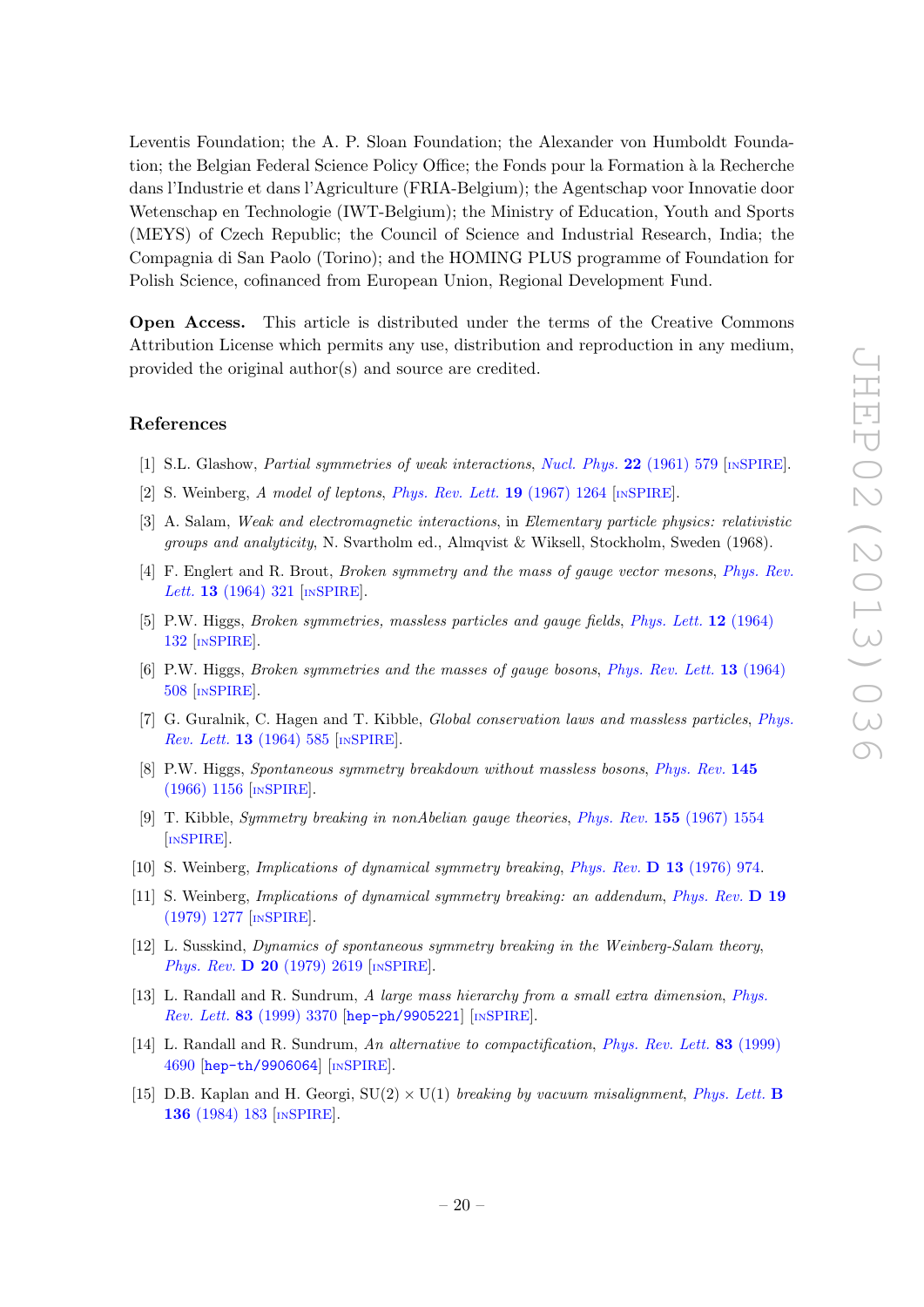- <span id="page-21-0"></span>[16] K. Agashe, R. Contino and A. Pomarol, The minimal composite Higgs model, [Nucl. Phys.](http://dx.doi.org/10.1016/j.nuclphysb.2005.04.035) B 719 [\(2005\) 165](http://dx.doi.org/10.1016/j.nuclphysb.2005.04.035) [[hep-ph/0412089](http://arxiv.org/abs/hep-ph/0412089)] [IN[SPIRE](http://inspirehep.net/search?p=find+EPRINT+hep-ph/0412089)].
- <span id="page-21-1"></span>[17] R. Contino, D. Marzocca, D. Pappadopulo and R. Rattazzi, On the effect of resonances in composite Higgs phenomenology, JHEP 10  $(2011)$  081 [[arXiv:1109.1570](http://arxiv.org/abs/1109.1570)] [IN[SPIRE](http://inspirehep.net/search?p=find+EPRINT+arXiv:1109.1570)].
- <span id="page-21-2"></span>[18] E. Eichten and K. Lane, Low-scale technicolor at the Tevatron and LHC, [Phys. Lett.](http://dx.doi.org/10.1016/j.physletb.2008.09.047) **B 669** [\(2008\) 235](http://dx.doi.org/10.1016/j.physletb.2008.09.047) [[arXiv:0706.2339](http://arxiv.org/abs/0706.2339)] [IN[SPIRE](http://inspirehep.net/search?p=find+EPRINT+arXiv:0706.2339)].
- <span id="page-21-3"></span>[19] E. Eichten, K. Lane, A. Martin and E. Pilon, Testing the Technicolor Interpretation of CDF's dijet excess at the LHC,  $arXiv:1201.4396$  [IN[SPIRE](http://inspirehep.net/search?p=find+EPRINT+arXiv:1201.4396)].
- <span id="page-21-4"></span>[20] T. Gherghetta and A. Pomarol, Bulk fields and supersymmetry in a slice of AdS, [Nucl. Phys.](http://dx.doi.org/10.1016/S0550-3213(00)00392-8) B 586 [\(2000\) 141](http://dx.doi.org/10.1016/S0550-3213(00)00392-8) [[hep-ph/0003129](http://arxiv.org/abs/hep-ph/0003129)] [IN[SPIRE](http://inspirehep.net/search?p=find+EPRINT+hep-ph/0003129)].
- [21] S.J. Huber and Q. Shafi, Fermion masses, mixings and proton decay in a Randall-Sundrum model, *[Phys. Lett.](http://dx.doi.org/10.1016/S0370-2693(00)01399-X)* **B 498** (2001) 256 [[hep-ph/0010195](http://arxiv.org/abs/hep-ph/0010195)] [IN[SPIRE](http://inspirehep.net/search?p=find+EPRINT+hep-ph/0010195)].
- <span id="page-21-15"></span>[22] H. Davoudiasl, J. Hewett and T. Rizzo, Experimental probes of localized gravity: on and off the wall, Phys. Rev. D 63 [\(2001\) 075004](http://dx.doi.org/10.1103/PhysRevD.63.075004) [[hep-ph/0006041](http://arxiv.org/abs/hep-ph/0006041)] [IN[SPIRE](http://inspirehep.net/search?p=find+EPRINT+hep-ph/0006041)].
- <span id="page-21-12"></span>[23] ATLAS collaboration, Search for dilepton resonances in pp collisions at  $\sqrt{s} = 7 \text{ TeV}$  with the ATLAS detector, [Phys. Rev. Lett.](http://dx.doi.org/10.1103/PhysRevLett.107.272002) 107 (2011) 272002 [[arXiv:1108.1582](http://arxiv.org/abs/1108.1582)] [IN[SPIRE](http://inspirehep.net/search?p=find+EPRINT+arXiv:1108.1582)].
- <span id="page-21-14"></span>[24] CMS collaboration, Search for signatures of extra dimensions in the diphoton mass spectrum at the Large Hadron Collider, [Phys. Rev. Lett.](http://dx.doi.org/10.1103/PhysRevLett.108.111801) 108 (2012) 111801 [[arXiv:1112.0688](http://arxiv.org/abs/1112.0688)] [IN[SPIRE](http://inspirehep.net/search?p=find+EPRINT+arXiv:1112.0688)].
- [25] D0 collaboration, V.M. Abazov et al., Search for resonant WW and WZ production in  $p\bar{p}$  $\alpha$  collisions at  $\sqrt{s} = 1.96$  TeV, [Phys. Rev. Lett.](http://dx.doi.org/10.1103/PhysRevLett.107.011801) 107 (2011) 011801 [[arXiv:1011.6278](http://arxiv.org/abs/1011.6278)] [IN[SPIRE](http://inspirehep.net/search?p=find+EPRINT+arXiv:1011.6278)].
- <span id="page-21-5"></span>[26] CDF collaboration, T. Aaltonen et al., Search for Randall-Sundrum gravitons in the diphoton channel at CDF, Phys. Rev. D 83 [\(2011\) 011102](http://dx.doi.org/10.1103/PhysRevD.83.011102)  $\left[$ [arXiv:1012.2795](http://arxiv.org/abs/1012.2795) $\right]$  [IN[SPIRE](http://inspirehep.net/search?p=find+EPRINT+arXiv:1012.2795)].
- <span id="page-21-6"></span>[27] ATLAS collaboration, Search for a heavy gauge boson decaying to a charged lepton and a neutrino in  $1 fb^{-1}$  of pp collisions at  $\sqrt{s} = 7 \text{ TeV}$  using the ATLAS detector, [Phys. Lett.](http://dx.doi.org/10.1016/j.physletb.2011.09.093) B 705 [\(2011\) 28](http://dx.doi.org/10.1016/j.physletb.2011.09.093) [[arXiv:1108.1316](http://arxiv.org/abs/1108.1316)] [IN[SPIRE](http://inspirehep.net/search?p=find+EPRINT+arXiv:1108.1316)].
- <span id="page-21-7"></span>[28] CMS collaboration, Search for leptonic decays of W' bosons in pp collisions at  $\sqrt{s} = 7 \text{ TeV}$ , JHEP 08 [\(2012\) 023](http://dx.doi.org/10.1007/JHEP08(2012)023) [[arXiv:1204.4764](http://arxiv.org/abs/1204.4764)] [IN[SPIRE](http://inspirehep.net/search?p=find+EPRINT+arXiv:1204.4764)].
- <span id="page-21-8"></span>[29] ATLAS collaboration, Search for the resonances in proton-proton collisions at  $\sqrt{s} = 7 \text{ TeV}$ with the ATLAS detector, [Phys. Rev. Lett.](http://dx.doi.org/10.1103/PhysRevLett.109.081801)  $109$  (2012) 081801 [[arXiv:1205.1016](http://arxiv.org/abs/1205.1016)] [IN[SPIRE](http://inspirehep.net/search?p=find+EPRINT+arXiv:1205.1016)].
- <span id="page-21-9"></span>[30] CMS collaboration, Search for a W' boson decaying to a bottom quark and a top quark in pp collisions at  $\sqrt{s} = 7$  TeV, Phys. Lett. **B** 718 [\(2013\) 1229](http://dx.doi.org/10.1016/j.physletb.2012.12.008) [[arXiv:1208.0956](http://arxiv.org/abs/1208.0956)] [IN[SPIRE](http://inspirehep.net/search?p=find+EPRINT+arXiv:1208.0956)].
- <span id="page-21-10"></span>[31] ATLAS collaboration, Search for resonant WZ production in the  $WZ \to \ell \nu \ell' \ell'$  channel in  $\sqrt{s}$  = 7 TeV pp collisions with the ATLAS detector, Phys. Rev. **D** 85 [\(2012\) 112012](http://dx.doi.org/10.1103/PhysRevD.85.112012) [[arXiv:1204.1648](http://arxiv.org/abs/1204.1648)] [IN[SPIRE](http://inspirehep.net/search?p=find+EPRINT+arXiv:1204.1648)].
- <span id="page-21-11"></span>[32] CMS collaboration, Search for a W' or techni-ρ decaying into WZ in pp collisions at  $\sqrt{s}$  = 7 TeV, [Phys. Rev. Lett.](http://dx.doi.org/10.1103/PhysRevLett.109.141801) 109 (2012) 141801 [[arXiv:1206.0433](http://arxiv.org/abs/1206.0433)] [IN[SPIRE](http://inspirehep.net/search?p=find+EPRINT+arXiv:1206.0433)].
- <span id="page-21-13"></span>[33] CMS collaboration, *Search for narrow resonances in dilepton mass spectra in pp collisions at*  $\sqrt{s}$  = 7 TeV, [Phys. Lett.](http://dx.doi.org/10.1016/j.physletb.2012.06.051) **B** 714 (2012) 158 [[arXiv:1206.1849](http://arxiv.org/abs/1206.1849)] [IN[SPIRE](http://inspirehep.net/search?p=find+EPRINT+arXiv:1206.1849)].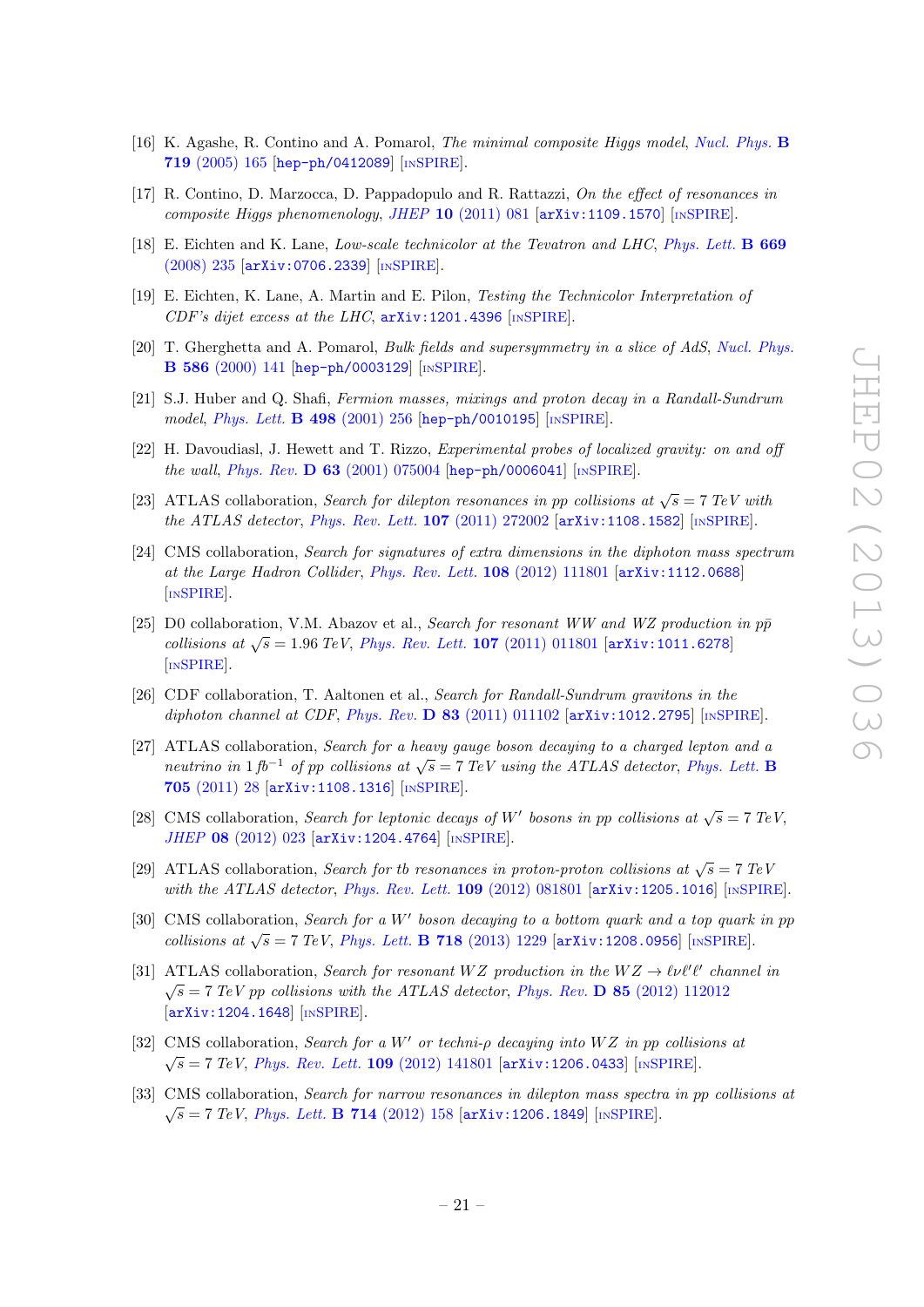- <span id="page-22-0"></span>[34] ATLAS collaboration, Search for extra dimensions using diphoton events in 7 TeV proton-proton collisions with the ATLAS detector, [Phys. Lett.](http://dx.doi.org/10.1016/j.physletb.2012.03.022) B 710 (2012) 538 [[arXiv:1112.2194](http://arxiv.org/abs/1112.2194)] [IN[SPIRE](http://inspirehep.net/search?p=find+EPRINT+arXiv:1112.2194)].
- <span id="page-22-1"></span>[35] ATLAS collaboration, Search for new particles decaying to ZZ using final states with leptons and jets with the ATLAS detector in  $\sqrt{s} = 7$  TeV proton-proton collisions, [Phys. Lett.](http://dx.doi.org/10.1016/j.physletb.2012.05.020) B 712 [\(2012\) 331](http://dx.doi.org/10.1016/j.physletb.2012.05.020) [[arXiv:1203.0718](http://arxiv.org/abs/1203.0718)] [IN[SPIRE](http://inspirehep.net/search?p=find+EPRINT+arXiv:1203.0718)].
- <span id="page-22-2"></span>[36] CMS collaboration, Search for a narrow spin-2 resonance decaying to a pair of Z vector bosons in the semileptonic final state, Phys. Lett. **B** 718 [\(2013\) 1208](http://dx.doi.org/10.1016/j.physletb.2012.11.063)  $\left[$ [arXiv:1209.3807](http://arxiv.org/abs/1209.3807) [IN[SPIRE](http://inspirehep.net/search?p=find+EPRINT+arXiv:1209.3807)].
- <span id="page-22-3"></span>[37] CMS collaboration, The CMS experiment at the CERN LHC, 2008 JINST 3 [S08004](http://dx.doi.org/10.1088/1748-0221/3/08/S08004) [IN[SPIRE](http://inspirehep.net/search?p=find+J+JINST,3,S08004)].
- <span id="page-22-4"></span>[38] T. Sjöstrand, S. Mrenna and P.Z. Skands, *PYTHIA 6.4 physics and manual, [JHEP](http://dx.doi.org/10.1088/1126-6708/2006/05/026)* 05 [\(2006\) 026](http://dx.doi.org/10.1088/1126-6708/2006/05/026) [[hep-ph/0603175](http://arxiv.org/abs/hep-ph/0603175)] [IN[SPIRE](http://inspirehep.net/search?p=find+EPRINT+hep-ph/0603175)].
- <span id="page-22-5"></span>[39] CMS collaboration, Measurement of the underlying event activity at the LHC with  $\sqrt{s} = 7 \text{ TeV}$  and comparison with  $\sqrt{s} = 0.9 \text{ TeV}$ , JHEP 09 [\(2011\) 109](http://dx.doi.org/10.1007/JHEP09(2011)109) [[arXiv:1107.0330](http://arxiv.org/abs/1107.0330)] [IN[SPIRE](http://inspirehep.net/search?p=find+EPRINT+arXiv:1107.0330)].
- <span id="page-22-6"></span>[40] M.C. Kumar et al., Diphoton signals in theories with large extra dimensions to NLO QCD at hadron colliders, [Phys. Lett.](http://dx.doi.org/10.1016/j.physletb.2009.01.002)  $\bf{B}$  672 (2009) 45.
- <span id="page-22-7"></span>[41] M. Kumar, P. Mathews, V. Ravindran and A. Tripathi, Direct photon pair production at the LHC to order  $\alpha_s$  in TeV scale gravity models, [Nucl. Phys.](http://dx.doi.org/10.1016/j.nuclphysb.2009.03.022) **B** 818 (2009) 28 [[arXiv:0902.4894](http://arxiv.org/abs/0902.4894)] [IN[SPIRE](http://inspirehep.net/search?p=find+J+Nucl.Phys.,B818,28)].
- <span id="page-22-8"></span>[42] R. Gavin, Y. Li, F. Petriello and S. Quackenbush, FEWZ 2.0: a code for hadronic Z production at next-to-next-to-leading order, [Comput. Phys. Commun.](http://dx.doi.org/10.1016/j.cpc.2011.06.008) 182 (2011) 2388 [[arXiv:1011.3540](http://arxiv.org/abs/1011.3540)] [IN[SPIRE](http://inspirehep.net/search?p=find+EPRINT+arXiv:1011.3540)].
- <span id="page-22-9"></span>[43] J. Alwall, M. Herquet, F. Maltoni, O. Mattelaer and T. Stelzer, *MadGraph 5: going beyond*, JHEP 06 [\(2011\) 128](http://dx.doi.org/10.1007/JHEP06(2011)128) [[arXiv:1106.0522](http://arxiv.org/abs/1106.0522)] [IN[SPIRE](http://inspirehep.net/search?p=find+EPRINT+arXiv:1106.0522)].
- <span id="page-22-10"></span>[44] M. Herquet and F. Maltoni, MadGraph/MadEvent: a multipurpose event generator, [Nucl.](http://dx.doi.org/10.1016/j.nuclphysBPS.2008.07.026) [Phys. Proc. Suppl.](http://dx.doi.org/10.1016/j.nuclphysBPS.2008.07.026) **179-180** (2008) 211 [IN[SPIRE](http://inspirehep.net/search?p=find+J+NUPHZ,179-180,211)].
- <span id="page-22-11"></span>[45] J. Pumplin et al., New generation of parton distributions with uncertainties from global QCD analysis, JHEP 07 [\(2002\) 012](http://dx.doi.org/10.1088/1126-6708/2002/07/012) [[hep-ph/0201195](http://arxiv.org/abs/hep-ph/0201195)] [IN[SPIRE](http://inspirehep.net/search?p=find+J+JHEP,0207,012)].
- <span id="page-22-12"></span>[46] M.L. Mangano, M. Moretti, F. Piccinini and M. Treccani, Matching matrix elements and shower evolution for top-quark production in hadronic collisions, JHEP 01 [\(2007\) 013](http://dx.doi.org/10.1088/1126-6708/2007/01/013) [[hep-ph/0611129](http://arxiv.org/abs/hep-ph/0611129)] [IN[SPIRE](http://inspirehep.net/search?p=find+EPRINT+hep-ph/0611129)].
- <span id="page-22-13"></span>[47] CMS collaboration, *Tracking and primary vertex results in first* 7 TeV collisions, [CMS-PAS-TRK-10-005](http://cds.cern.ch/record/1279383) (2010).
- <span id="page-22-14"></span>[48] CMS collaboration, Particle-flow event reconstruction in CMS and performance for jets, taus and MET, [CMS-PAS-PFT-09-001](http://cds.cern.ch/record/1194487) (2009).
- <span id="page-22-15"></span>[49] M. Cacciari, G.P. Salam and G. Soyez, The anti- $k_t$  jet clustering algorithm, JHEP 04 [\(2008\)](http://dx.doi.org/10.1088/1126-6708/2008/04/063) [063](http://dx.doi.org/10.1088/1126-6708/2008/04/063) [[arXiv:0802.1189](http://arxiv.org/abs/0802.1189)] [IN[SPIRE](http://inspirehep.net/search?p=find+EPRINT+arXiv:0802.1189)].
- <span id="page-22-16"></span>[50] M. Cacciari and G.P. Salam, *Dispelling the*  $N^3$  myth for the  $k_t$  jet-finder, *[Phys. Lett.](http://dx.doi.org/10.1016/j.physletb.2006.08.037)* **B 641** [\(2006\) 57](http://dx.doi.org/10.1016/j.physletb.2006.08.037) [[hep-ph/0512210](http://arxiv.org/abs/hep-ph/0512210)] [IN[SPIRE](http://inspirehep.net/search?p=find+EPRINT+hep-ph/0512210)].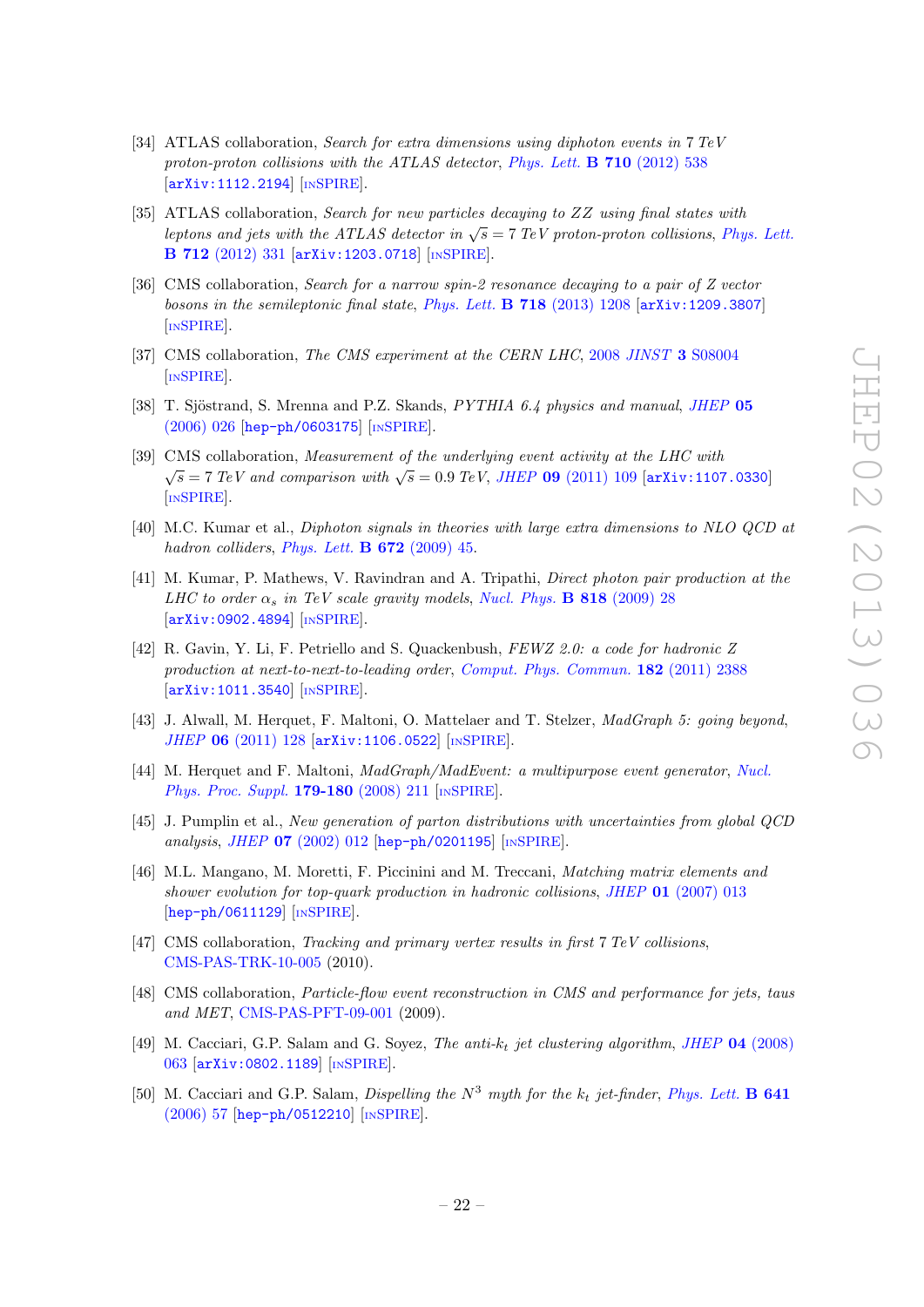- <span id="page-23-0"></span>[51] M. Cacciari, G.P. Salam and G. Soyez, FastJet user manual, [Eur. Phys. J.](http://dx.doi.org/10.1140/epjc/s10052-012-1896-2) C 72 (2012) 1896 [[arXiv:1111.6097](http://arxiv.org/abs/1111.6097)] [IN[SPIRE](http://inspirehep.net/search?p=find+EPRINT+arXiv:1111.6097)].
- <span id="page-23-1"></span>[52] CMS collaboration, Determination of jet energy calibration and transverse momentum resolution in CMS, 2011 JINST 6 [P11002](http://dx.doi.org/10.1088/1748-0221/6/11/P11002) [[arXiv:1107.4277](http://arxiv.org/abs/1107.4277)] [IN[SPIRE](http://inspirehep.net/search?p=find+EPRINT+arXiv:1107.4277)].
- <span id="page-23-2"></span>[53] M. Cacciari and G.P. Salam, Pileup subtraction using jet areas, [Phys. Lett.](http://dx.doi.org/10.1016/j.physletb.2007.09.077) B 659 (2008) 119 [[arXiv:0707.1378](http://arxiv.org/abs/0707.1378)] [IN[SPIRE](http://inspirehep.net/search?p=find+EPRINT+arXiv:0707.1378)].
- <span id="page-23-3"></span>[54] M. Cacciari, G.P. Salam and G. Soyez, *The catchment area of jets*, *JHEP* 04 [\(2008\) 005](http://dx.doi.org/10.1088/1126-6708/2008/04/005) [[arXiv:0802.1188](http://arxiv.org/abs/0802.1188)] [IN[SPIRE](http://inspirehep.net/search?p=find+EPRINT+arXiv:0802.1188)].
- <span id="page-23-4"></span>[55] CMS collaboration, Search for resonances in the dijet mass spectrum from 7 TeV pp  $collisions$  at CMS, [Phys. Lett.](http://dx.doi.org/10.1016/j.physletb.2011.09.015) **B 704** (2011) 123  $\left[$ [arXiv:1107.4771](http://arxiv.org/abs/1107.4771) $\right]$   $\left[$ In[SPIRE](http://inspirehep.net/search?p=find+EPRINT+arXiv:1107.4771) $\right]$ .
- <span id="page-23-5"></span>[56] CMS collaboration, Measurement of the W and Z inclusive production cross sections at  $\sqrt{s}$  = 7 TeV with the CMS experiment at the LHC, [CMS-PAS-EWK-10-002](http://cds.cern.ch/record/1279615) (2010).
- <span id="page-23-6"></span>[57] CMS collaboration, Absolute calibration of the luminosity measurement at CMS: winter 2012 update, [CMS-PAS-SMP-12-008](http://cds.cern.ch/record/1434360) (2012).
- <span id="page-23-7"></span>[58] M. Whalley, D. Bourilkov and R. Group, The Les Houches accord PDFs (LHAPDF) and  $LHAGLUE$ , [hep-ph/0508110](http://arxiv.org/abs/hep-ph/0508110) [IN[SPIRE](http://inspirehep.net/search?p=find+EPRINT+hep-ph/0508110)].
- <span id="page-23-8"></span>[59] M. Botje, J. Butterworth, A. Cooper-Sarkar, A. de Roeck, J. Feltesse, et al., The PDF4LHC Working Group Interim Recommendations,  $arXiv:1101.0538$  [IN[SPIRE](http://inspirehep.net/search?p=find+EPRINT+arXiv:1101.0538)].
- <span id="page-23-9"></span>[60] CMS collaboration, Performance of CMS muon reconstruction in pp collision events at  $\sqrt{s}$  = 7 TeV, 2012 JINST 7 [P10002.](http://dx.doi.org/10.1088/1748-0221/7/10/P10002)
- <span id="page-23-10"></span>[61] CMS collaboration, Measurements of inclusive W and Z cross sections in pp collisions at √  $\sqrt{s}$  = 7 TeV, JHEP 01 [\(2011\) 080](http://dx.doi.org/10.1007/JHEP01(2011)080) [[arXiv:1012.2466](http://arxiv.org/abs/1012.2466)] [IN[SPIRE](http://inspirehep.net/search?p=find+EPRINT+arXiv:1012.2466)].
- <span id="page-23-11"></span>[62] A.L. Read, Presentation of search results: the CL(s) technique, J. Phys. **G 28** [\(2002\) 2693](http://dx.doi.org/10.1088/0954-3899/28/10/313) [IN[SPIRE](http://inspirehep.net/search?p=find+J+J.Phys.,G28,2693)].
- <span id="page-23-12"></span>[63] T. Junk, Confidence level computation for combining searches with small statistics, [Nucl.](http://dx.doi.org/10.1016/S0168-9002(99)00498-2) [Instrum. Meth.](http://dx.doi.org/10.1016/S0168-9002(99)00498-2) A 434 (1999) 435 [[hep-ex/9902006](http://arxiv.org/abs/hep-ex/9902006)] [IN[SPIRE](http://inspirehep.net/search?p=find+EPRINT+hep-ex/9902006)].
- <span id="page-23-13"></span>[64] CMS collaboration, Search for a W' or techni-ρ decaying into wz in pp collisions at  $\sqrt{s}$  = 7 TeV, [Phys. Rev. Lett.](http://dx.doi.org/10.1103/PhysRevLett.109.141801) 109 (2012) 141801 [[arXiv:1206.0433](http://arxiv.org/abs/1206.0433)] [IN[SPIRE](http://inspirehep.net/search?p=find+J+Phys.Rev.Lett.,109,141801)].
- <span id="page-23-14"></span>[65] K. Agashe, H. Davoudiasl, G. Perez and A. Soni, Warped gravitons at the LHC and beyond, Phys. Rev. **D 76** [\(2007\) 036006](http://dx.doi.org/10.1103/PhysRevD.76.036006) [[hep-ph/0701186](http://arxiv.org/abs/hep-ph/0701186)] [IN[SPIRE](http://inspirehep.net/search?p=find+EPRINT+hep-ph/0701186)].
- <span id="page-23-15"></span>[66] CMS collaboration, Search for anomalous  $t\bar{t}$  production in the highly-boosted all-hadronic final state, JHEP 09 [\(2012\) 029](http://dx.doi.org/10.1007/JHEP09(2012)029) [[arXiv:1204.2488](http://arxiv.org/abs/1204.2488)] [IN[SPIRE](http://inspirehep.net/search?p=find+EPRINT+arXiv:1204.2488)].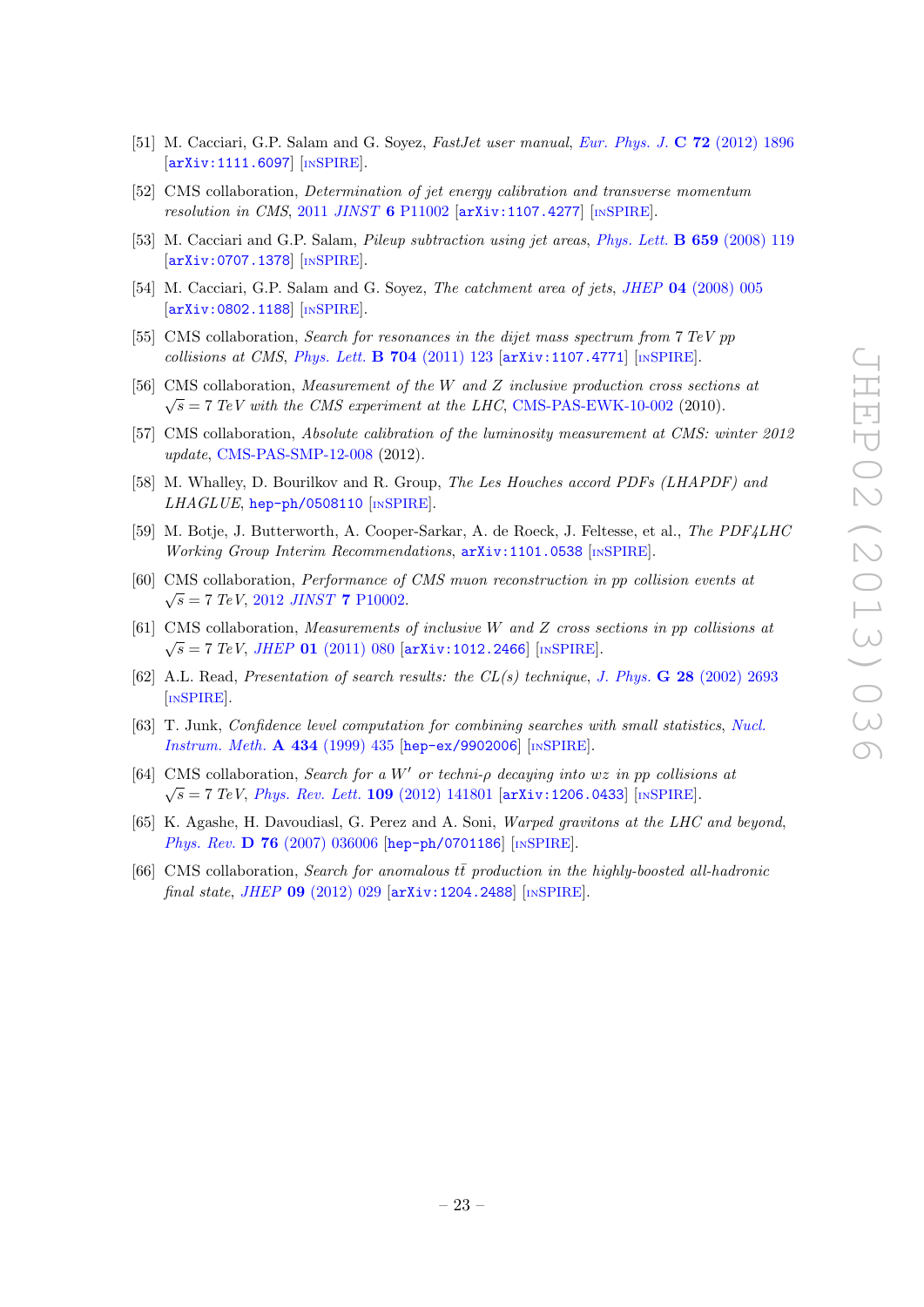### The CMS collaboration

#### <span id="page-24-0"></span>Yerevan Physics Institute, Yerevan, Armenia

S. Chatrchyan, V. Khachatryan, A.M. Sirunyan, A. Tumasyan

## Institut für Hochenergiephysik der OeAW, Wien, Austria

W. Adam, E. Aguilo, T. Bergauer, M. Dragicevic, J. Erö, C. Fabjan<sup>1</sup>, M. Friedl, R. Frühwirth<sup>1</sup>, V.M. Ghete, J. Hammer, N. Hörmann, J. Hrubec, M. Jeitler<sup>1</sup>, W. Kiesenhofer, V. Knünz, M. Krammer<sup>1</sup>, I. Krätschmer, D. Liko, I. Mikulec, M. Pernicka<sup>†</sup>, B. Rahbaran, C. Rohringer, H. Rohringer, R. Schöfbeck, J. Strauss, A. Taurok, W. Waltenberger, G. Walzel, E. Widl, C.-E. Wulz<sup>1</sup>

#### National Centre for Particle and High Energy Physics, Minsk, Belarus

V. Mossolov, N. Shumeiko, J. Suarez Gonzalez

#### Universiteit Antwerpen, Antwerpen, Belgium

M. Bansal, S. Bansal, T. Cornelis, E.A. De Wolf, X. Janssen, S. Luyckx, L. Mucibello, S. Ochesanu, B. Roland, R. Rougny, M. Selvaggi, Z. Staykova, H. Van Haevermaet, P. Van Mechelen, N. Van Remortel, A. Van Spilbeeck

### Vrije Universiteit Brussel, Brussel, Belgium

F. Blekman, S. Blyweert, J. D'Hondt, R. Gonzalez Suarez, A. Kalogeropoulos, M. Maes, A. Olbrechts, W. Van Doninck, P. Van Mulders, G.P. Van Onsem, I. Villella

#### Université Libre de Bruxelles, Bruxelles, Belgium

B. Clerbaux, G. De Lentdecker, V. Dero, A.P.R. Gay, T. Hreus, A. Léonard, P.E. Marage, A. Mohammadi, T. Reis, L. Thomas, G. Vander Marcken, C. Vander Velde, P. Vanlaer, J. Wang

## Ghent University, Ghent, Belgium

V. Adler, K. Beernaert, A. Cimmino, S. Costantini, G. Garcia, M. Grunewald, B. Klein, J. Lellouch, A. Marinov, J. Mccartin, A.A. Ocampo Rios, D. Ryckbosch, N. Strobbe, F. Thyssen, M. Tytgat, P. Verwilligen, S. Walsh, E. Yazgan, N. Zaganidis

#### Universit´e Catholique de Louvain, Louvain-la-Neuve, Belgium

S. Basegmez, G. Bruno, R. Castello, L. Ceard, C. Delaere, T. du Pree, D. Favart, L. Forthomme, A. Giammanco<sup>2</sup>, J. Hollar, V. Lemaitre, J. Liao, O. Militaru, C. Nuttens, D. Pagano, A. Pin, K. Piotrzkowski, N. Schul, J.M. Vizan Garcia

#### Université de Mons, Mons, Belgium

N. Beliy, T. Caebergs, E. Daubie, G.H. Hammad

## Centro Brasileiro de Pesquisas Fisicas, Rio de Janeiro, Brazil

G.A. Alves, M. Correa Martins Junior, D. De Jesus Damiao, T. Martins, M.E. Pol, M.H.G. Souza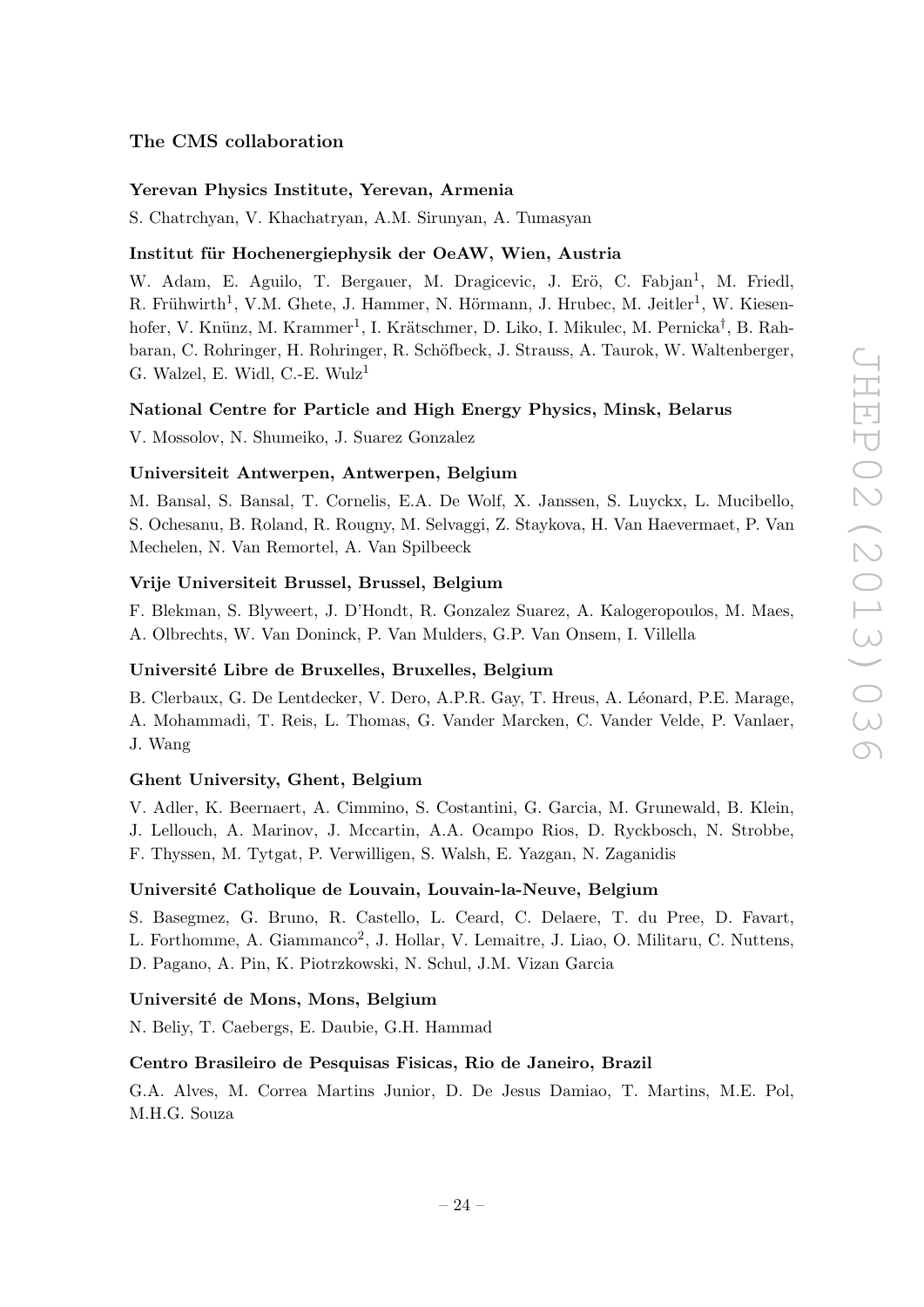## Universidade do Estado do Rio de Janeiro, Rio de Janeiro, Brazil

W.L. Aldá Júnior, W. Carvalho, A. Custódio, E.M. Da Costa, C. De Oliveira Martins, S. Fonseca De Souza, D. Matos Figueiredo, L. Mundim, H. Nogima, V. Oguri, W.L. Prado Da Silva, A. Santoro, L. Soares Jorge, A. Sznajder

## Instituto de Fisica Teorica <sup>a</sup>, Universidade Estadual Paulista <sup>b</sup>, Sao Paulo, Brazil

T.S. Anjos<sup>b,3</sup>, C.A. Bernardes<sup>b,3</sup>, F.A. Dias<sup>a,4</sup>, T.R. Fernandez Perez Tomei<sup>a</sup>, E.M. Gregores<sup>b,3</sup>, C. Lagana<sup>a</sup>, F. Marinho<sup>a</sup>, P.G. Mercadante<sup>b,3</sup>, S.F. Novaes<sup>a</sup>, Sandra S. Padula $^a$ 

## Institute for Nuclear Research and Nuclear Energy, Sofia, Bulgaria

V. Genchev<sup>5</sup>, P. Iaydjiev<sup>5</sup>, S. Piperov, M. Rodozov, S. Stoykova, G. Sultanov, V. Tcholakov, R. Trayanov, M. Vutova

#### University of Sofia, Sofia, Bulgaria

A. Dimitrov, R. Hadjiiska, V. Kozhuharov, L. Litov, B. Pavlov, P. Petkov

### Institute of High Energy Physics, Beijing, China

J.G. Bian, G.M. Chen, H.S. Chen, C.H. Jiang, D. Liang, S. Liang, X. Meng, J. Tao, J. Wang, X. Wang, Z. Wang, H. Xiao, M. Xu, J. Zang, Z. Zhang

## State Key Lab. of Nucl. Phys. and Tech., Peking University, Beijing, China

C. Asawatangtrakuldee, Y. Ban, Y. Guo, W. Li, S. Liu, Y. Mao, S.J. Qian, H. Teng, D. Wang, L. Zhang, W. Zou

## Universidad de Los Andes, Bogota, Colombia

C. Avila, J.P. Gomez, B. Gomez Moreno, A.F. Osorio Oliveros, J.C. Sanabria

## Technical University of Split, Split, Croatia

N. Godinovic, D. Lelas, R. Plestina<sup>6</sup>, D. Polic, I. Puljak<sup>5</sup>

#### University of Split, Split, Croatia

Z. Antunovic, M. Kovac

### Institute Rudjer Boskovic, Zagreb, Croatia

V. Brigljevic, S. Duric, K. Kadija, J. Luetic, S. Morovic

#### University of Cyprus, Nicosia, Cyprus

A. Attikis, M. Galanti, G. Mavromanolakis, J. Mousa, C. Nicolaou, F. Ptochos, P.A. Razis

#### Charles University, Prague, Czech Republic

M. Finger, M. Finger Jr.

## Academy of Scientific Research and Technology of the Arab Republic of Egypt, Egyptian Network of High Energy Physics, Cairo, Egypt

Y. Assran<sup>7</sup>, S. Elgammal<sup>8</sup>, A. Ellithi Kamel<sup>9</sup>, M.A. Mahmoud<sup>10</sup>, A. Radi<sup>11,12</sup>

## National Institute of Chemical Physics and Biophysics, Tallinn, Estonia M. Kadastik, M. Müntel, M. Raidal, L. Rebane, A. Tiko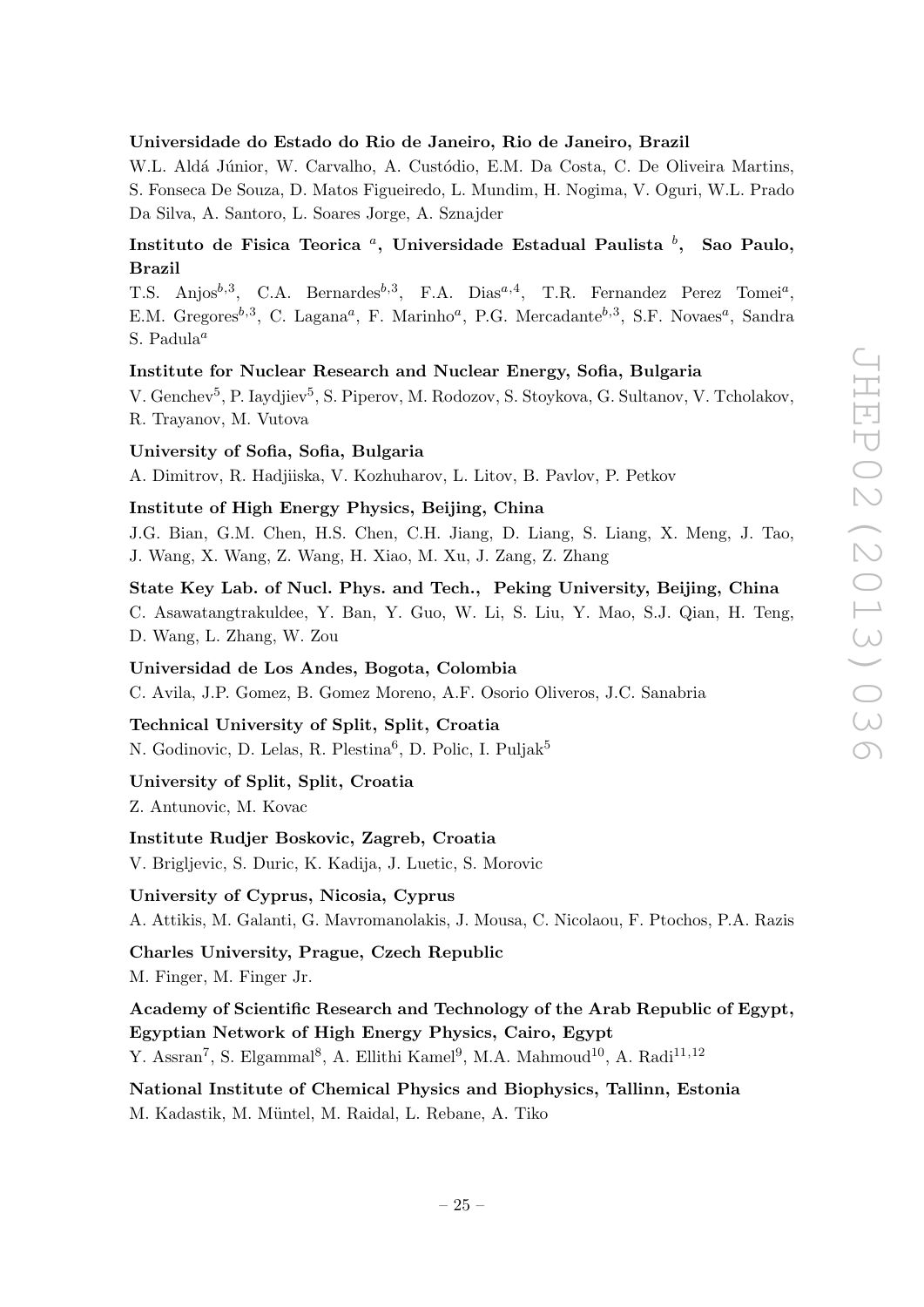### Department of Physics, University of Helsinki, Helsinki, Finland

P. Eerola, G. Fedi, M. Voutilainen

## Helsinki Institute of Physics, Helsinki, Finland

J. Härkönen, A. Heikkinen, V. Karimäki, R. Kinnunen, M.J. Kortelainen, T. Lampén, K. Lassila-Perini, S. Lehti, T. Lindén, P. Luukka, T. Mäenpää, T. Peltola, E. Tuominen, J. Tuominiemi, E. Tuovinen, D. Ungaro, L. Wendland

## Lappeenranta University of Technology, Lappeenranta, Finland

K. Banzuzi, A. Karjalainen, A. Korpela, T. Tuuva

## DSM/IRFU, CEA/Saclay, Gif-sur-Yvette, France

M. Besancon, S. Choudhury, M. Dejardin, D. Denegri, B. Fabbro, J.L. Faure, F. Ferri, S. Ganjour, A. Givernaud, P. Gras, G. Hamel de Monchenault, P. Jarry, E. Locci, J. Malcles, L. Millischer, A. Nayak, J. Rander, A. Rosowsky, I. Shreyber, M. Titov

## Laboratoire Leprince-Ringuet, Ecole Polytechnique, IN2P3-CNRS, Palaiseau, France

S. Baffioni, F. Beaudette, L. Benhabib, L. Bianchini, M. Bluj13, C. Broutin, P. Busson, C. Charlot, N. Daci, T. Dahms, L. Dobrzynski, R. Granier de Cassagnac, M. Haguenauer, P. Miné, C. Mironov, I.N. Naranjo, M. Nguyen, C. Ochando, P. Paganini, D. Sabes, R. Salerno, Y. Sirois, C. Veelken, A. Zabi

## Institut Pluridisciplinaire Hubert Curien, Université de Strasbourg, Université de Haute Alsace Mulhouse, CNRS/IN2P3, Strasbourg, France

J.-L. Agram<sup>14</sup>, J. Andrea, D. Bloch, D. Bodin, J.-M. Brom, M. Cardaci, E.C. Chabert, C. Collard, E. Conte<sup>14</sup>, F. Drouhin<sup>14</sup>, C. Ferro, J.-C. Fontaine<sup>14</sup>, D. Gelé, U. Goerlach, P. Juillot, A.-C. Le Bihan, P. Van Hove

Centre de Calcul de l'Institut National de Physique Nucleaire et de Physique des Particules, CNRS/IN2P3, Villeurbanne, France, Villeurbanne, France F. Fassi, D. Mercier

## Université de Lyon, Université Claude Bernard Lyon 1, CNRS-IN2P3, Institut de Physique Nucléaire de Lyon, Villeurbanne, France

S. Beauceron, N. Beaupere, O. Bondu, G. Boudoul, J. Chasserat, R. Chierici<sup>5</sup>, D. Contardo, P. Depasse, H. El Mamouni, J. Fay, S. Gascon, M. Gouzevitch, B. Ille, T. Kurca, M. Lethuillier, L. Mirabito, S. Perries, L. Sgandurra, V. Sordini, Y. Tschudi, P. Verdier, S. Viret

## Institute of High Energy Physics and Informatization, Tbilisi State University, Tbilisi, Georgia

Z. Tsamalaidze<sup>15</sup>

## RWTH Aachen University, I. Physikalisches Institut, Aachen, Germany

G. Anagnostou, C. Autermann, S. Beranek, M. Edelhoff, L. Feld, N. Heracleous, O. Hindrichs, R. Jussen, K. Klein, J. Merz, A. Ostapchuk, A. Perieanu, F. Raupach, J. Sammet, S. Schael, D. Sprenger, H. Weber, B. Wittmer, V. Zhukov<sup>16</sup>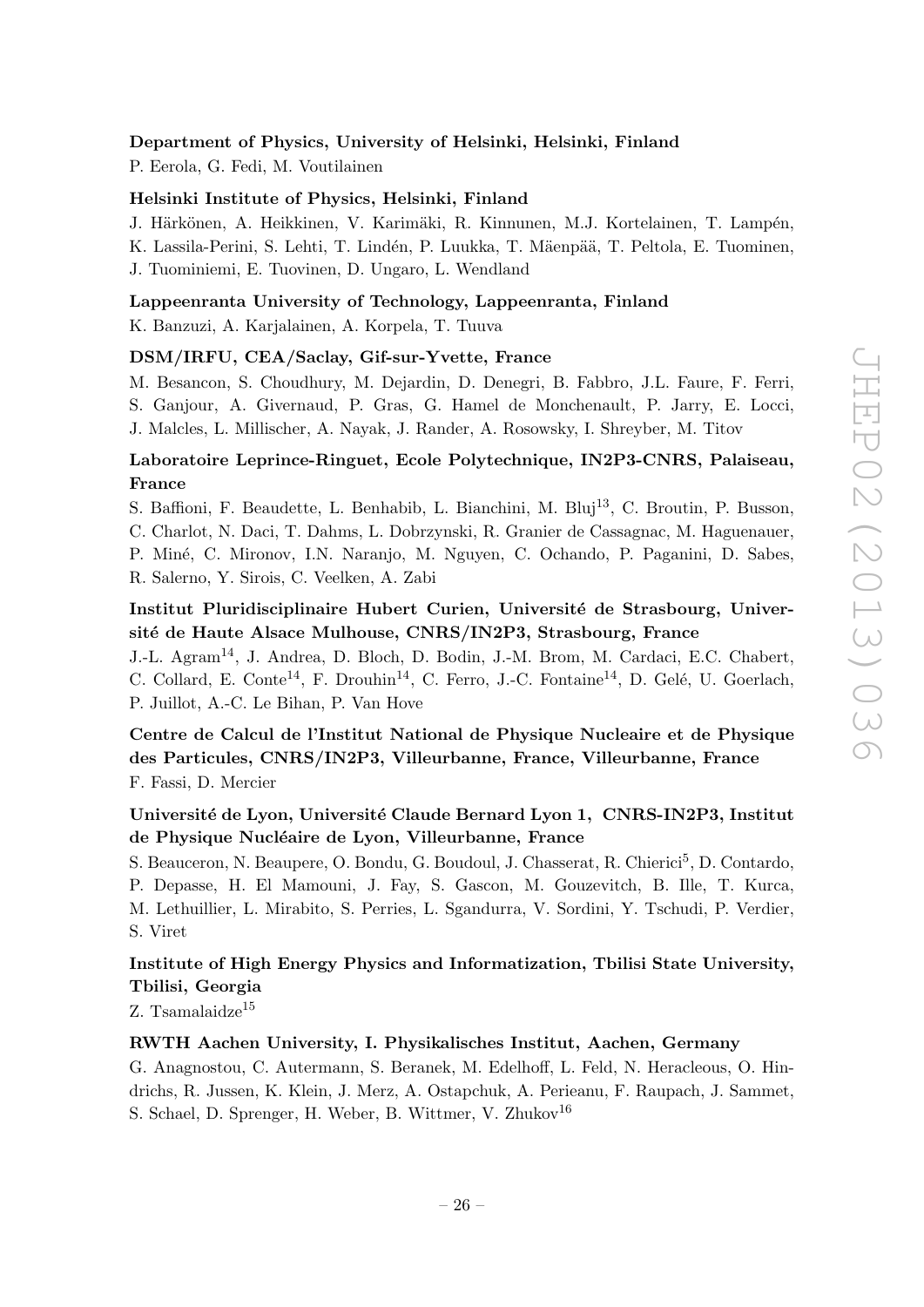## RWTH Aachen University, III. Physikalisches Institut A, Aachen, Germany

M. Ata, J. Caudron, E. Dietz-Laursonn, D. Duchardt, M. Erdmann, R. Fischer, A. Güth, T. Hebbeker, C. Heidemann, K. Hoepfner, D. Klingebiel, P. Kreuzer, M. Merschmeyer, A. Meyer, M. Olschewski, P. Papacz, H. Pieta, H. Reithler, S.A. Schmitz, L. Sonnenschein, J. Steggemann, D. Teyssier, M. Weber

#### RWTH Aachen University, III. Physikalisches Institut B, Aachen, Germany

M. Bontenackels, V. Cherepanov, Y. Erdogan, G. Flügge, H. Geenen, M. Geisler, W. Haj Ahmad, F. Hoehle, B. Kargoll, T. Kress, Y. Kuessel, J. Lingemann<sup>5</sup>, A. Nowack, L. Perchalla, O. Pooth, P. Sauerland, A. Stahl

## Deutsches Elektronen-Synchrotron, Hamburg, Germany

M. Aldaya Martin, J. Behr, W. Behrenhoff, U. Behrens, M. Bergholz<sup>17</sup>, A. Bethani, K. Borras, A. Burgmeier, A. Cakir, L. Calligaris, A. Campbell, E. Castro, F. Costanza, D. Dammann, C. Diez Pardos, G. Eckerlin, D. Eckstein, G. Flucke, A. Geiser, I. Glushkov, P. Gunnellini, S. Habib, J. Hauk, G. Hellwig, H. Jung, M. Kasemann, P. Katsas, C. Kleinwort, H. Kluge, A. Knutsson, M. Krämer, D. Krücker, E. Kuznetsova, W. Lange, W. Lohmann<sup>17</sup>, B. Lutz, R. Mankel, I. Marfin, M. Marienfeld, I.-A. Melzer-Pellmann, A.B. Meyer, J. Mnich, A. Mussgiller, S. Naumann-Emme, O. Novgorodova, J. Olzem, H. Perrey, A. Petrukhin, D. Pitzl, A. Raspereza, P.M. Ribeiro Cipriano, C. Riedl, E. Ron, M. Rosin, J. Salfeld-Nebgen, R. Schmidt<sup>17</sup>, T. Schoerner-Sadenius, N. Sen, A. Spiridonov, M. Stein, R. Walsh, C. Wissing

#### University of Hamburg, Hamburg, Germany

V. Blobel, J. Draeger, H. Enderle, J. Erfle, U. Gebbert, M. Görner, T. Hermanns, R.S. Höing, K. Kaschube, G. Kaussen, H. Kirschenmann, R. Klanner, J. Lange, B. Mura, F. Nowak, T. Peiffer, N. Pietsch, D. Rathjens, C. Sander, H. Schettler, P. Schleper, E. Schlieckau, A. Schmidt, M. Schröder, T. Schum, M. Seidel, V. Sola, H. Stadie, G. Steinbrück, J. Thomsen, L. Vanelderen

### Institut für Experimentelle Kernphysik, Karlsruhe, Germany

C. Barth, J. Berger, C. Böser, T. Chwalek, W. De Boer, A. Descroix, A. Dierlamm, M. Feindt, M. Guthoff<sup>5</sup>, C. Hackstein, F. Hartmann, T. Hauth<sup>5</sup>, M. Heinrich, H. Held, K.H. Hoffmann, S. Honc, I. Katkov<sup>16</sup>, J.R. Komaragiri, P. Lobelle Pardo, D. Martschei, S. Mueller, Th. Müller, M. Niegel, A. Nürnberg, O. Oberst, A. Oehler, J. Ott, G. Quast, K. Rabbertz, F. Ratnikov, N. Ratnikova, S. Röcker, A. Scheurer, F.-P. Schilling, G. Schott, H.J. Simonis, F.M. Stober, D. Troendle, R. Ulrich, J. Wagner-Kuhr, S. Wayand, T. Weiler, M. Zeise

## Institute of Nuclear Physics "Demokritos", Aghia Paraskevi, Greece

G. Daskalakis, T. Geralis, S. Kesisoglou, A. Kyriakis, D. Loukas, I. Manolakos, A. Markou, C. Markou, C. Mavrommatis, E. Ntomari

### University of Athens, Athens, Greece

L. Gouskos, T.J. Mertzimekis, A. Panagiotou, N. Saoulidou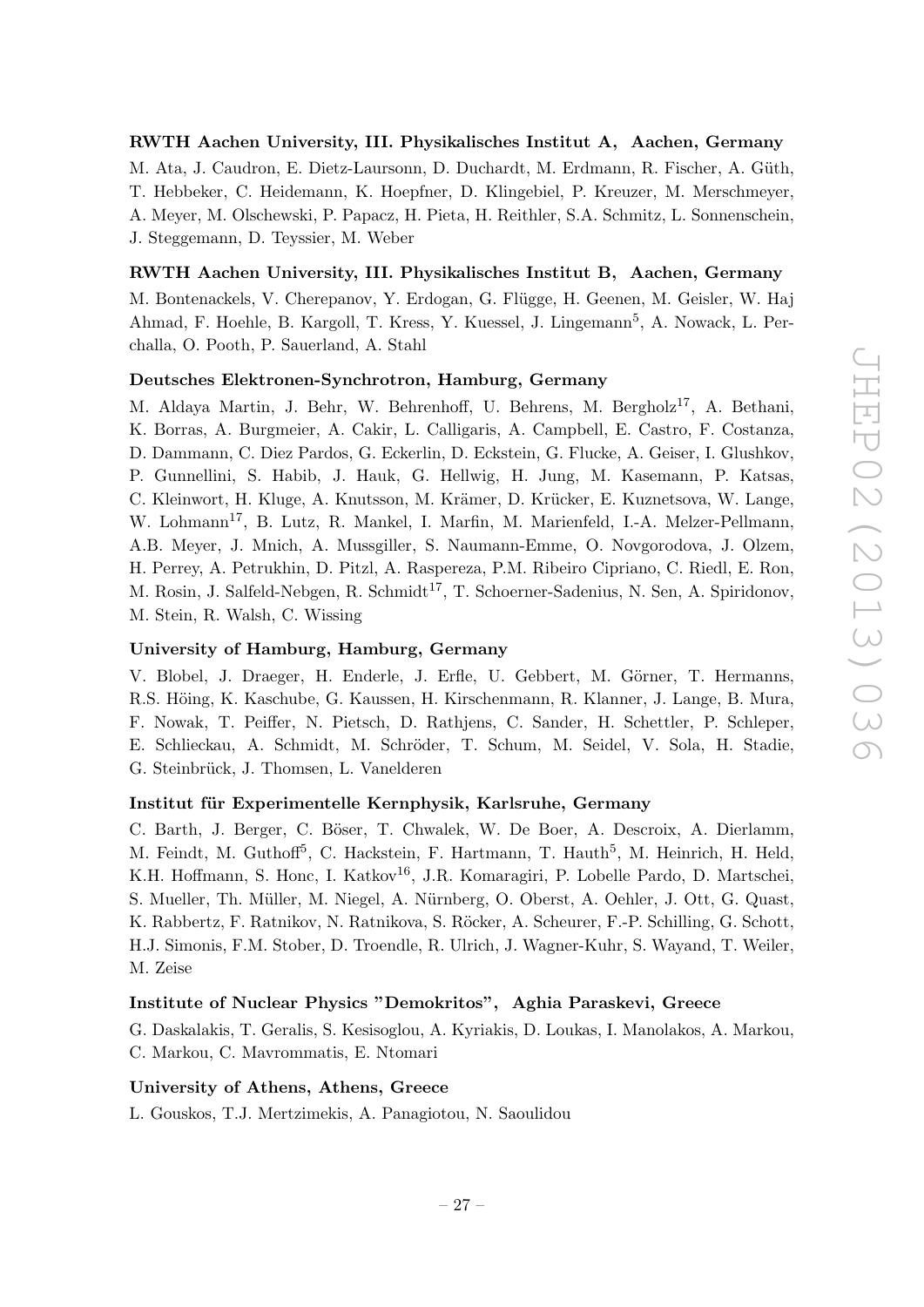#### University of Ioánnina, Ioánnina, Greece

I. Evangelou, C. Foudas, P. Kokkas, N. Manthos, I. Papadopoulos, V. Patras

## KFKI Research Institute for Particle and Nuclear Physics, Budapest, Hungary

G. Bencze, C. Hajdu, P. Hidas, D. Horvath<sup>18</sup>, F. Sikler, V. Veszpremi, G. Vesztergombi<sup>19</sup>

Institute of Nuclear Research ATOMKI, Debrecen, Hungary

N. Beni, S. Czellar, J. Molnar, J. Palinkas, Z. Szillasi

#### University of Debrecen, Debrecen, Hungary

J. Karancsi, P. Raics, Z.L. Trocsanyi, B. Ujvari

### Panjab University, Chandigarh, India

S.B. Beri, V. Bhatnagar, N. Dhingra, R. Gupta, M. Kaur, M.Z. Mehta, N. Nishu, L.K. Saini, A. Sharma, J.B. Singh

#### University of Delhi, Delhi, India

Ashok Kumar, Arun Kumar, S. Ahuja, A. Bhardwaj, B.C. Choudhary, S. Malhotra, M. Naimuddin, K. Ranjan, V. Sharma, R.K. Shivpuri

### Saha Institute of Nuclear Physics, Kolkata, India

S. Banerjee, S. Bhattacharya, S. Dutta, B. Gomber, Sa. Jain, Sh. Jain, R. Khurana, S. Sarkar, M. Sharan

## Bhabha Atomic Research Centre, Mumbai, India

A. Abdulsalam, R.K. Choudhury, D. Dutta, S. Kailas, V. Kumar, P. Mehta, A.K. Mohanty<sup>5</sup>, L.M. Pant, P. Shukla

## Tata Institute of Fundamental Research - EHEP, Mumbai, India

T. Aziz, S. Ganguly, M. Guchait<sup>20</sup>, M. Maity<sup>21</sup>, G. Majumder, K. Mazumdar, G.B. Mohanty, B. Parida, K. Sudhakar, N. Wickramage

Tata Institute of Fundamental Research - HECR, Mumbai, India

S. Banerjee, S. Dugad

## Institute for Research in Fundamental Sciences (IPM), Tehran, Iran

H. Arfaei<sup>22</sup>, H. Bakhshiansohi, S.M. Etesami<sup>23</sup>, A. Fahim<sup>22</sup>, M. Hashemi, H. Hesari, A. Jafari, M. Khakzad, M. Mohammadi Najafabadi, S. Paktinat Mehdiabadi, B. Safarzadeh $^{24}$ , M. Zeinali

## INFN Sezione di Bari <sup>a</sup>, Università di Bari  $^b$ , Politecnico di Bari  $^c$ , Bari, Italy M. Abbrescia<sup>a,b</sup>, L. Barbone<sup>a,b</sup>, C. Calabria<sup>a,b,5</sup>, S.S. Chhibra<sup>a,b</sup>, A. Colaleo<sup>a</sup>, D. Creanza<sup>a,c</sup>, N. De Filippis<sup>a,c,5</sup>, M. De Palma<sup>a,b</sup>, L. Fiore<sup>a</sup>, G. Iaselli<sup>a,c</sup>, L. Lusito<sup>a,b</sup>, G. Maggi<sup>a,c</sup>, M. Maggi<sup>a</sup>, B. Marangelli<sup>a,b</sup>, S. My<sup>a,c</sup>, S. Nuzzo<sup>a,b</sup>, N. Pacifico<sup>a,b</sup>, A. Pompili<sup>a,b</sup>, G. Pugliese<sup>a,c</sup>, G. Selvaggi<sup>a,b</sup>, L. Silvestris<sup>a</sup>, G. Singh<sup>a,b</sup>, R. Venditti<sup>a,b</sup>,  $G. Zito<sup>a</sup>$

## INFN Sezione di Bologna <sup>a</sup>, Università di Bologna  $^b$ , Bologna, Italy

G. Abbiendi<sup>a</sup>, A.C. Benvenuti<sup>a</sup>, D. Bonacorsi<sup>a,b</sup>, S. Braibant-Giacomelli<sup>a,b</sup>, L. Brigliadori<sup>a,b</sup>, P. Capiluppi<sup>a,b</sup>, A. Castro<sup>a,b</sup>, F.R. Cavallo<sup>a</sup>, M. Cuffiani<sup>a,b</sup>,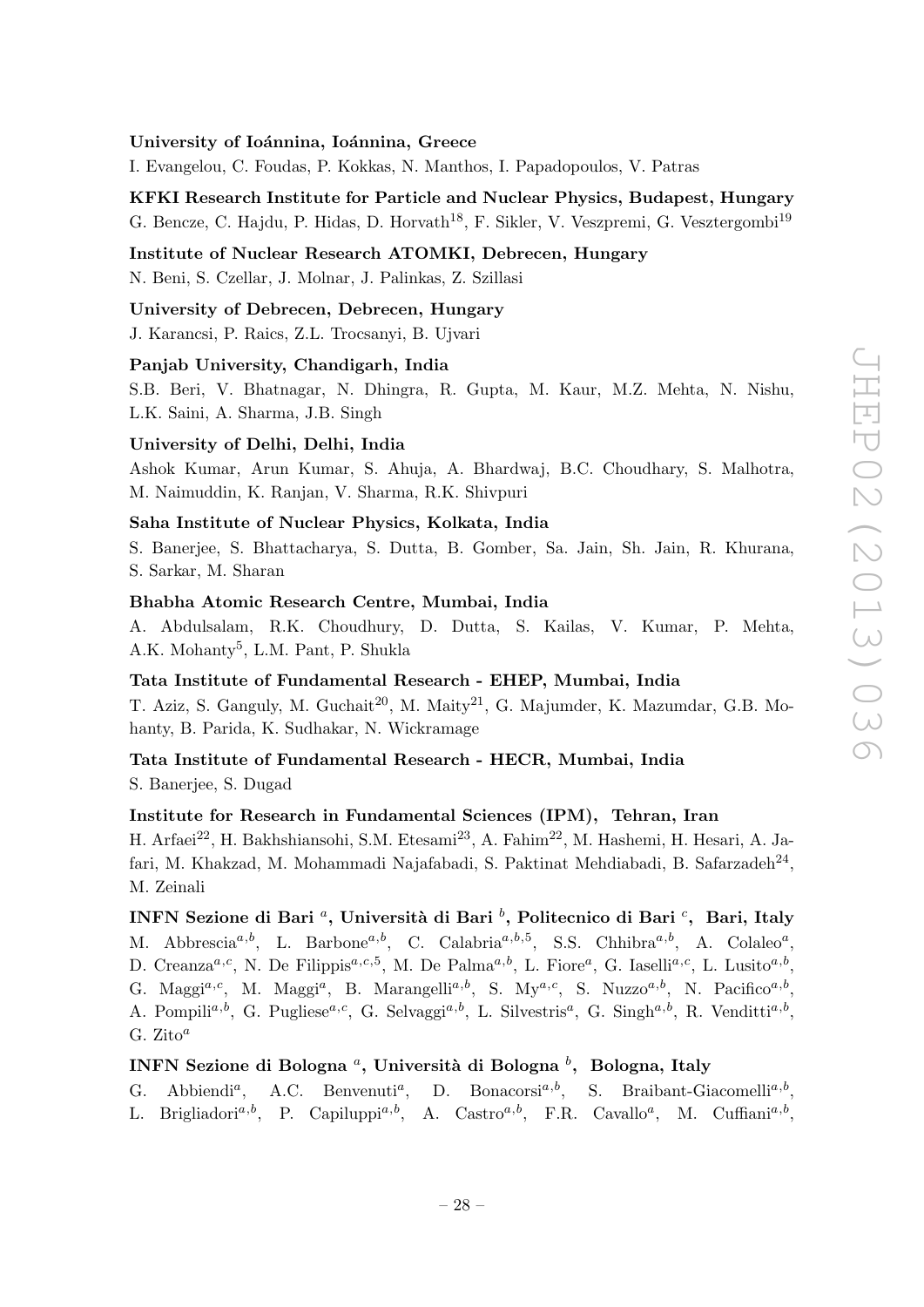G.M. Dallavalle<sup>a</sup>, F. Fabbri<sup>a</sup>, A. Fanfani<sup>a,b</sup>, D. Fasanella<sup>a,b,5</sup>, P. Giacomelli<sup>a</sup>, C. Grandi<sup>a</sup>, L. Guiducci<sup>a,b</sup>, S. Marcellini<sup>a</sup>, G. Masetti<sup>a</sup>, M. Meneghelli<sup>a,b,5</sup>, A. Montanari<sup>a</sup>, F.L. Navarria<sup>*a*,b</sup>, F. Odorici<sup>a</sup>, A. Perrotta<sup>*a*</sup>, F. Primavera<sup>*a*,b</sup>, A.M. Rossi<sup>*a*,b</sup>, T. Rovelli<sup>*a*,b</sup>, G.P. Siroli<sup>a,b</sup>, R. Travaglini<sup>a,b</sup>

## INFN Sezione di Catania <sup>a</sup>, Università di Catania  $^b$ , Catania, Italy

S. Albergo<sup>a,b</sup>, G. Cappello<sup>a,b</sup>, M. Chiorboli<sup>a,b</sup>, S. Costa<sup>a,b</sup>, R. Potenza<sup>a,b</sup>, A. Tricomi<sup>a,b</sup>, C. Tuve<sup> $a,b$ </sup>

## INFN Sezione di Firenze <sup>a</sup>, Università di Firenze  $^b$ , Firenze, Italy

G. Barbagli<sup>a</sup>, V. Ciulli<sup>a,b</sup>, C. Civinini<sup>a</sup>, R. D'Alessandro<sup>a,b</sup>, E. Focardi<sup>a,b</sup>, S. Frosali<sup>a,b</sup>, E. Gallo<sup>a</sup>, S. Gonzi<sup>a,b</sup>, M. Meschini<sup>a</sup>, S. Paoletti<sup>a</sup>, G. Sguazzoni<sup>a</sup>, A. Tropiano<sup>a</sup>

INFN Laboratori Nazionali di Frascati, Frascati, Italy

L. Benussi, S. Bianco, S. Colafranceschi25, F. Fabbri, D. Piccolo

INFN Sezione di Genova  $^a,$  Università di Genova  $^b, \,$  Genova, Italy P. Fabbricatore<sup>*a*</sup>, R. Musenich<sup>*a*</sup>, S. Tosi<sup>*a*,*b*</sup>

## INFN Sezione di Milano-Bicocca <sup>a</sup>, Università di Milano-Bicocca <sup>b</sup>, Milano, Italy

A. Benaglia<sup>a,b</sup>, F. De Guio<sup>a,b</sup>, L. Di Matteo<sup>a,b,5</sup>, S. Fiorendi<sup>a,b</sup>, S. Gennai<sup>a,5</sup>, A. Ghezzi<sup>a,b</sup>, S. Malvezzi<sup>a</sup>, R.A. Manzoni<sup>a,b</sup>, A. Martelli<sup>a,b</sup>, A. Massironi<sup>a,b,5</sup>, D. Menasce<sup>a</sup>, L. Moroni<sup>a</sup>, M. Paganoni<sup>a, b</sup>, D. Pedrini<sup>a</sup>, S. Ragazzi<sup>a, b</sup>, N. Redaelli<sup>a</sup>, S. Sala<sup>a</sup>, T. Tabarelli de Fatis<sup>a, b</sup>

INFN Sezione di Napoli <sup>a</sup>, Università di Napoli "Federico II"  $^b$ , Napoli, Italy S. Buontempo<sup>a</sup>, C.A. Carrillo Montoya<sup>a</sup>, N. Cavallo<sup>a, 26</sup>, A. De Cosa<sup>a, b, 5</sup>, O. Dogangun<sup>a, b</sup>, F. Fabozzi<sup>a, 26</sup>, A.O.M. Iorio<sup>a</sup>, L. Lista<sup>a</sup>, S. Meola<sup>a, 27</sup>, M. Merola<sup>a, b</sup>, P. Paolucci<sup>a, 5</sup>

## INFN Sezione di Padova <sup>a</sup>, Università di Padova <sup>b</sup>, Università di  **(Trento)<sup>c</sup>, Padova, Italy**

P. Azzi<sup>a</sup>, N. Bacchetta<sup>a, 5</sup>, D. Bisello<sup>a, b</sup>, A. Branca<sup>a, b, 5</sup>, R. Carlin<sup>a, b</sup>, P. Checchia<sup>a</sup>, T. Dorigo<sup>a</sup>, U. Dosselli<sup>a</sup>, F. Gasparini<sup>a,b</sup>, U. Gasparini<sup>a,b</sup>, A. Gozzelino<sup>a</sup>, K. Kanishchev<sup>a,c</sup>, S. Lacaprara<sup>a</sup>, I. Lazzizzera<sup>a,c</sup>, M. Margoni<sup>a,b</sup>, A.T. Meneguzzo<sup>a,b</sup>, J. Pazzini<sup>a,b</sup>, N. Pozzobon<sup>a,b</sup>, P. Ronchese<sup>a,b</sup>, F. Simonetto<sup>a,b</sup>, E. Torassa<sup>a</sup>, M. Tosi<sup>a,b,5</sup>, S. Vanini<sup>a,b</sup>, P. Zotto $a,b$ , G. Zumerle $a,b$ 

INFN Sezione di Pavia  $^a,$  Università di Pavia  $^b, \,$  Pavia, Italy M. Gabusi<sup>a,b</sup>, S.P. Ratti<sup>a,b</sup>, C. Riccardi<sup>a,b</sup>, P. Torre<sup>a,b</sup>, P. Vitulo<sup>a,b</sup>

## INFN Sezione di Perugia  $^a,$  Università di Perugia  $^b,~$  Perugia, Italy

M. Biasini<sup>a,b</sup>, G.M. Bilei<sup>a</sup>, L. Fanò<sup>a,b</sup>, P. Lariccia<sup>a,b</sup>, A. Lucaroni<sup>a,b,5</sup>, G. Mantovani<sup>a,b</sup>, M. Menichelli<sup>a</sup>, A. Nappi<sup>a,b†</sup>, F. Romeo<sup>a,b</sup>, A. Saha<sup>a</sup>, A. Santocchia<sup>a,b</sup>, A. Spiezia<sup>a,b</sup>, S. Taroni<sup> $a,b$ </sup>

## INFN Sezione di Pisa <sup>a</sup>, Università di Pisa <sup>b</sup>, Scuola Normale Superiore di Pisa<sup>c</sup>, Pisa, Italy

P. Azzurri<sup>a,c</sup>, G. Bagliesi<sup>a</sup>, J. Bernardini<sup>a</sup>, T. Boccali<sup>a</sup>, G. Broccolo<sup>a,c</sup>, R. Castaldi<sup>a</sup>, R.T. D'Agnolo<sup>a,c,5</sup>, R. Dell'Orso<sup>a</sup>, F. Fiori<sup>a,b,5</sup>, L. Foà<sup>a,c</sup>, A. Giassi<sup>a</sup>, A. Kraan<sup>a</sup>,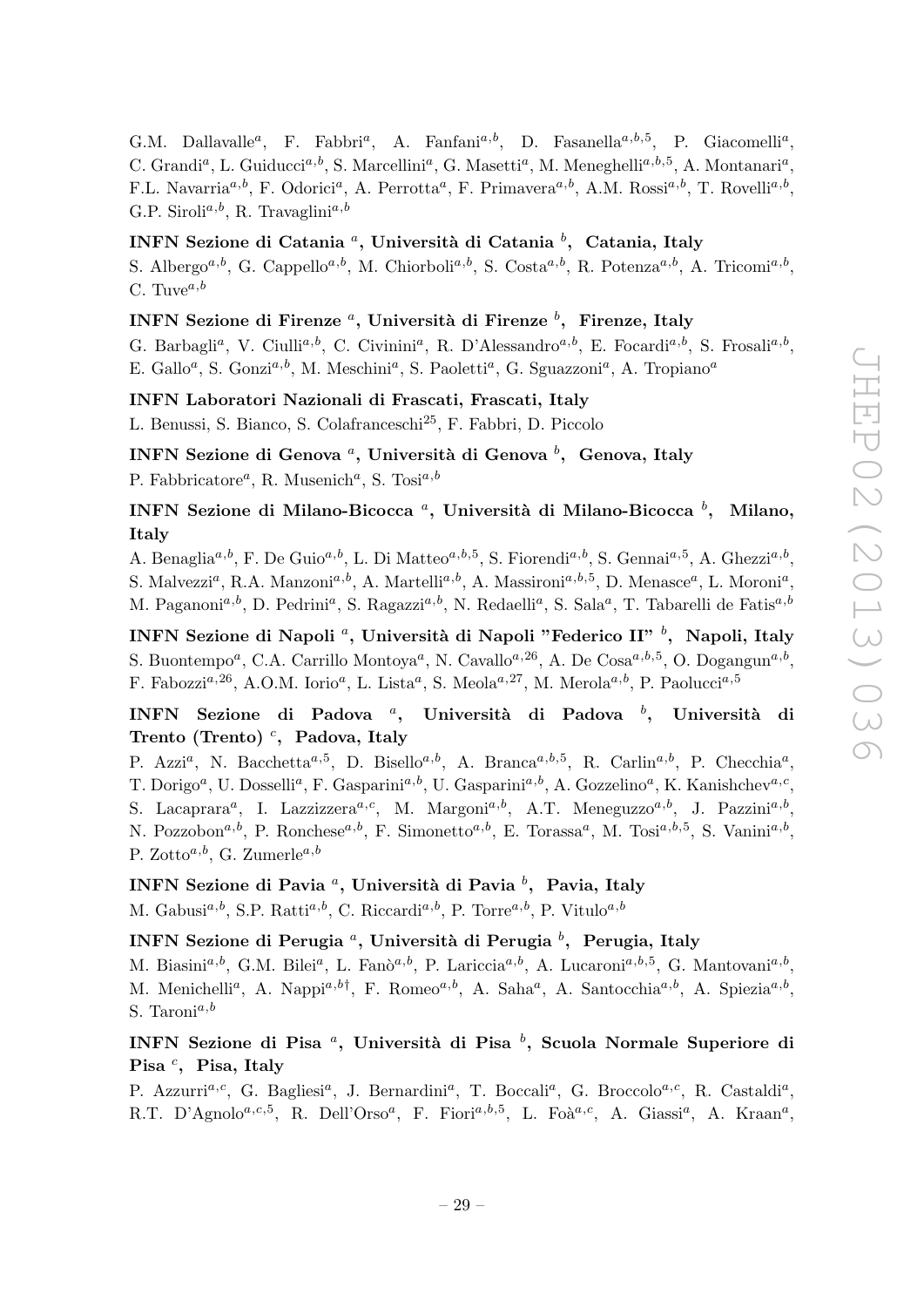F. Ligabue<sup>a,c</sup>, T. Lomtadze<sup>a</sup>, L. Martini<sup>a, 28</sup>, A. Messineo<sup>a,b</sup>, F. Palla<sup>a</sup>, A. Rizzi<sup>a,b</sup>, A.T. Serban<sup>a, 29</sup>, P. Spagnolo<sup>a</sup>, P. Squillacioti<sup>a, 5</sup>, R. Tenchini<sup>a</sup>, G. Tonelli<sup>a, b</sup>, A. Venturi<sup>a</sup>, P.G. Verdini<sup>a</sup>

## INFN Sezione di Roma  $^a,$  Università di Roma  $^b, \, \,$  Roma, Italy

L. Barone<sup>a,b</sup>, F. Cavallari<sup>a</sup>, D. Del Re<sup>a,b</sup>, M. Diemoz<sup>a</sup>, C. Fanelli<sup>a,b</sup>, M. Grassi<sup>a,b,5</sup>, E. Longo<sup>a,b</sup>, P. Meridiani<sup>a,5</sup>, F. Micheli<sup>a,b</sup>, S. Nourbakhsh<sup>a,b</sup>, G. Organtini<sup>a,b</sup>, R. Paramatti<sup>a</sup>, S. Rahatlou<sup>a,b</sup>, M. Sigamani<sup>a</sup>, L. Soffi<sup>a,b</sup>

## INFN Sezione di Torino <sup>a</sup>, Università di Torino <sup>b</sup>, Università del Piemonte Orientale (Novara)<sup>c</sup>, Torino, Italy

N. Amapane<sup>a,b</sup>, R. Arcidiacono<sup>a,c</sup>, S. Argiro<sup>a,b</sup>, M. Arneodo<sup>a,c</sup>, C. Biino<sup>a</sup>, N. Cartiglia<sup>a</sup>, M. Costa<sup>a,b</sup>, N. Demaria<sup>a</sup>, C. Mariotti<sup>a,5</sup>, S. Maselli<sup>a</sup>, E. Migliore<sup>a,b</sup>, V. Monaco<sup>a,b</sup>, M. Musich<sup>a,5</sup>, M.M. Obertino<sup>a,c</sup>, N. Pastrone<sup>a</sup>, M. Pelliccioni<sup>a</sup>, A. Potenza<sup>a,b</sup>, A. Romero<sup>a,b</sup>, R. Sacchi<sup>a,b</sup>, A. Solano<sup>a,b</sup>, A. Staiano<sup>a</sup>, P.P. Trapani<sup>a,b</sup>, A. Vilela Pereira<sup>a</sup>

## INFN Sezione di Trieste <sup>a</sup>, Università di Trieste  $^b$ , Trieste, Italy

S. Belforte<sup>a</sup>, V. Candelise<sup>a,b</sup>, M. Casarsa<sup>a</sup>, F. Cossutti<sup>a</sup>, G. Della Ricca<sup>a,b</sup>, B. Gobbo<sup>a</sup>, M. Marone<sup> $a,b,5$ </sup>, D. Montanino $a,b,5$ , A. Penzo<sup>a</sup>, A. Schizzi<sup> $a,b$ </sup>

## Kangwon National University, Chunchon, Korea

S.G. Heo, T.Y. Kim, S.K. Nam

## Kyungpook National University, Daegu, Korea

S. Chang, D.H. Kim, G.N. Kim, D.J. Kong, H. Park, S.R. Ro, D.C. Son, T. Son

## Chonnam National University, Institute for Universe and Elementary Particles, Kwangju, Korea

J.Y. Kim, Zero J. Kim, S. Song

## Korea University, Seoul, Korea S. Choi, D. Gyun, B. Hong, M. Jo, H. Kim, T.J. Kim, K.S. Lee, D.H. Moon, S.K. Park

#### University of Seoul, Seoul, Korea

M. Choi, J.H. Kim, C. Park, I.C. Park, S. Park, G. Ryu

#### Sungkyunkwan University, Suwon, Korea

Y. Cho, Y. Choi, Y.K. Choi, J. Goh, M.S. Kim, E. Kwon, B. Lee, J. Lee, S. Lee, H. Seo, I. Yu

## Vilnius University, Vilnius, Lithuania

M.J. Bilinskas, I. Grigelionis, M. Janulis, A. Juodagalvis

## Centro de Investigacion y de Estudios Avanzados del IPN, Mexico City, Mexico

H. Castilla-Valdez, E. De La Cruz-Burelo, I. Heredia-de La Cruz, R. Lopez-Fernandez,

R. Magaña Villalba, J. Martínez-Ortega, A. Sanchez-Hernandez, L.M. Villasenor-Cendejas

## Universidad Iberoamericana, Mexico City, Mexico

S. Carrillo Moreno, F. Vazquez Valencia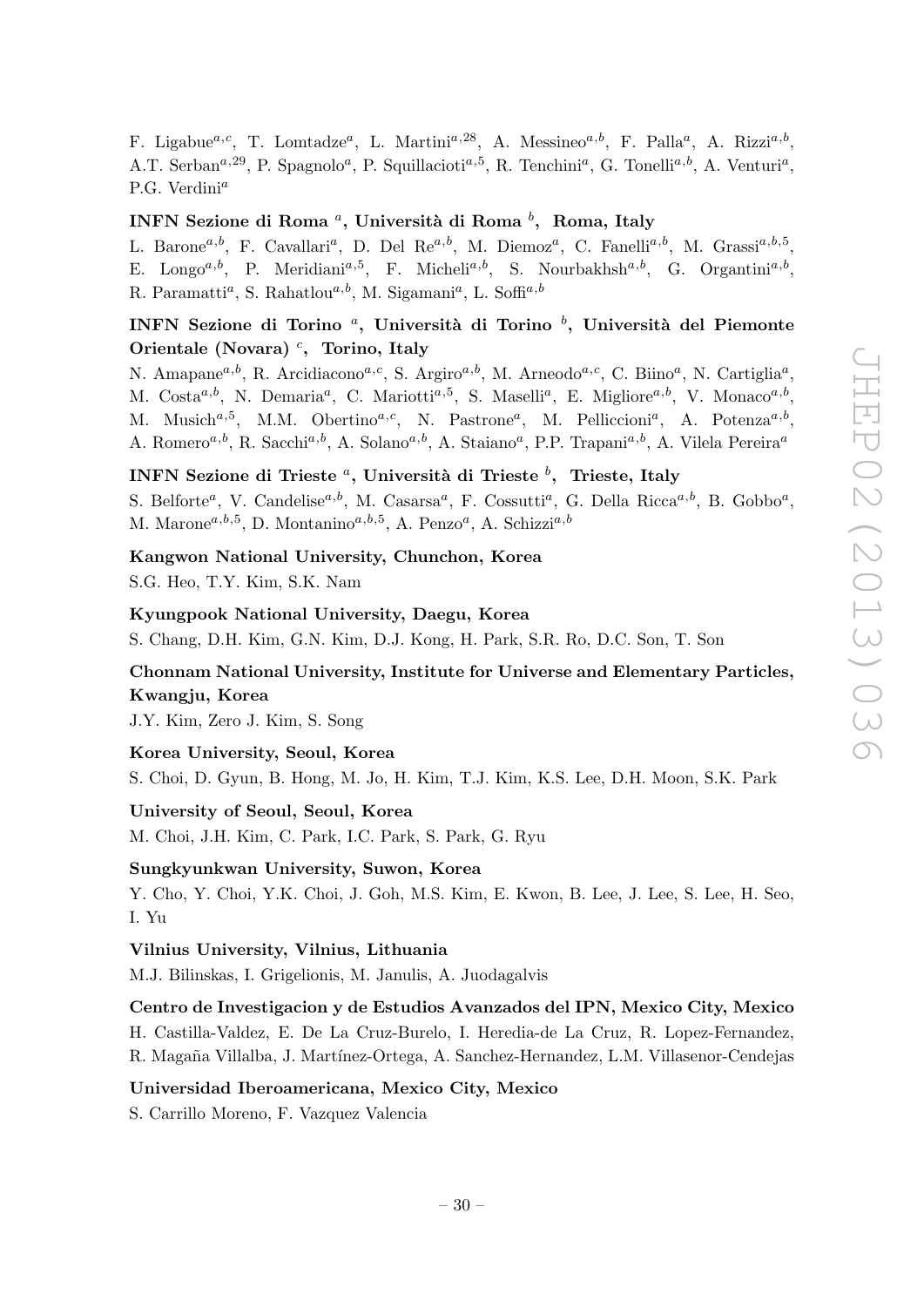#### Benemerita Universidad Autonoma de Puebla, Puebla, Mexico

H.A. Salazar Ibarguen

## Universidad Autónoma de San Luis Potosí, San Luis Potosí, Mexico

E. Casimiro Linares, A. Morelos Pineda, M.A. Reyes-Santos

### University of Auckland, Auckland, New Zealand

D. Krofcheck

### University of Canterbury, Christchurch, New Zealand

A.J. Bell, P.H. Butler, R. Doesburg, S. Reucroft, H. Silverwood

#### National Centre for Physics, Quaid-I-Azam University, Islamabad, Pakistan

M. Ahmad, M.H. Ansari, M.I. Asghar, H.R. Hoorani, S. Khalid, W.A. Khan, T. Khurshid, S. Qazi, M.A. Shah, M. Shoaib

#### National Centre for Nuclear Research, Swierk, Poland

H. Bialkowska, B. Boimska, T. Frueboes, R. Gokieli, M. Górski, M. Kazana, K. Nawrocki, K. Romanowska-Rybinska, M. Szleper, G. Wrochna, P. Zalewski

## Institute of Experimental Physics, Faculty of Physics, University of Warsaw, Warsaw, Poland

G. Brona, K. Bunkowski, M. Cwiok, W. Dominik, K. Doroba, A. Kalinowski, M. Konecki, J. Krolikowski

## Laboratório de Instrumentação e Física Experimental de Partículas, Lisboa, Portugal

N. Almeida, P. Bargassa, A. David, P. Faccioli, P.G. Ferreira Parracho, M. Gallinaro, J. Seixas, J. Varela, P. Vischia

#### Joint Institute for Nuclear Research, Dubna, Russia

I. Belotelov, I. Golutvin, I. Gorbunov, A. Kamenev, V. Karjavin, V. Konoplyanikov, G. Kozlov, A. Lanev, A. Malakhov, P. Moisenz, V. Palichik, V. Perelygin, M. Savina, S. Shmatov, V. Smirnov, A. Volodko, A. Zarubin

## Petersburg Nuclear Physics Institute, Gatchina (St. Petersburg), Russia

S. Evstyukhin, V. Golovtsov, Y. Ivanov, V. Kim, P. Levchenko, V. Murzin, V. Oreshkin, I. Smirnov, V. Sulimov, L. Uvarov, S. Vavilov, A. Vorobyev, An. Vorobyev

### Institute for Nuclear Research, Moscow, Russia

Yu. Andreev, A. Dermenev, S. Gninenko, N. Golubev, M. Kirsanov, N. Krasnikov, V. Matveev, A. Pashenkov, D. Tlisov, A. Toropin

### Institute for Theoretical and Experimental Physics, Moscow, Russia

V. Epshteyn, M. Erofeeva, V. Gavrilov, M. Kossov, N. Lychkovskaya, V. Popov, G. Safronov, S. Semenov, V. Stolin, E. Vlasov, A. Zhokin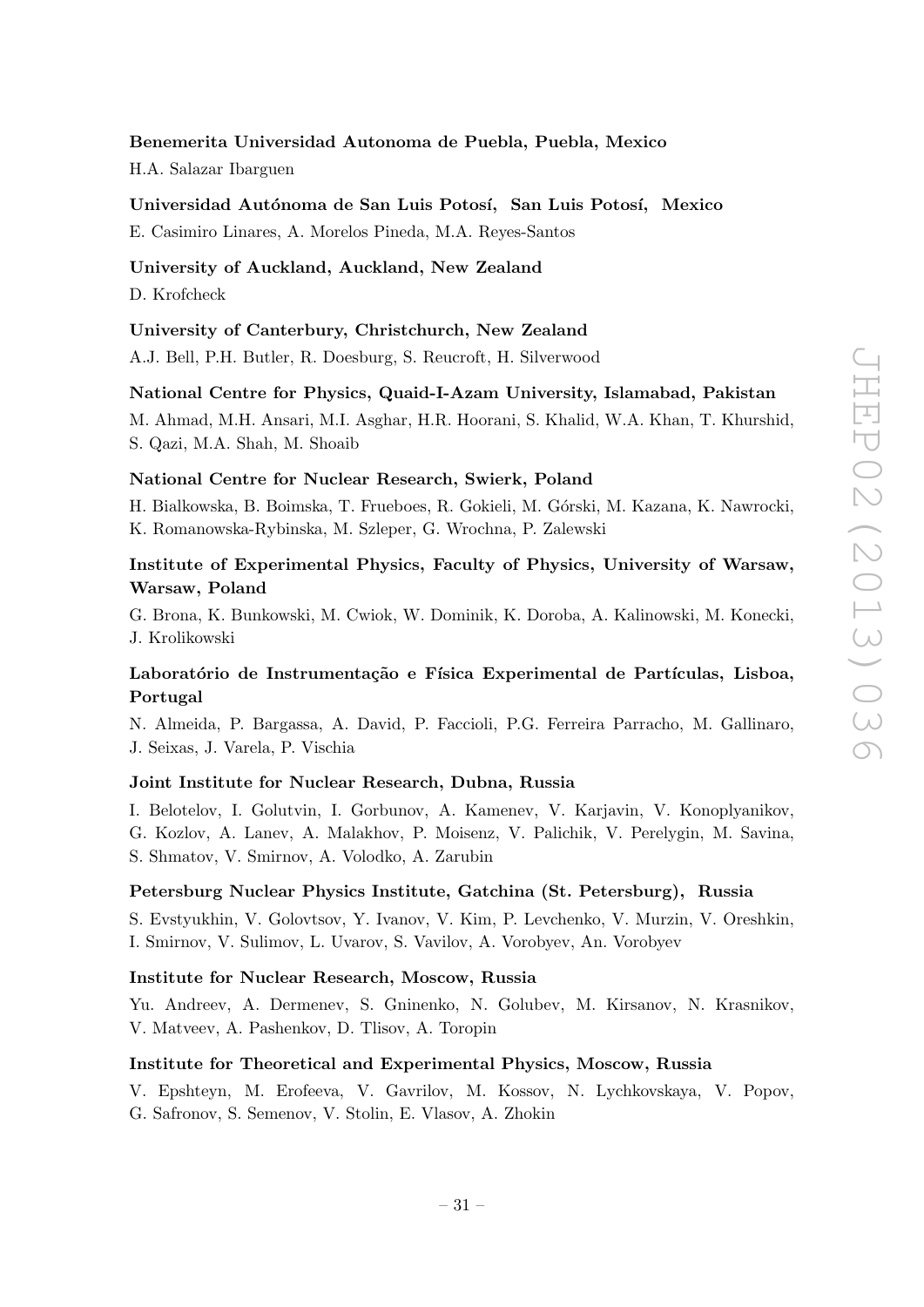#### Moscow State University, Moscow, Russia

A. Belyaev, E. Boos, V. Bunichev, M. Dubinin<sup>4</sup>, L. Dudko, A. Ershov, A. Gribushin, V. Klyukhin, O. Kodolova, I. Lokhtin, A. Markina, S. Obraztsov, M. Perfilov, S. Petrushanko, A. Popov, L. Sarycheva† , V. Savrin

## P.N. Lebedev Physical Institute, Moscow, Russia

V. Andreev, M. Azarkin, I. Dremin, M. Kirakosyan, A. Leonidov, G. Mesyats, S.V. Rusakov, A. Vinogradov

## State Research Center of Russian Federation, Institute for High Energy Physics, Protvino, Russia

I. Azhgirey, I. Bayshev, S. Bitioukov, V. Grishin<sup>5</sup>, V. Kachanov, D. Konstantinov, V. Krychkine, V. Petrov, R. Ryutin, A. Sobol, L. Tourtchanovitch, S. Troshin, N. Tyurin, A. Uzunian, A. Volkov

## University of Belgrade, Faculty of Physics and Vinca Institute of Nuclear Sciences, Belgrade, Serbia

P. Adzic<sup>30</sup>, M. Djordjevic, M. Ekmedzic, D. Krpic<sup>30</sup>, J. Milosevic

## Centro de Investigaciones Energéticas Medioambientales y Tecnológicas (CIEMAT), Madrid, Spain

M. Aguilar-Benitez, J. Alcaraz Maestre, P. Arce, C. Battilana, E. Calvo, M. Cerrada, M. Chamizo Llatas, N. Colino, B. De La Cruz, A. Delgado Peris, D. Domínguez Vázquez, C. Fernandez Bedoya, J.P. Fernández Ramos, A. Ferrando, J. Flix, M.C. Fouz, P. Garcia-Abia, O. Gonzalez Lopez, S. Goy Lopez, J.M. Hernandez, M.I. Josa, G. Merino, J. Puerta Pelayo, A. Quintario Olmeda, I. Redondo, L. Romero, J. Santaolalla, M.S. Soares, C. Willmott

#### Universidad Autónoma de Madrid, Madrid, Spain

C. Albajar, G. Codispoti, J.F. de Trocóniz

## Universidad de Oviedo, Oviedo, Spain

H. Brun, J. Cuevas, J. Fernandez Menendez, S. Folgueras, I. Gonzalez Caballero, L. Lloret Iglesias, J. Piedra Gomez

## Instituto de Física de Cantabria (IFCA), CSIC-Universidad de Cantabria, Santander, Spain

J.A. Brochero Cifuentes, I.J. Cabrillo, A. Calderon, S.H. Chuang, J. Duarte Campderros, M. Felcini<sup>31</sup>, M. Fernandez, G. Gomez, J. Gonzalez Sanchez, A. Graziano, C. Jorda, A. Lopez Virto, J. Marco, R. Marco, C. Martinez Rivero, F. Matorras, F.J. Munoz Sanchez, T. Rodrigo, A.Y. Rodríguez-Marrero, A. Ruiz-Jimeno, L. Scodellaro, I. Vila, R. Vilar Cortabitarte

## CERN, European Organization for Nuclear Research, Geneva, Switzerland

D. Abbaneo, E. Auffray, G. Auzinger, M. Bachtis, P. Baillon, A.H. Ball, D. Barney, J.F. Benitez, C. Bernet<sup>6</sup>, G. Bianchi, P. Bloch, A. Bocci, A. Bonato, C. Botta, H. Breuker, T. Camporesi, G. Cerminara, T. Christiansen, J.A. Coarasa Perez, D. D'Enterria,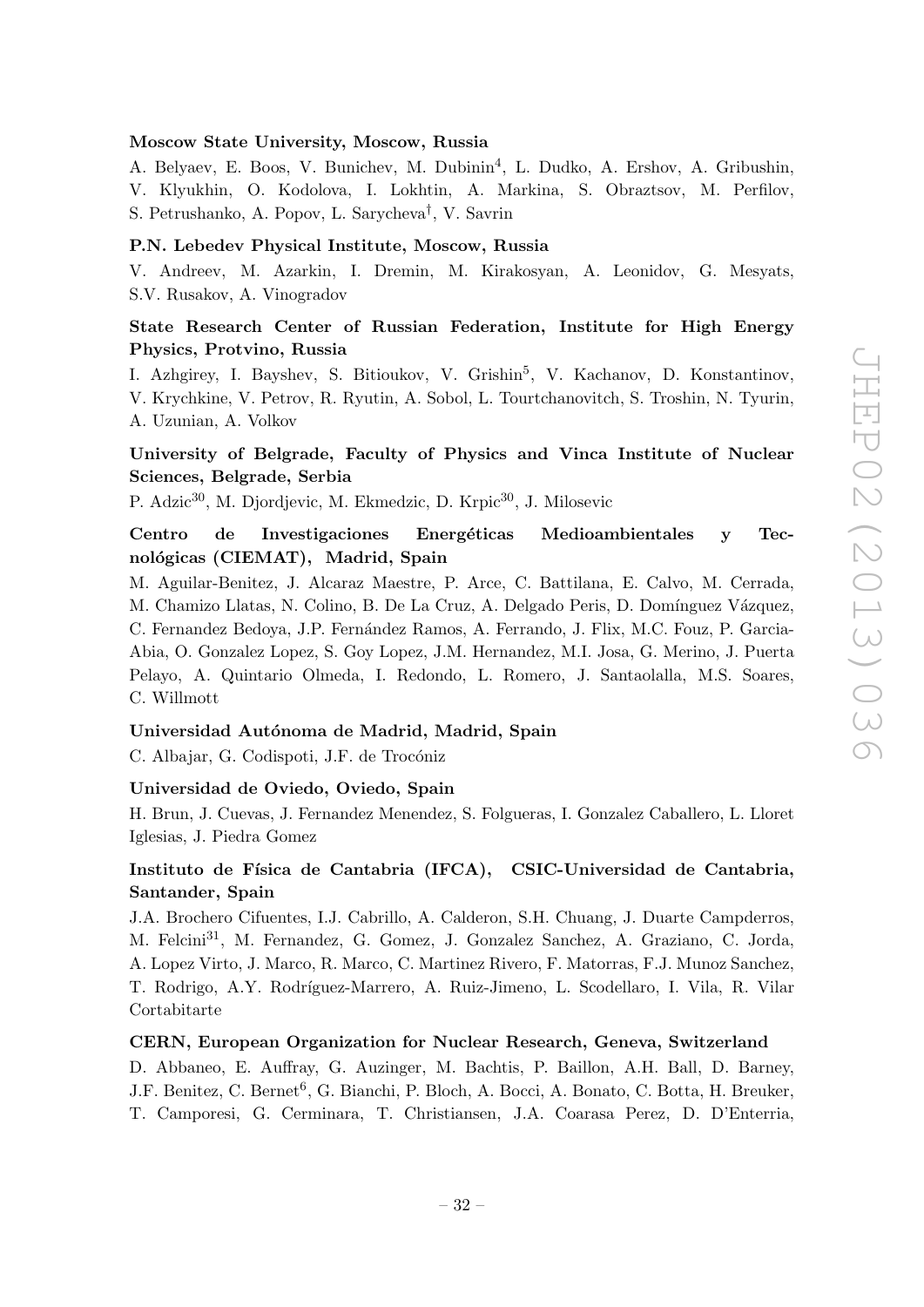A. Dabrowski, A. De Roeck, S. Di Guida, M. Dobson, N. Dupont-Sagorin, A. Elliott-Peisert, B. Frisch, W. Funk, G. Georgiou, M. Giffels, D. Gigi, K. Gill, D. Giordano, M. Girone, M. Giunta, F. Glege, R. Gomez-Reino Garrido, P. Govoni, S. Gowdy, R. Guida, M. Hansen, P. Harris, C. Hartl, J. Harvey, B. Hegner, A. Hinzmann, V. Innocente, P. Janot, K. Kaadze, E. Karavakis, K. Kousouris, P. Lecoq, Y.-J. Lee, P. Lenzi, C. Lourenço, N. Magini, T. Mäki, M. Malberti, L. Malgeri, M. Mannelli, L. Masetti, F. Meijers, S. Mersi, E. Meschi, R. Moser, M.U. Mozer, M. Mulders, P. Musella, E. Nesvold, T. Orimoto, L. Orsini, E. Palencia Cortezon, E. Perez, L. Perrozzi, A. Petrilli, A. Pfeiffer, M. Pierini, M. Pimiä, D. Piparo, G. Polese, L. Quertenmont, A. Racz, W. Reece, J. Rodrigues Antunes, G. Rolandi<sup>32</sup>, C. Rovelli<sup>33</sup>, M. Rovere, H. Sakulin, F. Santanastasio, C. Schäfer, C. Schwick, I. Segoni, S. Sekmen, A. Sharma, P. Siegrist, P. Silva, M. Simon, P. Sphicas<sup>34</sup>, D. Spiga, A. Tsirou, G.I. Veres<sup>19</sup>, J.R. Vlimant, H.K. Wöhri, S.D. Worm<sup>35</sup>, W.D. Zeuner

### Paul Scherrer Institut, Villigen, Switzerland

W. Bertl, K. Deiters, W. Erdmann, K. Gabathuler, R. Horisberger, Q. Ingram, H.C. Kaestli, S. König, D. Kotlinski, U. Langenegger, F. Meier, D. Renker, T. Rohe, J. Sibille<sup>36</sup>

### Institute for Particle Physics, ETH Zurich, Zurich, Switzerland

L. Bäni, P. Bortignon, M.A. Buchmann, B. Casal, N. Chanon, A. Deisher, G. Dissertori, M. Dittmar, M. Donegà, M. Dünser, J. Eugster, K. Freudenreich, C. Grab, D. Hits, P. Lecomte, W. Lustermann, A.C. Marini, P. Martinez Ruiz del Arbol, N. Mohr, F. Moortgat, C. Nägeli<sup>37</sup>, P. Nef, F. Nessi-Tedaldi, F. Pandolfi, L. Pape, F. Pauss, M. Peruzzi, F.J. Ronga, M. Rossini, L. Sala, A.K. Sanchez, A. Starodumov<sup>38</sup>, B. Stieger, M. Takahashi, L. Tauscher† , A. Thea, K. Theofilatos, D. Treille, C. Urscheler, R. Wallny, H.A. Weber, L. Wehrli

#### Universität Zürich, Zurich, Switzerland

C. Amsler, V. Chiochia, S. De Visscher, C. Favaro, M. Ivova Rikova, B. Millan Mejias, P. Otiougova, P. Robmann, H. Snoek, S. Tupputi, M. Verzetti

### National Central University, Chung-Li, Taiwan

Y.H. Chang, K.H. Chen, C.M. Kuo, S.W. Li, W. Lin, Z.K. Liu, Y.J. Lu, D. Mekterovic, A.P. Singh, R. Volpe, S.S. Yu

#### National Taiwan University (NTU), Taipei, Taiwan

P. Bartalini, P. Chang, Y.H. Chang, Y.W. Chang, Y. Chao, K.F. Chen, C. Dietz, U. Grundler, W.-S. Hou, Y. Hsiung, K.Y. Kao, Y.J. Lei, R.-S. Lu, D. Majumder, E. Petrakou, X. Shi, J.G. Shiu, Y.M. Tzeng, X. Wan, M. Wang

#### Chulalongkorn University, Bangkok, Thailand

B. Asavapibhop, N. Srimanobhas

### Cukurova University, Adana, Turkey

A. Adiguzel, M.N. Bakirci<sup>39</sup>, S. Cerci<sup>40</sup>, C. Dozen, I. Dumanoglu, E. Eskut, S. Girgis, G. Gokbulut, E. Gurpinar, I. Hos, E.E. Kangal, T. Karaman, G. Karapinar<sup>41</sup>, A. Kavis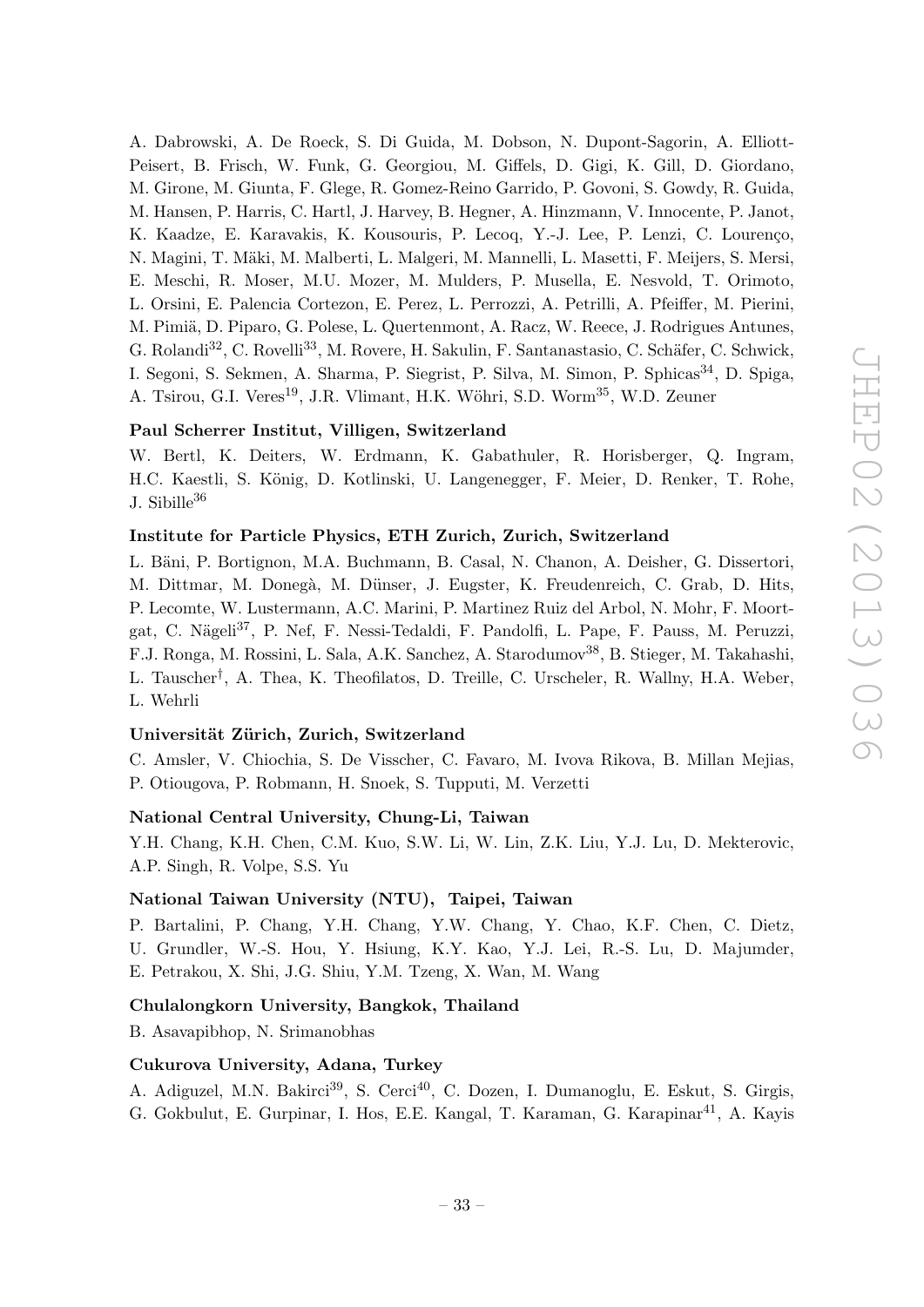Topaksu, G. Onengut, K. Ozdemir, S. Ozturk<sup>42</sup>, A. Polatoz, K. Sogut<sup>43</sup>, D. Sunar Cerci<sup>40</sup>, B. Tali40, H. Topakli39, L.N. Vergili, M. Vergili

## Middle East Technical University, Physics Department, Ankara, Turkey

I.V. Akin, T. Aliev, B. Bilin, S. Bilmis, M. Deniz, H. Gamsizkan, A.M. Guler, K. Ocalan, A. Ozpineci, M. Serin, R. Sever, U.E. Surat, M. Yalvac, E. Yildirim, M. Zeyrek

## Bogazici University, Istanbul, Turkey

E. Gülmez, B. Isildak<sup>44</sup>, M. Kaya<sup>45</sup>, O. Kaya<sup>45</sup>, S. Ozkorucuklu<sup>46</sup>, N. Sonmez<sup>47</sup>

Istanbul Technical University, Istanbul, Turkey

K. Cankocak

## National Scientific Center, Kharkov Institute of Physics and Technology, Kharkov, Ukraine

L. Levchuk

## University of Bristol, Bristol, United Kingdom

F. Bostock, J.J. Brooke, E. Clement, D. Cussans, H. Flacher, R. Frazier, J. Goldstein, M. Grimes, G.P. Heath, H.F. Heath, L. Kreczko, S. Metson, D.M. Newbold<sup>35</sup>, K. Nirunpong, A. Poll, S. Senkin, V.J. Smith, T. Williams

## Rutherford Appleton Laboratory, Didcot, United Kingdom

L. Basso<sup>48</sup>, K.W. Bell, A. Belyaev<sup>48</sup>, C. Brew, R.M. Brown, D.J.A. Cockerill, J.A. Coughlan, K. Harder, S. Harper, J. Jackson, B.W. Kennedy, E. Olaiya, D. Petyt, B.C. Radburn-Smith, C.H. Shepherd-Themistocleous, I.R. Tomalin, W.J. Womersley

## Imperial College, London, United Kingdom

R. Bainbridge, G. Ball, R. Beuselinck, O. Buchmuller, D. Colling, N. Cripps, M. Cutajar, P. Dauncey, G. Davies, M. Della Negra, W. Ferguson, J. Fulcher, D. Futyan, A. Gilbert, A. Guneratne Bryer, G. Hall, Z. Hatherell, J. Hays, G. Iles, M. Jarvis, G. Karapostoli, L. Lyons, A.-M. Magnan, J. Marrouche, B. Mathias, R. Nandi, J. Nash, A. Nikitenko<sup>38</sup>, A. Papageorgiou, J. Pela, M. Pesaresi, K. Petridis, M. Pioppi<sup>49</sup>, D.M. Raymond, S. Rogerson, A. Rose, M.J. Ryan, C. Seez, P. Sharp† , A. Sparrow, M. Stoye, A. Tapper, M. Vazquez Acosta, T. Virdee, S. Wakefield, N. Wardle, T. Whyntie

## Brunel University, Uxbridge, United Kingdom

M. Chadwick, J.E. Cole, P.R. Hobson, A. Khan, P. Kyberd, D. Leggat, D. Leslie, W. Martin, I.D. Reid, P. Symonds, L. Teodorescu, M. Turner

Baylor University, Waco, USA

K. Hatakeyama, H. Liu, T. Scarborough

## The University of Alabama, Tuscaloosa, USA

O. Charaf, C. Henderson, P. Rumerio

#### Boston University, Boston, USA

A. Avetisyan, T. Bose, C. Fantasia, A. Heister, J. St. John, P. Lawson, D. Lazic, J. Rohlf,

D. Sperka, L. Sulak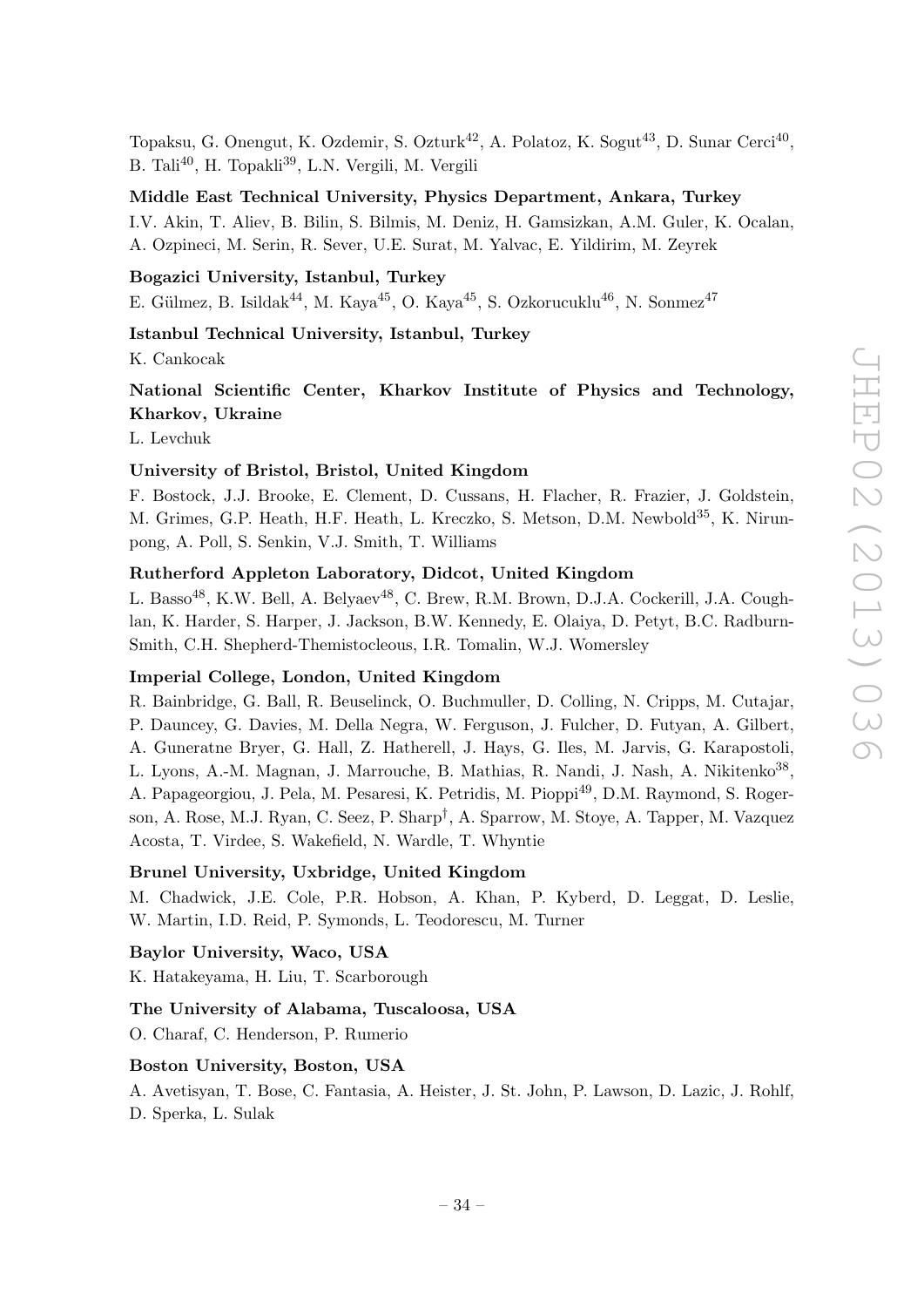#### Brown University, Providence, USA

J. Alimena, S. Bhattacharya, D. Cutts, A. Ferapontov, U. Heintz, S. Jabeen, G. Kukartsev, E. Laird, G. Landsberg, M. Luk, M. Narain, D. Nguyen, M. Segala, T. Sinthuprasith, T. Speer, K.V. Tsang

#### University of California, Davis, Davis, USA

R. Breedon, G. Breto, M. Calderon De La Barca Sanchez, S. Chauhan, M. Chertok, J. Conway, R. Conway, P.T. Cox, J. Dolen, R. Erbacher, M. Gardner, R. Houtz, W. Ko, A. Kopecky, R. Lander, T. Miceli, D. Pellett, F. Ricci-Tam, B. Rutherford, M. Searle, J. Smith, M. Squires, M. Tripathi, R. Vasquez Sierra

## University of California, Los Angeles, Los Angeles, USA

V. Andreev, D. Cline, R. Cousins, J. Duris, S. Erhan, P. Everaerts, C. Farrell, J. Hauser, M. Ignatenko, C. Jarvis, C. Plager, G. Rakness, P. Schlein† , P. Traczyk, V. Valuev, M. Weber

### University of California, Riverside, Riverside, USA

J. Babb, R. Clare, M.E. Dinardo, J. Ellison, J.W. Gary, F. Giordano, G. Hanson, G.Y. Jeng50, H. Liu, O.R. Long, A. Luthra, H. Nguyen, S. Paramesvaran, J. Sturdy, S. Sumowidagdo, R. Wilken, S. Wimpenny

## University of California, San Diego, La Jolla, USA

W. Andrews, J.G. Branson, G.B. Cerati, S. Cittolin, D. Evans, F. Golf, A. Holzner, R. Kelley, M. Lebourgeois, J. Letts, I. Macneill, B. Mangano, S. Padhi, C. Palmer, G. Petrucciani, M. Pieri, M. Sani, V. Sharma, S. Simon, E. Sudano, M. Tadel, Y. Tu, A. Vartak, S. Wasserbaech<sup>51</sup>, F. Würthwein, A. Yagil, J. Yoo

#### University of California, Santa Barbara, Santa Barbara, USA

D. Barge, R. Bellan, C. Campagnari, M. D'Alfonso, T. Danielson, K. Flowers, P. Geffert, J. Incandela, C. Justus, P. Kalavase, S.A. Koay, D. Kovalskyi, V. Krutelyov, S. Lowette, N. Mccoll, V. Pavlunin, F. Rebassoo, J. Ribnik, J. Richman, R. Rossin, D. Stuart, W. To, C. West

## California Institute of Technology, Pasadena, USA

A. Apresyan, A. Bornheim, Y. Chen, E. Di Marco, J. Duarte, M. Gataullin, Y. Ma, A. Mott, H.B. Newman, C. Rogan, M. Spiropulu, V. Timciuc, J. Veverka, R. Wilkinson, S. Xie, Y. Yang, R.Y. Zhu

### Carnegie Mellon University, Pittsburgh, USA

B. Akgun, V. Azzolini, A. Calamba, R. Carroll, T. Ferguson, Y. Iiyama, D.W. Jang, Y.F. Liu, M. Paulini, H. Vogel, I. Vorobiev

## University of Colorado at Boulder, Boulder, USA

J.P. Cumalat, B.R. Drell, C.J. Edelmaier, W.T. Ford, A. Gaz, B. Heyburn, E. Luiggi Lopez, J.G. Smith, K. Stenson, K.A. Ulmer, S.R. Wagner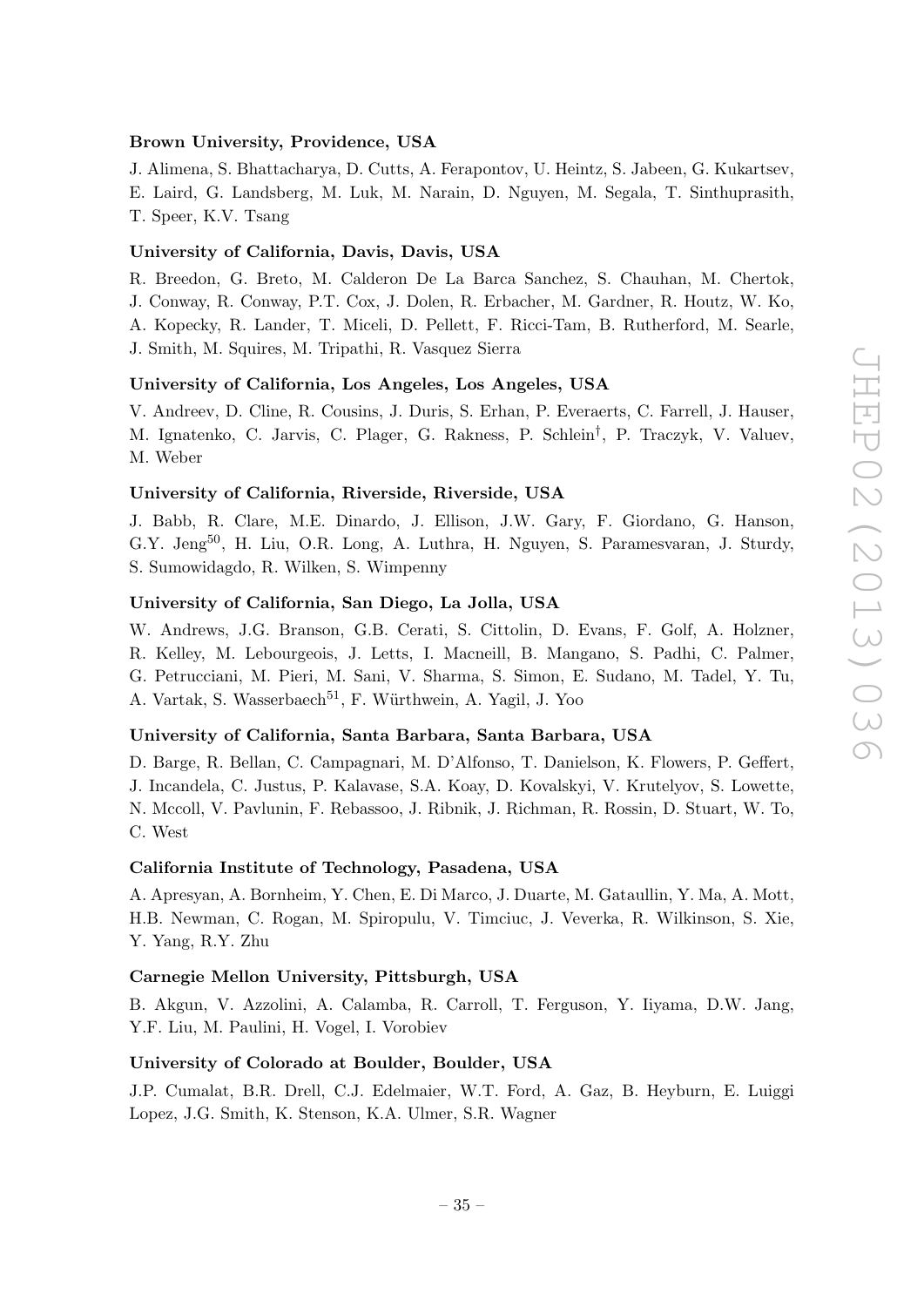## Cornell University, Ithaca, USA

J. Alexander, A. Chatterjee, N. Eggert, L.K. Gibbons, B. Heltsley, A. Khukhunaishvili, B. Kreis, N. Mirman, G. Nicolas Kaufman, J.R. Patterson, A. Ryd, E. Salvati, W. Sun, W.D. Teo, J. Thom, J. Thompson, J. Tucker, J. Vaughan, Y. Weng, L. Winstrom, P. Wittich

#### Fairfield University, Fairfield, USA

D. Winn

## Fermi National Accelerator Laboratory, Batavia, USA

S. Abdullin, M. Albrow, J. Anderson, L.A.T. Bauerdick, A. Beretvas, J. Berryhill, P.C. Bhat, I. Bloch, K. Burkett, J.N. Butler, V. Chetluru, H.W.K. Cheung, F. Chlebana, V.D. Elvira, I. Fisk, J. Freeman, Y. Gao, D. Green, O. Gutsche, J. Hanlon, R.M. Harris, J. Hirschauer, B. Hooberman, S. Jindariani, M. Johnson, U. Joshi, B. Kilminster, B. Klima, S. Kunori, S. Kwan, C. Leonidopoulos, J. Linacre, D. Lincoln, R. Lipton, J. Lykken, K. Maeshima, J.M. Marraffino, S. Maruyama, D. Mason, P. McBride, K. Mishra, S. Mrenna, Y. Musienko<sup>52</sup>, C. Newman-Holmes, V. O'Dell, O. Prokofyev, E. Sexton-Kennedy, S. Sharma, W.J. Spalding, L. Spiegel, P. Tan, L. Taylor, S. Tkaczyk, N.V. Tran, L. Uplegger, E.W. Vaandering, R. Vidal, J. Whitmore, W. Wu, F. Yang, F. Yumiceva, J.C. Yun

## University of Florida, Gainesville, USA

D. Acosta, P. Avery, D. Bourilkov, M. Chen, T. Cheng, S. Das, M. De Gruttola, G.P. Di Giovanni, D. Dobur, A. Drozdetskiy, R.D. Field, M. Fisher, Y. Fu, I.K. Furic, J. Gartner, J. Hugon, B. Kim, J. Konigsberg, A. Korytov, A. Kropivnitskaya, T. Kypreos, J.F. Low, K. Matchev, P. Milenovic<sup>53</sup>, G. Mitselmakher, L. Muniz, M. Park, R. Remington, A. Rinkevicius, P. Sellers, N. Skhirtladze, M. Snowball, J. Yelton, M. Zakaria

#### Florida International University, Miami, USA

V. Gaultney, S. Hewamanage, L.M. Lebolo, S. Linn, P. Markowitz, G. Martinez, J.L. Rodriguez

## Florida State University, Tallahassee, USA

T. Adams, A. Askew, J. Bochenek, J. Chen, B. Diamond, S.V. Gleyzer, J. Haas, S. Hagopian, V. Hagopian, M. Jenkins, K.F. Johnson, H. Prosper, V. Veeraraghavan, M. Weinberg

#### Florida Institute of Technology, Melbourne, USA

M.M. Baarmand, B. Dorney, M. Hohlmann, H. Kalakhety, I. Vodopiyanov

## University of Illinois at Chicago (UIC), Chicago, USA

M.R. Adams, I.M. Anghel, L. Apanasevich, Y. Bai, V.E. Bazterra, R.R. Betts, I. Bucinskaite, J. Callner, R. Cavanaugh, O. Evdokimov, L. Gauthier, C.E. Gerber, D.J. Hofman, S. Khalatyan, F. Lacroix, M. Malek, C. O'Brien, C. Silkworth, D. Strom, P. Turner, N. Varelas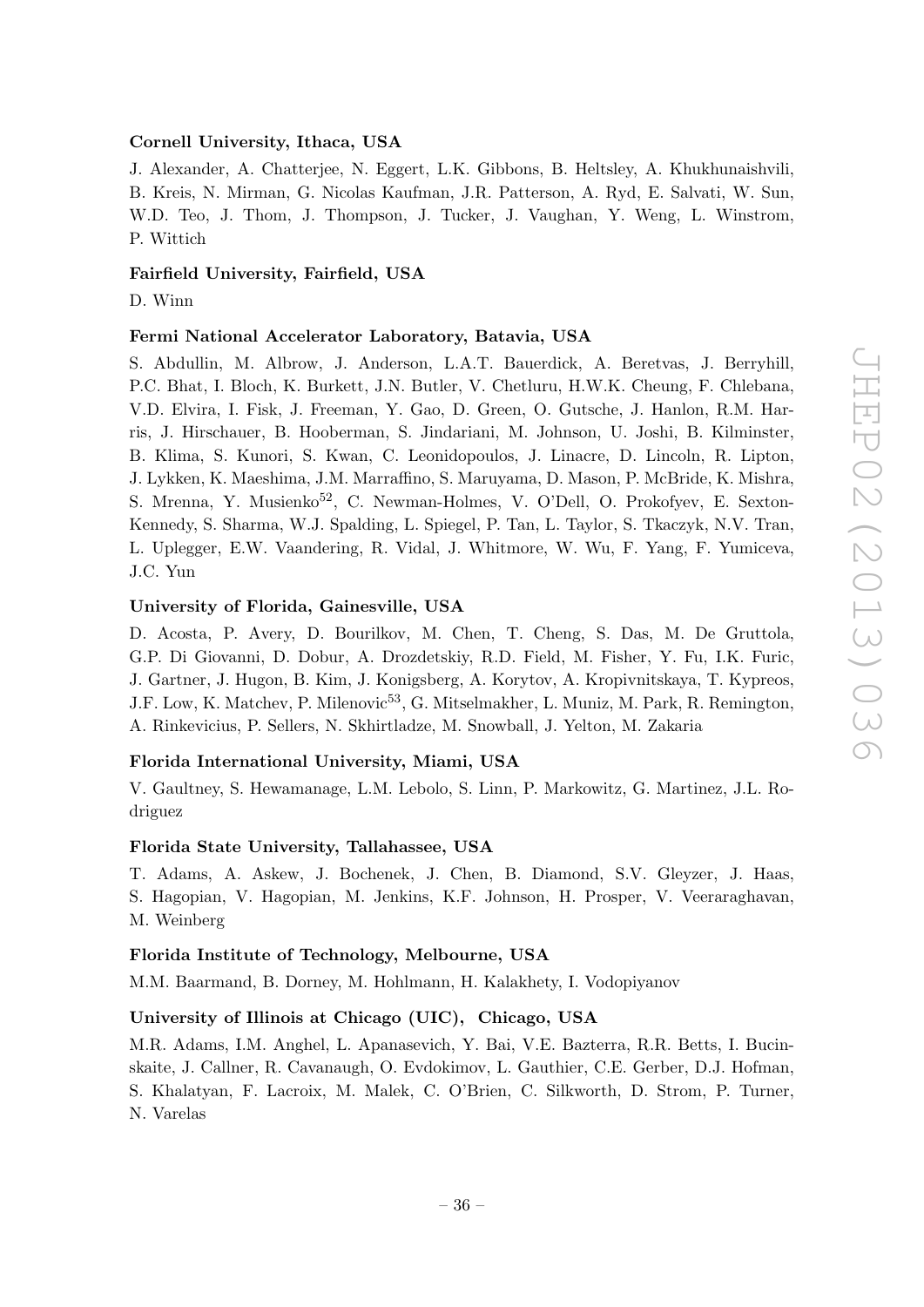### The University of Iowa, Iowa City, USA

U. Akgun, E.A. Albayrak, B. Bilki<sup>54</sup>, W. Clarida, F. Duru, S. Griffiths, J.-P. Merlo, H. Mermerkaya55, A. Mestvirishvili, A. Moeller, J. Nachtman, C.R. Newsom, E. Norbeck, Y. Onel, F. Ozok<sup>56</sup>, S. Sen, E. Tiras, J. Wetzel, T. Yetkin, K. Yi

### Johns Hopkins University, Baltimore, USA

B.A. Barnett, B. Blumenfeld, S. Bolognesi, D. Fehling, G. Giurgiu, A.V. Gritsan, Z.J. Guo, G. Hu, P. Maksimovic, S. Rappoccio, M. Swartz, A. Whitbeck

## The University of Kansas, Lawrence, USA

P. Baringer, A. Bean, G. Benelli, R.P. Kenny Iii, M. Murray, D. Noonan, S. Sanders, R. Stringer, G. Tinti, J.S. Wood, V. Zhukova

### Kansas State University, Manhattan, USA

A.F. Barfuss, T. Bolton, I. Chakaberia, A. Ivanov, S. Khalil, M. Makouski, Y. Maravin, S. Shrestha, I. Svintradze

#### Lawrence Livermore National Laboratory, Livermore, USA

J. Gronberg, D. Lange, D. Wright

## University of Maryland, College Park, USA

A. Baden, M. Boutemeur, B. Calvert, S.C. Eno, J.A. Gomez, N.J. Hadley, R.G. Kellogg, M. Kirn, T. Kolberg, Y. Lu, M. Marionneau, A.C. Mignerey, K. Pedro, A. Peterman, A. Skuja, J. Temple, M.B. Tonjes, S.C. Tonwar, E. Twedt

## Massachusetts Institute of Technology, Cambridge, USA

A. Apyan, G. Bauer, J. Bendavid, W. Busza, E. Butz, I.A. Cali, M. Chan, V. Dutta, G. Gomez Ceballos, M. Goncharov, K.A. Hahn, Y. Kim, M. Klute, K. Krajczar<sup>57</sup>, W. Li, P.D. Luckey, T. Ma, S. Nahn, C. Paus, D. Ralph, C. Roland, G. Roland, M. Rudolph, G.S.F. Stephans, F. Stöckli, K. Sumorok, K. Sung, D. Velicanu, E.A. Wenger, R. Wolf, B. Wyslouch, M. Yang, Y. Yilmaz, A.S. Yoon, M. Zanetti

## University of Minnesota, Minneapolis, USA

S.I. Cooper, B. Dahmes, A. De Benedetti, G. Franzoni, A. Gude, S.C. Kao, K. Klapoetke, Y. Kubota, J. Mans, N. Pastika, R. Rusack, M. Sasseville, A. Singovsky, N. Tambe, J. Turkewitz

#### University of Mississippi, Oxford, USA

L.M. Cremaldi, R. Kroeger, L. Perera, R. Rahmat, D.A. Sanders

## University of Nebraska-Lincoln, Lincoln, USA

E. Avdeeva, K. Bloom, S. Bose, J. Butt, D.R. Claes, A. Dominguez, M. Eads, J. Keller, I. Kravchenko, J. Lazo-Flores, H. Malbouisson, S. Malik, G.R. Snow

#### State University of New York at Buffalo, Buffalo, USA

U. Baur, A. Godshalk, I. Iashvili, S. Jain, A. Kharchilava, A. Kumar, S.P. Shipkowski, K. Smith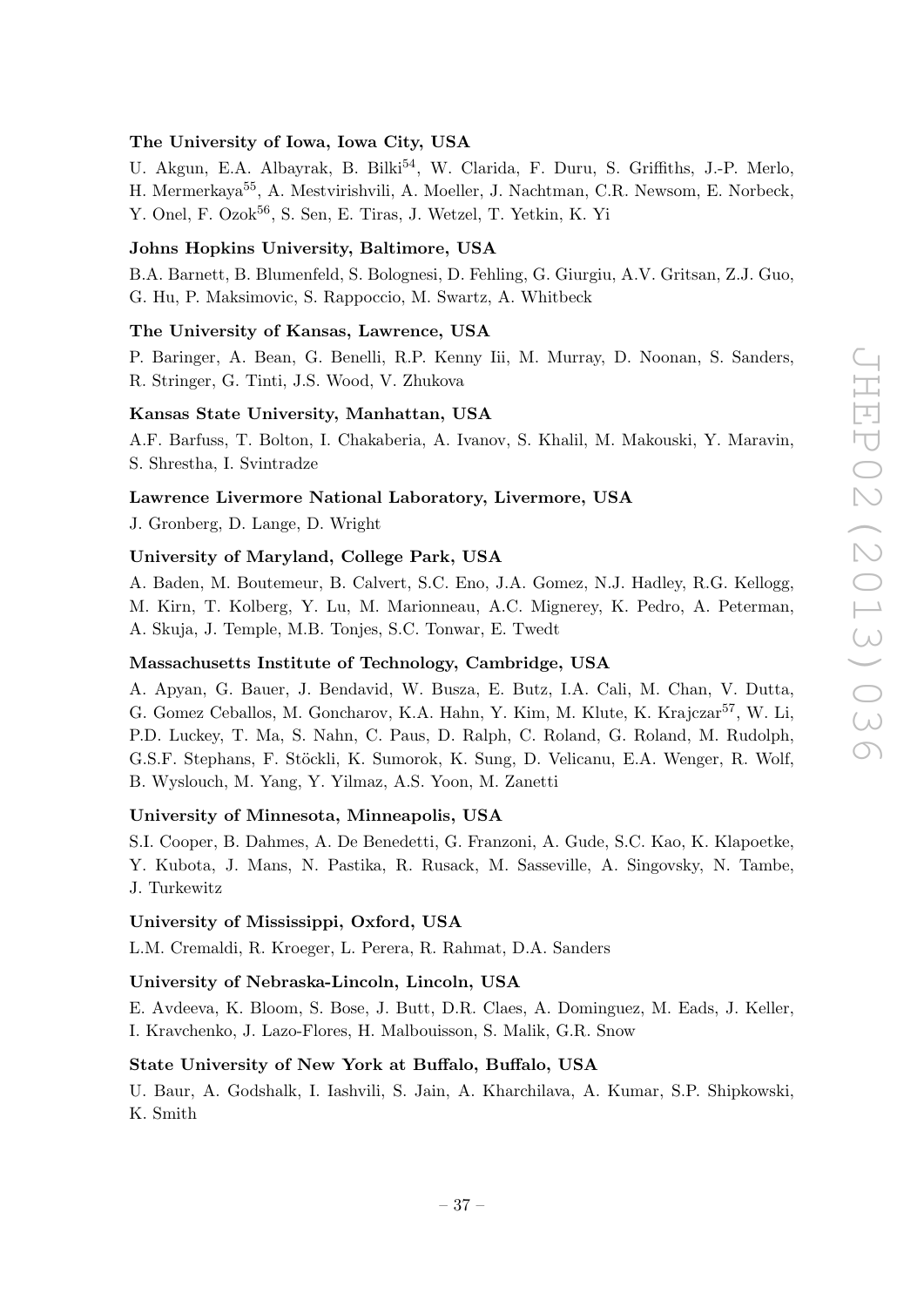## Northeastern University, Boston, USA

G. Alverson, E. Barberis, D. Baumgartel, M. Chasco, J. Haley, D. Nash, D. Trocino, D. Wood, J. Zhang

#### Northwestern University, Evanston, USA

A. Anastassov, A. Kubik, N. Mucia, N. Odell, R.A. Ofierzynski, B. Pollack, A. Pozdnyakov, M. Schmitt, S. Stoynev, M. Velasco, S. Won

#### University of Notre Dame, Notre Dame, USA

L. Antonelli, D. Berry, A. Brinkerhoff, M. Hildreth, C. Jessop, D.J. Karmgard, J. Kolb, K. Lannon, W. Luo, S. Lynch, N. Marinelli, D.M. Morse, T. Pearson, M. Planer, R. Ruchti, J. Slaunwhite, N. Valls, M. Wayne, M. Wolf

### The Ohio State University, Columbus, USA

B. Bylsma, L.S. Durkin, C. Hill, R. Hughes, K. Kotov, T.Y. Ling, D. Puigh, M. Rodenburg, C. Vuosalo, G. Williams, B.L. Winer

#### Princeton University, Princeton, USA

N. Adam, E. Berry, P. Elmer, D. Gerbaudo, V. Halyo, P. Hebda, J. Hegeman, A. Hunt, P. Jindal, D. Lopes Pegna, P. Lujan, D. Marlow, T. Medvedeva, M. Mooney, J. Olsen, P. Piroué, X. Quan, A. Raval, B. Safdi, H. Saka, D. Stickland, C. Tully, J.S. Werner, A. Zuranski

#### University of Puerto Rico, Mayaguez, USA

J.G. Acosta, E. Brownson, X.T. Huang, A. Lopez, H. Mendez, S. Oliveros, J.E. Ramirez Vargas, A. Zatserklyaniy

#### Purdue University, West Lafayette, USA

E. Alagoz, V.E. Barnes, D. Benedetti, G. Bolla, D. Bortoletto, M. De Mattia, A. Everett, Z. Hu, M. Jones, O. Koybasi, M. Kress, A.T. Laasanen, N. Leonardo, V. Maroussov, P. Merkel, D.H. Miller, N. Neumeister, I. Shipsey, D. Silvers, A. Svyatkovskiy, M. Vidal Marono, H.D. Yoo, J. Zablocki, Y. Zheng

#### Purdue University Calumet, Hammond, USA

S. Guragain, N. Parashar

#### Rice University, Houston, USA

A. Adair, C. Boulahouache, K.M. Ecklund, F.J.M. Geurts, B.P. Padley, R. Redjimi, J. Roberts, J. Zabel

## University of Rochester, Rochester, USA

B. Betchart, A. Bodek, Y.S. Chung, R. Covarelli, P. de Barbaro, R. Demina, Y. Eshaq, T. Ferbel, A. Garcia-Bellido, P. Goldenzweig, J. Han, A. Harel, D.C. Miner, D. Vishnevskiy, M. Zielinski

#### The Rockefeller University, New York, USA

A. Bhatti, R. Ciesielski, L. Demortier, K. Goulianos, G. Lungu, S. Malik, C. Mesropian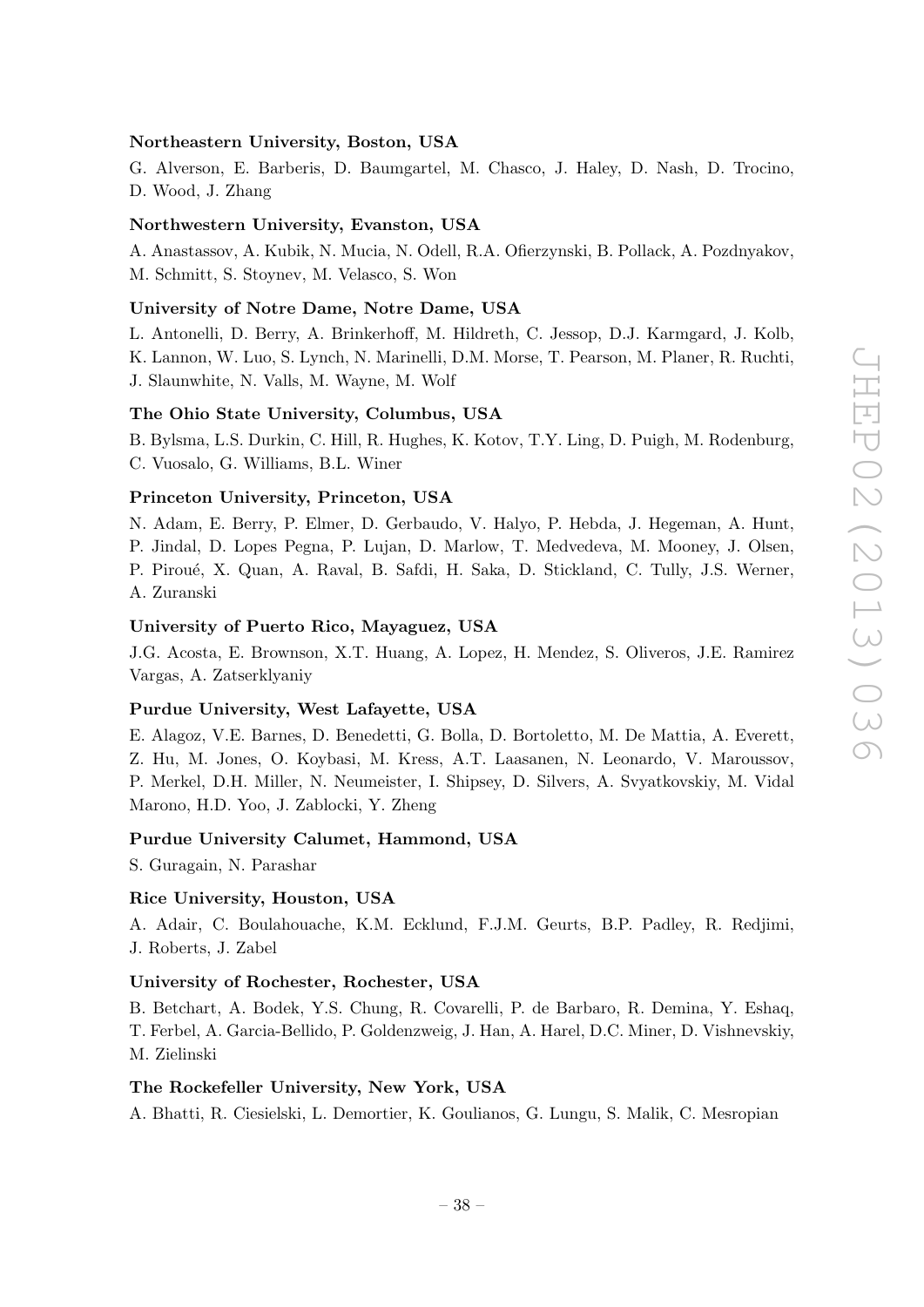## Rutgers, the State University of New Jersey, Piscataway, USA

S. Arora, A. Barker, J.P. Chou, C. Contreras-Campana, E. Contreras-Campana, D. Duggan, D. Ferencek, Y. Gershtein, R. Gray, E. Halkiadakis, D. Hidas, A. Lath, S. Panwalkar, M. Park, R. Patel, V. Rekovic, J. Robles, K. Rose, S. Salur, S. Schnetzer, C. Seitz, S. Somalwar, R. Stone, S. Thomas

### University of Tennessee, Knoxville, USA

G. Cerizza, M. Hollingsworth, S. Spanier, Z.C. Yang, A. York

### Texas A&M University, College Station, USA

R. Eusebi, W. Flanagan, J. Gilmore, T. Kamon<sup>58</sup>, V. Khotilovich, R. Montalvo, I. Osipenkov, Y. Pakhotin, A. Perloff, J. Roe, A. Safonov, T. Sakuma, S. Sengupta, I. Suarez, A. Tatarinov, D. Toback

### Texas Tech University, Lubbock, USA

N. Akchurin, J. Damgov, C. Dragoiu, P.R. Dudero, C. Jeong, K. Kovitanggoon, S.W. Lee, T. Libeiro, Y. Roh, I. Volobouev

## Vanderbilt University, Nashville, USA

E. Appelt, A.G. Delannoy, C. Florez, S. Greene, A. Gurrola, W. Johns, C. Johnston, P. Kurt, C. Maguire, A. Melo, M. Sharma, P. Sheldon, B. Snook, S. Tuo, J. Velkovska

### University of Virginia, Charlottesville, USA

M.W. Arenton, M. Balazs, S. Boutle, B. Cox, B. Francis, J. Goodell, R. Hirosky, A. Ledovskoy, C. Lin, C. Neu, J. Wood, R. Yohay

## Wayne State University, Detroit, USA

S. Gollapinni, R. Harr, P.E. Karchin, C. Kottachchi Kankanamge Don, P. Lamichhane, A. Sakharov

#### University of Wisconsin, Madison, USA

M. Anderson, D.A. Belknap, L. Borrello, D. Carlsmith, M. Cepeda, S. Dasu, E. Friis, L. Gray, K.S. Grogg, M. Grothe, R. Hall-Wilton, M. Herndon, A. Hervé, P. Klabbers, J. Klukas, A. Lanaro, C. Lazaridis, J. Leonard, R. Loveless, A. Mohapatra, I. Ojalvo,

F. Palmonari, G.A. Pierro, I. Ross, A. Savin, W.H. Smith, J. Swanson

- 1: Also at Vienna University of Technology, Vienna, Austria
- 2: Also at National Institute of Chemical Physics and Biophysics, Tallinn, Estonia
- 3: Also at Universidade Federal do ABC, Santo Andre, Brazil
- 4: Also at California Institute of Technology, Pasadena, USA
- 5: Also at CERN, European Organization for Nuclear Research, Geneva, Switzerland
- 6: Also at Laboratoire Leprince-Ringuet, Ecole Polytechnique, IN2P3-CNRS, Palaiseau, France
- 7: Also at Suez Canal University, Suez, Egypt
- 8: Also at Zewail City of Science and Technology, Zewail, Egypt
- 9: Also at Cairo University, Cairo, Egypt
- 10: Also at Fayoum University, El-Fayoum, Egypt
- 11: Also at British University in Egypt, Cairo, Egypt
- 12: Now at Ain Shams University, Cairo, Egypt

<sup>†</sup>: Deceased